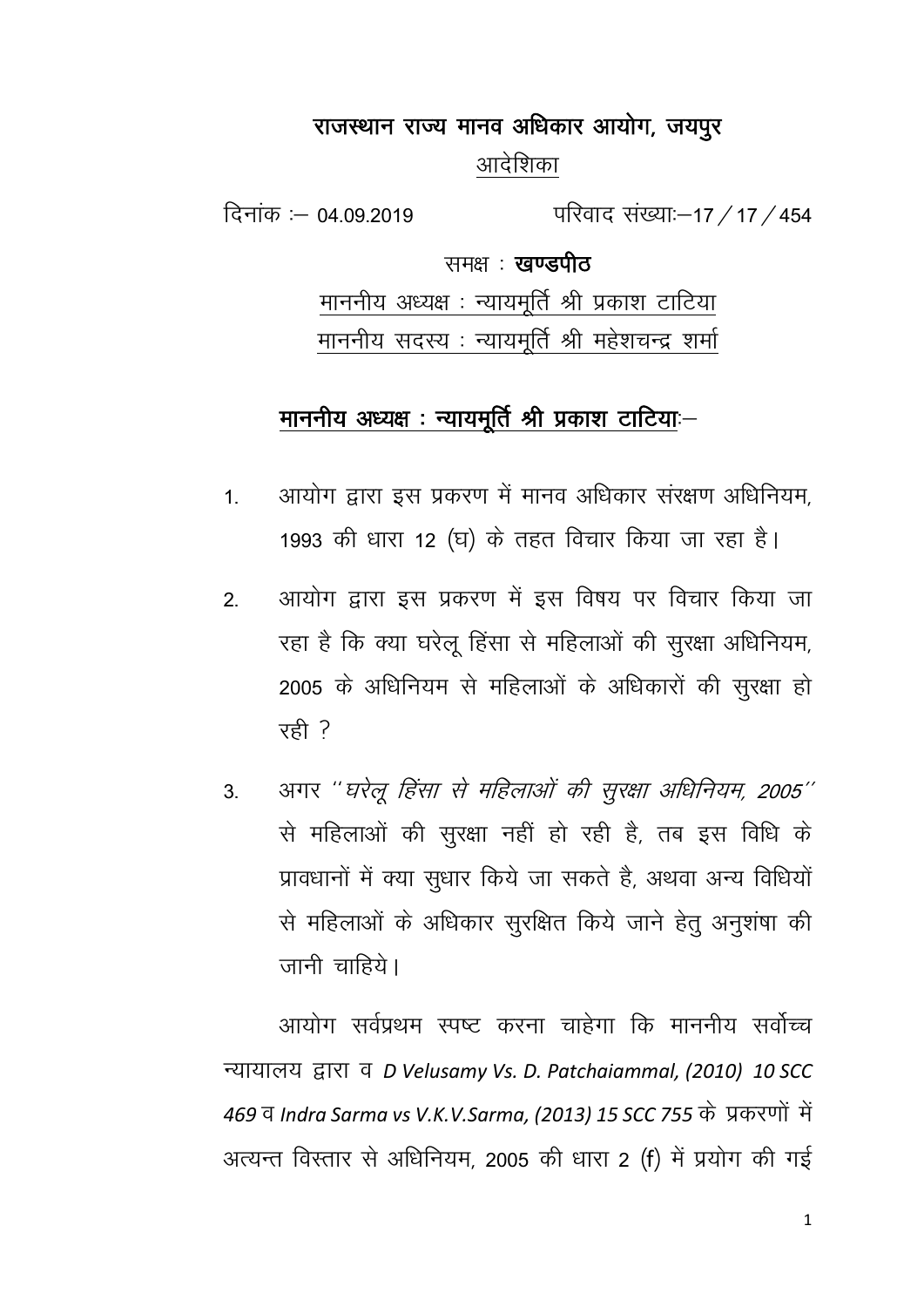Hkk"kk "relationship in the nature of marriage" *"***शादी की प्रकृ ति** *में संबंध***"** जो कि अधिनियम, 2005 में परिभाषित नहीं है को विस्तार से विचार कर "relationship in the nature of marriage" में *Common Law Marriage* की शर्तो का होना आवश्यक घोषित किया x;kA ekuuh; loksZPp U;k;ky; }kjk *"relationship in the nature*  of marriage" के रिश्ते को ''लिव-इन-रिलेशनशिप'' से पुरी तरह से भिन्न घोषित भी किया जा चुका है। ''लिव–इन–रिलेशनशिप'' को घरेलू नातेदारी (Domestic Relationship) में सम्मलित नहीं होना घोषित किया गया है व प्रत्येक लिव–इन–रिलेशनशिप व्यक्ति (महिलाओं) को अधिनियम, 2005 का लाभ प्राप्त नहीं है, यह घोषित किया जा चका है।

माननीय सर्वोच्च न्यायालय द्वारा डी.वेलुसामी के प्रकरण में पद संख्या (32) में की गई टिप्पणी निम्न प्रकार से हैं:-

*In our opinion not all live in relationships will amount to a relationship in the nature of marriage to get the benefit of the Act of 2005. To get such benefit the conditions mentioned by us above must be satisfied, and this has to be proved by evidence. If a man has a `keep' whom he maintains financially and uses mainly for sexual purpose and/or as a servant it would not, in our opinion, be a relationship in the nature of marriage' (Emphesis supplied)*

परन्तु आयोग के समक्ष तथ्यात्मक रूप से उचित कारण उपलब्ध है। जिससे स्पष्ट होता है कि *आमजन "relationship in the nature* of marriage" व लिव–इन–रिलेशनशिप में अन्तर नहीं जानते | आयोग के समक्ष ऐसे प्रकरण भी प्रस्तुत हुए है जिसमें महिला का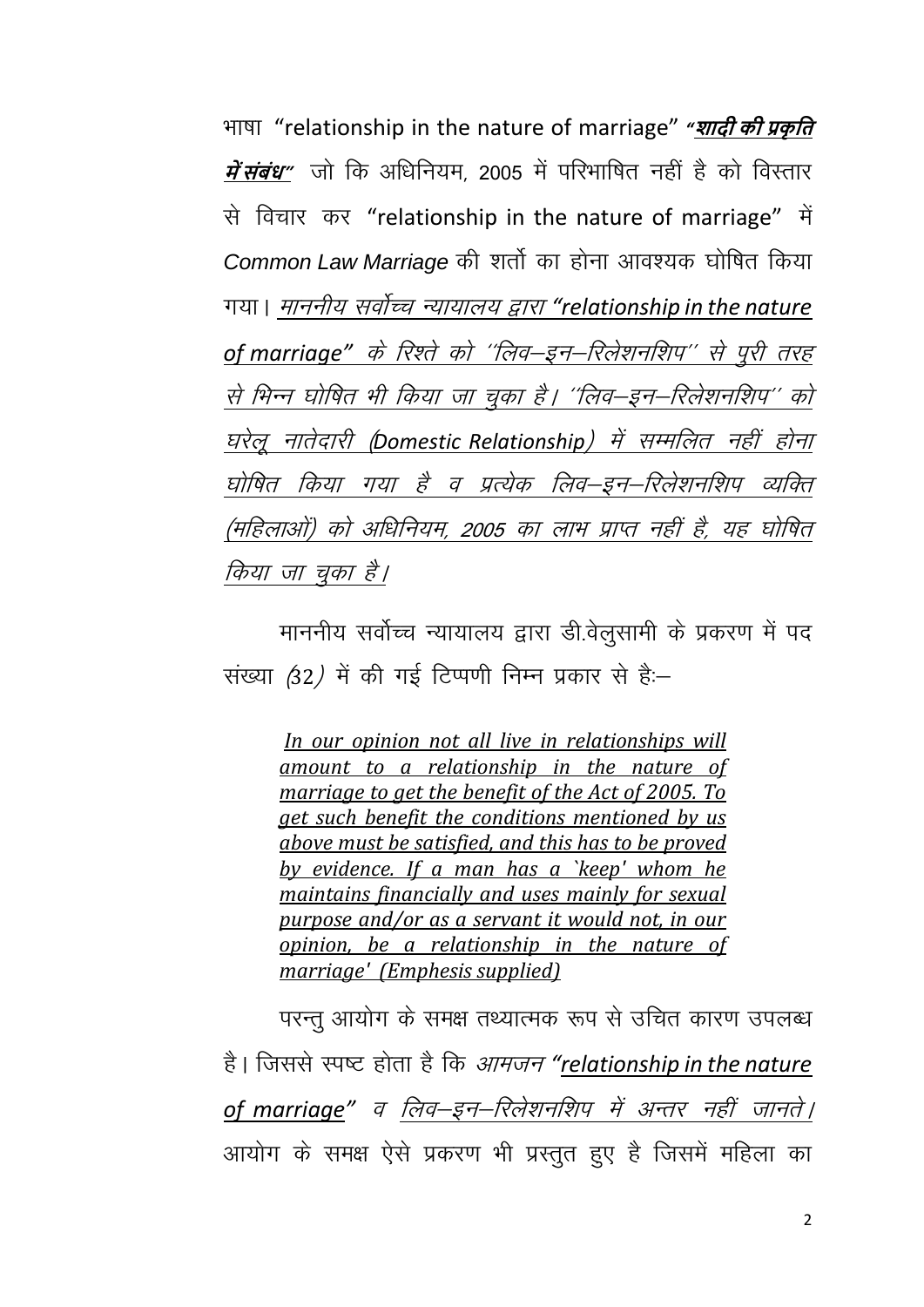तात्पर्य relationship in the nature of marriage में रहने से है फिर भी महिलायें स्वयं के प्रकरण में लिव-इन-रिलेशनशिप में रहने का कथन कर अधिनियम, 2005 के तहत सुरक्षा चाहती है। इस प्रकार से महिलायें जिनका स्वयं का अधिनियम, 2005 के तहत जो सुरक्षा प्रदान की जाती है उससे स्वयं के इस कथन से की वह महिला लिव-इन-रिलेशनशिप में पुरूष के साथ रह रही थी, अपनी गलती से अथवा अपनी गलत धारणा से अधिनियम, 2005 से प्रदान लाभ भी <u>पाप्त करने से वंचित हो सकती है।</u>

माननीय सर्वोच्च न्यायालय ने खेद जताया है कि अधिनियम. 2005 "relationship in the nature of marriage" को परिभाषित नहीं किया गया है। माननीय सर्वोच्च न्यायालय की पद संख्या 19 में की गई टिप्पणी निम्न प्रकार से हैं:--

"*Unfortunately, this expression ("relationship in the nature of marriage") has not been defined in the Act. Since there is no direct decision of this Court on the interpretation of this expression we think it necessary to interpret it because a large number of cases will be coming up before the Courts in our country on this point, and hence an authoritative decision is required." (Emphesis supplied)*

अधिनियम, 2005 में इस गम्भीर कमी को देखते हुए माननीय सर्वोच्च न्यायालय द्वारा डी. वेलुसामी के प्रकरण में पद संख्या 30 में यह निर्णय दिया गया है कि "relationship in the nature of marriage" आम कानून (**Common Law Marrige**) में शादी के समान रिश्ता है। शादी नहीं करने पर भी *"<mark>शादी की प्रकृति में संबंध</mark>" कि*स प्रकार से व किन शर्तो की पूर्ति करने पर माना जा सकता है, इसका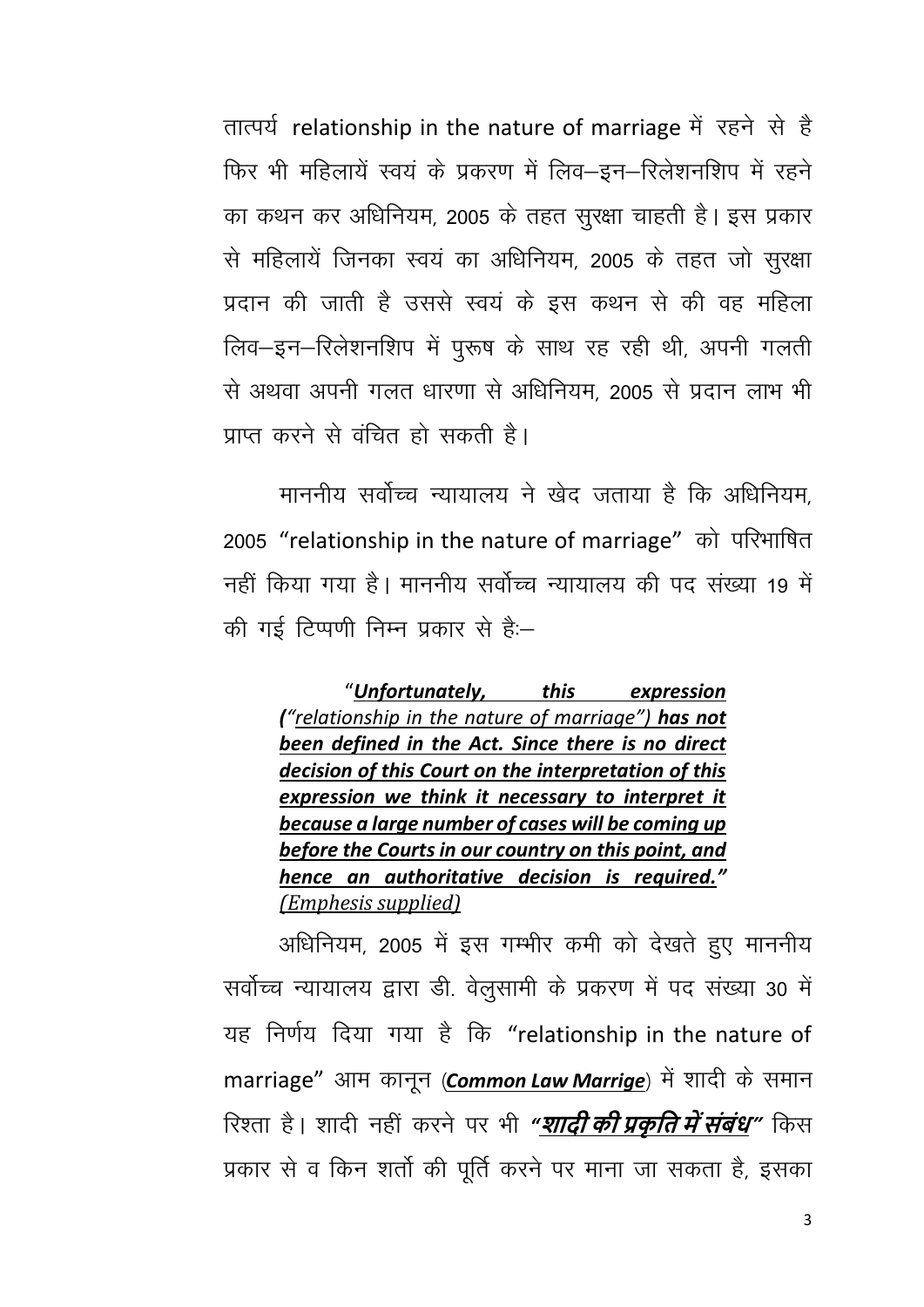विवरण उपरोक्त निर्णय की पद संख्या 31 के उप पद संख्या (a-b) में उल्लेखित किया गया है। जो निम्न प्रकार से है :-

- $(a)$ The couple must hold themselves out to society as being akin to spouses.
- They must be of legal age to marry. (b)
- $(c)$ They must be otherwise qualified to enter into a legal marriage, including being unmarried.
- (d) They must have voluntarily cohabited and held themselves out to the world as being akin to spouses for a significant period of time.

माननीय सर्वोच्च न्यायालय द्वारा इस निर्णय में स्पष्ट घोषणा की गई है कि अधिनियम, 2005 में बताये गये धारा 2 (f) के रिश्ते "relationship in the nature of marriage" के लिये निर्धारित उपरोक्त शर्तों के साथ ही, ऐसे रिश्ते के दोनों पक्षकारान का संयुक्त रूप से मकान में लम्बे समय तक रहना दोनों व्यक्तियों द्वारा समाज के सामने इस रिश्ते को प्रकट कर देना तथा आपसी सहमति से शारिरीक रिश्ते बनाने आवश्यक है।

यही नहीं, बल्कि, माननीय सर्वोच्च न्यायालय द्वारा *श्रीमति इन्द्रा शर्मा* के प्रकरण में, एक महिला का एक शादीशूदा पुरूष के साथ रहने के आधार पर अधिनियम, 2005 में परिभाषित "relationship in the nature of marriage" के अन्तर्गत होना अस्वीकार किया गया है। अर्थात महिला अथवा पुरूष यदि कोई शादीशूदा है और उसके पश्चात कोई पुरूष अथवा महिला संयुक्त रूप से मकान में रह कर शारिरीक संबंध स्थापित करते है तब ऐसे व्यक्तियों के रिश्ते को "relationship in the nature of marriage" नहीं माना गया है।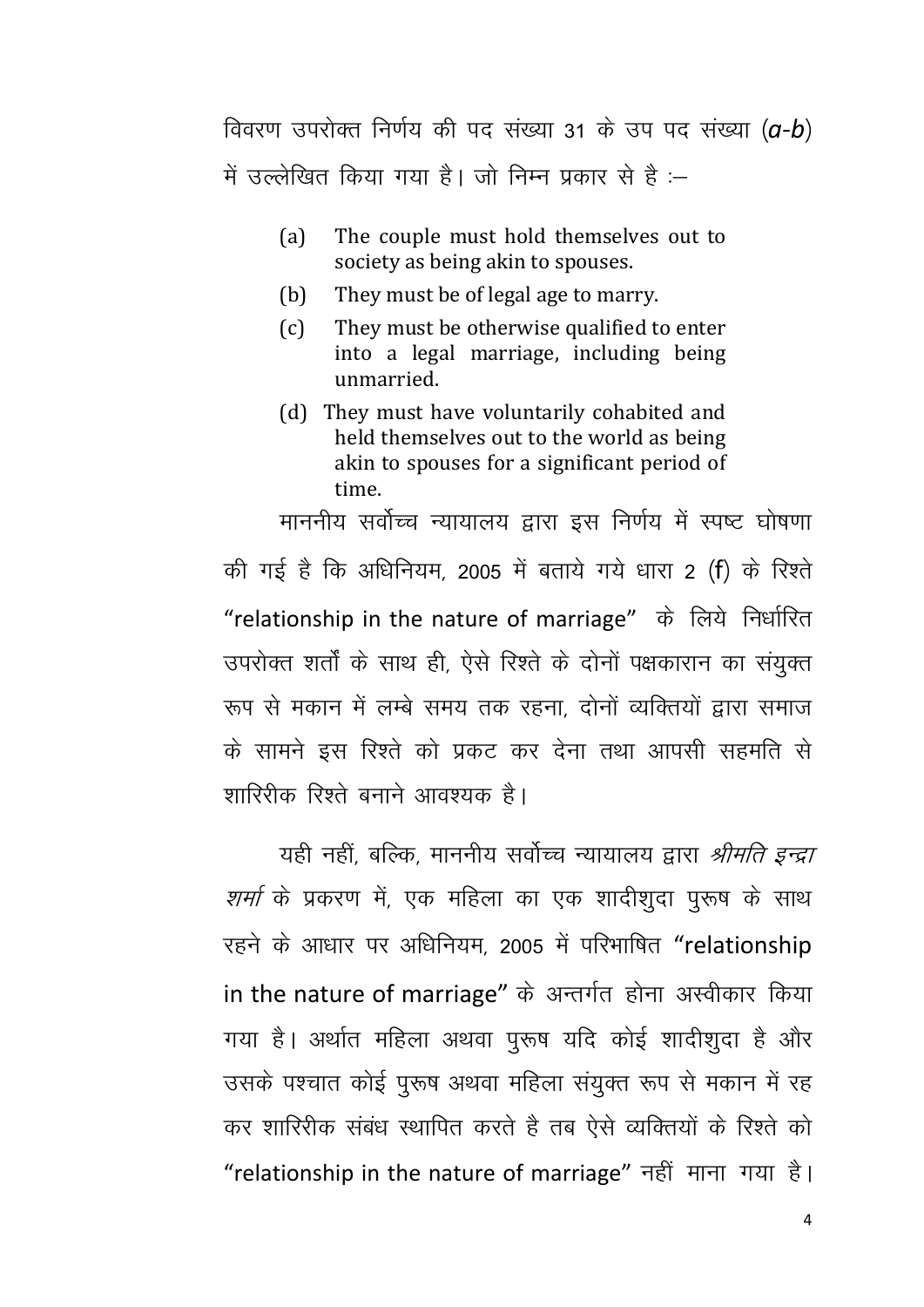माननीय सर्वोच्च न्यायालय द्वारा श्रीमति इन्द्रा शर्मा के प्रकरण Privv Council के निर्णय पर विचार कर में दिये गये निर्णय का पद संख्या .56 उल्लेख करना उचित होगा :—

"Appellant, admittedly, entered into a live-inrelationship with the respondent knowing that he was married person, with wife and two children, hence, the generic proposition laid down by the Privy Council in Andrahennedige Dinohamy v. Wiketunge Liyanapatabendage Balshamy, AIR 1927 PC 185, that where a man and a woman are proved to have lived together as husband and wife, the law presumes that they are living together in consequence of a valid marriage will not apply and, hence, the relationship between the appellant and the respondent was not a relationship in the nature of a marriage, and the status of the appellant was that of a concubine. A concubine cannot maintain a relationship in the nature of marriage because such a relationship will not have exclusivity and will not be monogamous in character." (Emphesis supplied)

माननीय सर्वोच्च न्यायालय द्वारा श्रीमति इन्द्रा शर्मा के प्रकरण में माननीय Privy Council के निर्णय के पश्चात के सर्वोच्च न्यायालय के ही पूर्व में दिये गये निर्णयों को स्वीकार करते हुए यह भी घोषणा की गई है कि शादीशुदा व्यक्ति के साथ रहने व शारिरीक संबंध रखने के कारण से, जो दोनों पक्षकारान के शादीशूदा होने की धारणा की जा सकती है, वह व्यक्ति के शादीशुदा प्रमाणित होने पर धारणा नहीं ली जा सकती है। माननीय सर्वोच्च न्यायालय के निर्णय का भाग पद संख्या 56 यहां उल्लेखित करना उचित होगा :–

"Reference may also be made to the judgments of this Court in Badri Prasad v. Director of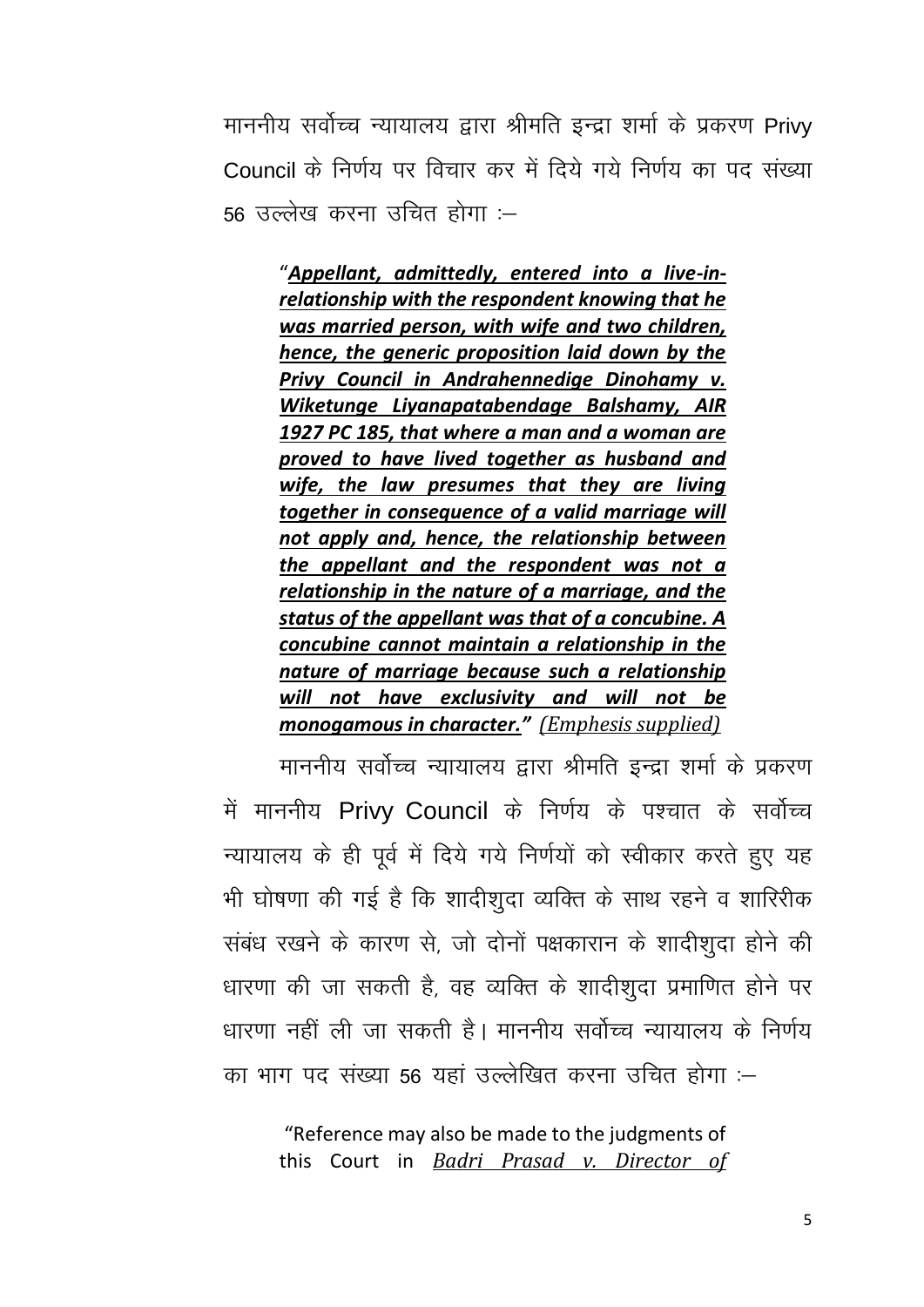*[Consolidation](https://indiankanoon.org/doc/215649/) 1978 (3) SCC 527 and [Tulsa v.](https://indiankanoon.org/doc/988131/)  [Durghatiya](https://indiankanoon.org/doc/988131/) 2008 (4) SCC 520. In Gokal Chand v. Parvin Kumari AIR 1952 SC 231* this Court held that the continuous cohabitation of man and woman as husband and wife may raise the presumption of marriage, but the presumption which may be drawn from long cohabition is a rebuttable one and if there are circumstances which weaken and destroy that presumption, the Court cannot ignore them. Polygamy, that is a relationship or practice of having more than one wife or husband at the same time, or a relationship by way of a bigamous marriage that is marrying someone while already married to another and/or maintaining an adulterous relationship that is having voluntary sexual intercourse between a married person who is not one's husband or wife, cannot be said to be a relationship in the nature of marriage." (Emphesis supplied)

<u>माननीय सर्वोच्च न्यायालय द्वारा लम्बे समय तक</u> लिव-इन-रिलेशनशिप में रहने से महिला की पुरूष पर निर्भरता हो जाने व बच्चों के भविष्य इत्यादि के दुष्परिणामों व विशेष रूप से लिव-इन-रिलेशनशिप से उत्पन्न हुए बच्चों के विषय को ध्यान में रखते हुए भी महत्वपूर्ण टिप्पणी की गई है कि *विधि द्वारा शादी उपरांत* <mark>अन्य *से शारिरीक रिश्तों को प्रोत्साहन नहीं दिया जा सकता है।* माननीय</mark> सर्वोच्च न्यायालय द्वारा इस विषय पर विचार कर अधिनियम, 2005 में संशोधन कर लिव-इन-रिलेशनशिप से उत्पन्न हुए बच्चों के हितों की रक्षा करने हेतू प्रावधान बनाने का सूझाव दिया गया। माननीय सर्वोच्च न्यायालय की टिप्पणी निम्न प्रकार से है :–

(61). "Such relationship, it may be noted, may endure for a long time and can result pattern of dependency and vulnerability, and increasing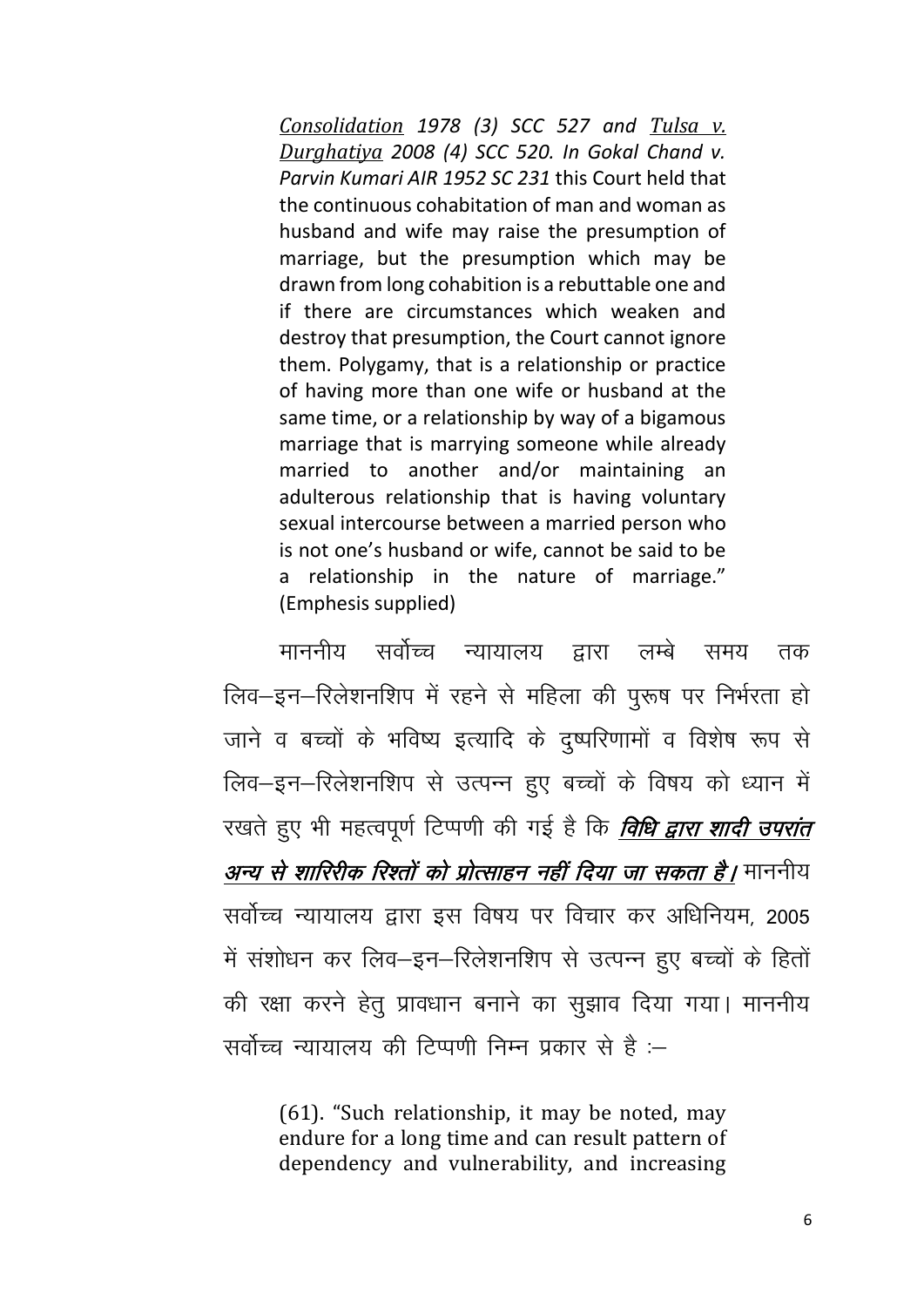number of such relationships, calls for adequate and effective protection, especially to the woman and children born out of that live-inrelationship. *Legislature, of course, cannot promote pre-marital sex, though, at times, such relationships are intensively personal and people may express their opinion, for and against.* [See S.](https://indiankanoon.org/doc/1327342/)  [Khushboo v. Kanniammal and another](https://indiankanoon.org/doc/1327342/) (2010) 5 SCC 600.

62*."Parliament has to ponder over these issues, bring in proper legislation or make a proper amendment of the Act, so that women and the children, born out of such kinds of relationships be protected, though those types of relationship might not be a relationship in the nature of a marriage." (Emphesis supplied)*

माननीय सर्वोच्च न्यायालय द्वारा श्रीमति इन्द्रा शर्मा के प्रकरण में शादीशूदा पुरूष जिसके दो पुत्र भी थे के साथ प्रार्थीनी के रहने के आधार पर भरण-पोषण राशि दिलानें से इन्कार करते समय इस तथ्य को भी ध्यान में रखा गया कि अगर ऐसे रिश्ते की महिला को कोई भरण-पोषण की राशि दी जाती है तो वह पुरूष की शादीशूदा पत्नि व परिवार के हित में भी नहीं होगा। माननीय सर्वोच्च न्यायालय की इस संबंध में की गई टिप्पणी निम्न प्रकार से है :-

(65). "If we hold that the relationship between the appellant and the respondent is a relationship in the nature of a marriage, we will be doing an injustice to the legally wedded wife and children who opposed that relationship. Consequently, any act, omission or commission or conduct of the respondent in connection with that type of relationship, would not amount to "domestic violence" under [Section 3](https://indiankanoon.org/doc/406908/) of the DV Act."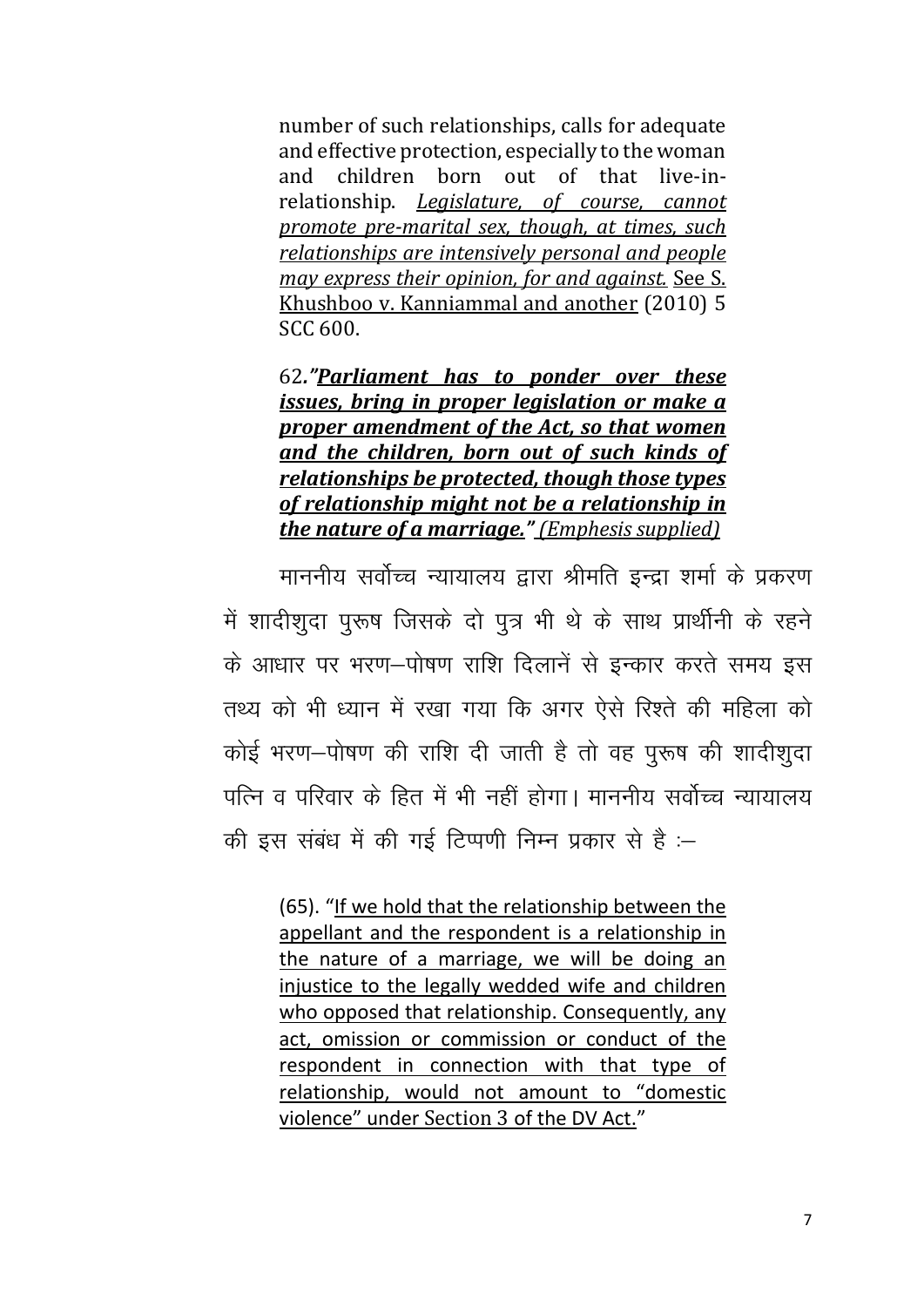(67). "We are conscious of the fact that if any direction is given to the respondent to pay maintenance or monetary consideration to the appellant, that would be at the cost of the legally wedded wife and children of the respondent, especially when they had opposed that relationship and have a cause of action against the appellant for alienating the companionship and affection of the husband/parent which is an intentional tort." (Emphesis supplied)

अधिनियम, 2005 में उपरोक्त कमियां व रिश्तों के भ्रम के संबंध में माननीय उच्चतम न्यायालय के निर्णयों के पश्चात भी आमजन तक विधि की सही स्थिति नहीं पहुंच पा रही है। **इसके साथ अधिनियम**, 2005 में सबसे महत्वपूर्ण कमी व दोष यह है कि अधिनियम, 2005 के किसी भी प्रावधान से "relationship in the nature of marriage" को समाप्त करने के लिये कोई भी कारण होना तक आवश्यक नहीं रखा गय<u>ा है। अतः कोई भी व्यक्ति, स्त्री अथवा पुरूष</u> और साधारणतया पुरूष द्वारा महिला को बिना किसी गलती व बिना किसी कारण से अत्यन्त स्वैच्छाचारी व अमानवीय तरिके से रिश्ते समाप्त करने के अधिकार प्रदान कर दिया गया है जो कि माननीय सर्वोच्च न्यायालय के सायरा *बानों बनाम भारत संघ, (2017) 9 SCC* 1 के निर्णय व सायरा बानों के प्रकरण में अनेको पूर्व के न्यायिक दर्शाष्टान्तों के अनुसार पूर्णतया अमानवीय व पूर्णतया स्त्री विरोधी माना गया है।

उपरोक्त बिन्दुओं पर आयोग को विचार करने की आवश्यकता इस कारण से हुई है, क्योकि आयोग में अत्यन्त गम्भीर प्रकृति के *लिव-इन-रिलेशनशिप* के आधार पर दो महिलाओं के प्रकरण प्राप्त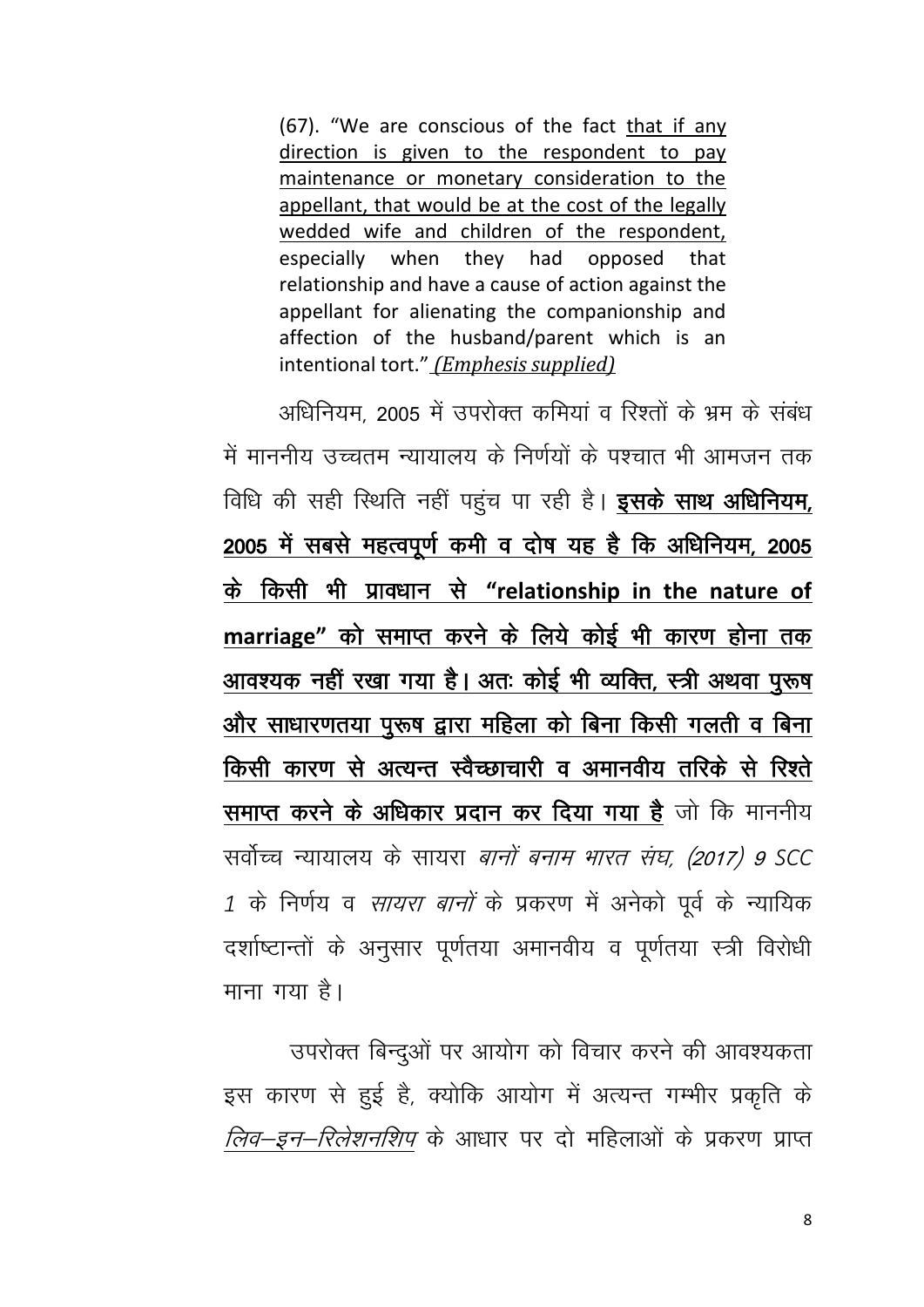हुए, इन दोनों प्रकरणों के तथ्य महिलाओं की निजता को ध्यान में रखते हुए इस प्रकरण में उल्लेखित नहीं किये जा रहे है। उपरोक्त प्रकरणों से अथवा अन्यथा भी आयोग की राय में चूंकि शादी व शादी के समान रिश्ते सम्पूर्ण विश्व में मानव अधिकार में सम्मलित है तथा सम्पूर्ण विश्व में सैकडों वर्षो से शादी को एक संस्था (Institution)/सामाजिक संस्था (Social Institution) के रूप में विधि द्वारा न्यायिक निर्णयों से ही नहीं बल्कि अनुच्छेद–23 *International Covenant On Civil And Political Rights, 1966 (ICCPR)* में भी परिवार को *स्वाभाविक रूप* से समाज का एक मूल ईकाइ माना है व परिवार की सुरक्षा के लिये राज्य की जिम्मेदारी घोषित की गई है। इस कारण से ही नहीं बल्कि Universal Declaration Of Human Rights, 1948 के अनुच्छेद-16 के अनुसार भी परिवार को स्वाभाविक रूप से समाज की इकाई घोषित करते हुए इसकी सुरक्षा की जिम्मेदारी राज्य की रखी गई है इस लिये आयोग के लिये यह है एक महत्वपूर्ण मानव अधिकार का विषय है।

इस प्रकरण में आयोग द्वारा विस्तृत आदेश दिनांक 02.02.2017 हारा प्रसंज्ञान लिया गया। यह आमजन से संबंधित विषय है अतः आयोग द्वारा आमजन के विचार भी आमंत्रित किये गये। आयोग द्वारा राज्य सरकार का मत प्राप्त करने हेतु प्रमुख शासन सचिव, गृह विभाग, राजस्थान सरकार, जयपुर को आदेश दिनांक 02.02.2017 की प्रतिलिपि प्रेषित कर राज्य सरकार का मत चाहा गया।

यह एक हर्ष का विषय है कि राज्य सरकार द्वारा विषय की गम्भीरता को अच्छी तरह से समझते हुए राज्य की पुलिस व महिला

9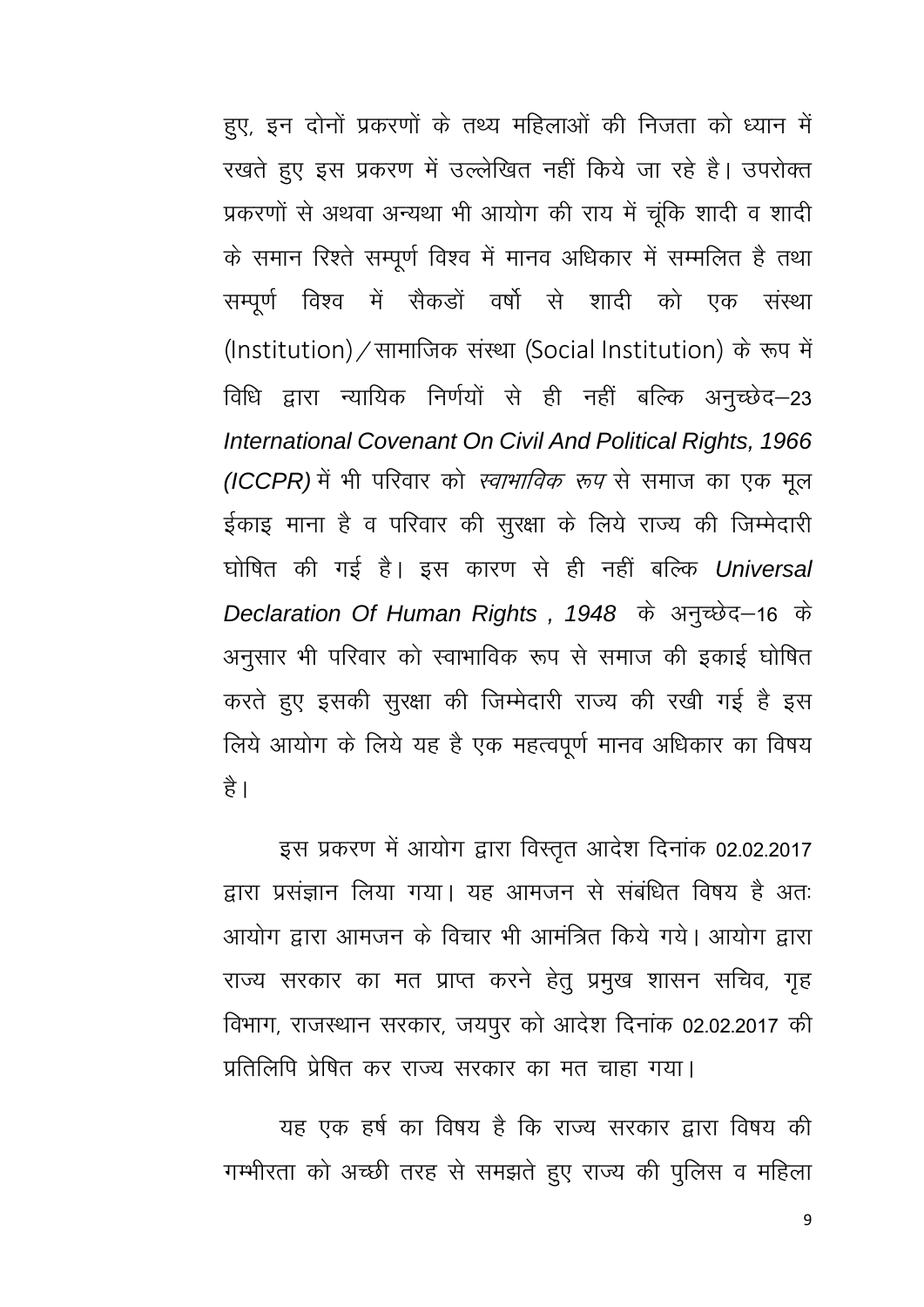अधिकारिता विभाग, राजस्थान, जयपूर से इस विषय पर मत प्राप्त करने हेतु प्रयत्न किये गये। इसी प्रकार राज्य पुलिस विभाग द्वारा अत्यन्त सकारात्मक रूप से विषय पर राजस्थान के समस्त महानिदेशक एवं महानिरीक्षक, पुलिस रेंज, राजस्थान मय रेलवे व पुलिस आयुक्त, जोधपुर एवं जयपुर से सुझाव प्राप्त कर अपने पत्र दिनांक 28.09.2018 से बिन्दुवार 14 बिन्दू आयोग के विचारार्थ रखे गये। आयुक्त महिला अधिकारिता विभाग, जो अधिक संबंध विभाग है, द्वारा आयेाग को कोई मत या सुझाव नहीं दिये गये।

आमजन से, डॉ. तारा लक्ष्मण गहलोत, पूर्व चाईल्ड वेलफेयर कमेटी, पूर्व सदस्य (C.W.C.) जो दो विषय में एम.ए. व नागरिकशास्त्र विषय में पी.एच.डी. के अलावा जयनारायण व्यास विश्वविद्यालय में एशोसियेट प्रोफेसर के पद से सेवानिवृत है तथा अनेकों अन्य संस्थाओं से जुड़ी हुई है। उनके द्वारा लिव–इन–रिलेशनशिप पर अपने पत्र दिनांक 28.02.2017 के साथ इनके प्रकाशित लेख हिन्दी व मारवाडी की प्रतिलिपियां भी आयोग के विचारार्थ प्रेषित की गई। श्री प्रशान्त व्यास, सवाईमाधोपुर द्वारा तथा एक अन्य व्यक्ति को विस्तृत 6 पृष्ठ की टिप्पणी (बिना नाम), श्री गोविन्द राम बलेचा, भरतपुर, श्री सी.बी. वर्मा, जयुपर, श्री मयंक जैन, डीग, भरतपुर, श्री रामबालक शर्मा, बिहार द्वारा अपना पक्ष रखा गया। उपरोक्त व्यक्तियों के अलावा संक्षिप्त ई—मेल में श्रीराम अग्रवाल व सर्व श्री प्रकाश सैनी, अक्षय मीना, राजेश मीना, अक्षय शुक्ला, भुनेश्वर चौधरी, मिर्जा स्कीरी, विरेन सिंह, चन्द्र मोहन मीना द्वारा अत्यन्त संक्षिप्त ई–मेल से अपने विचार आयोग को प्रस्तुत किये।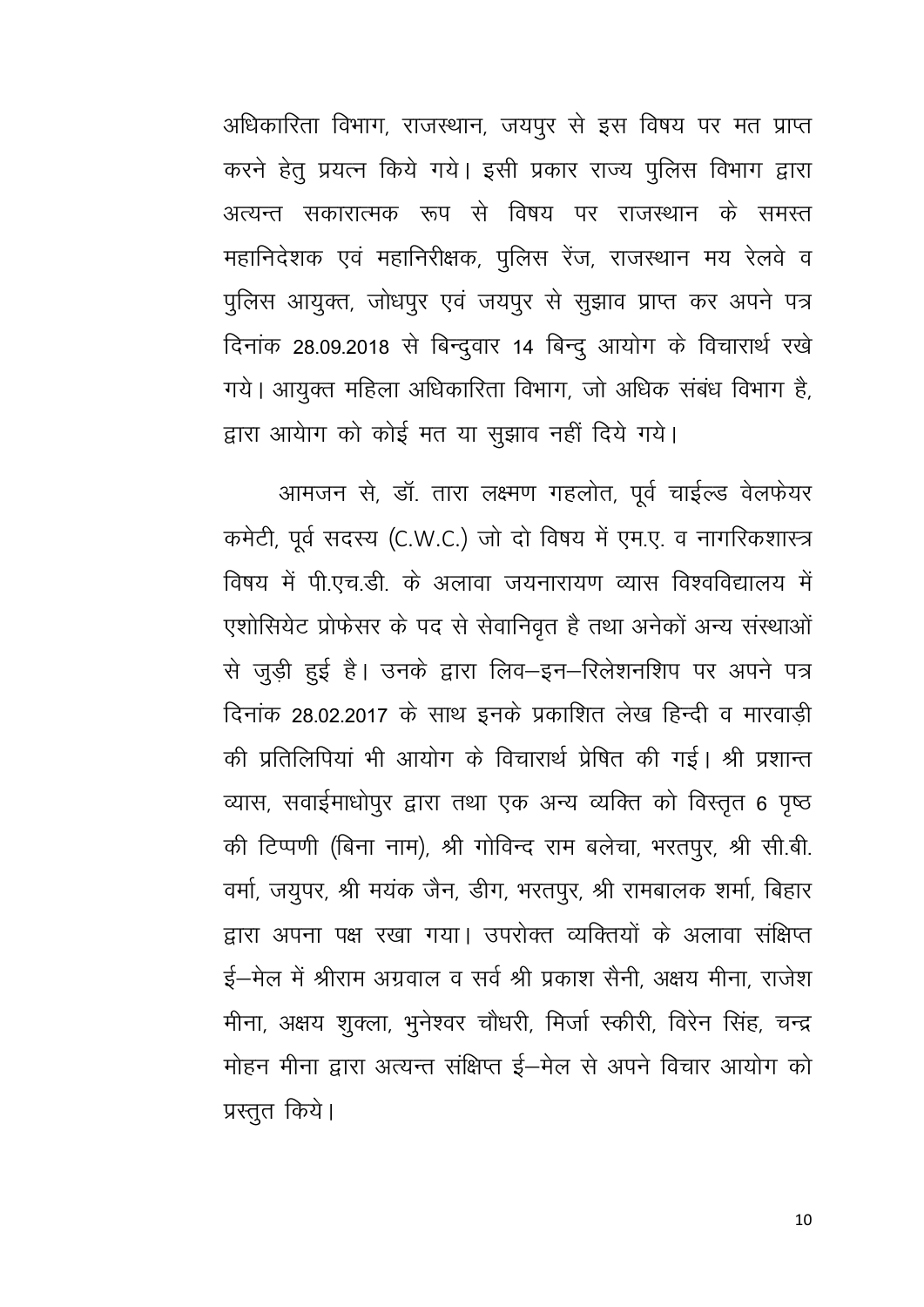उपरोक्त सूझावों में *लिव–इन–रिलेशनशिप* के दुष्परिणाम का विस्तार से उल्लेख न करके सार रूप में सुझाव दिये गये है कि ऐसे रिश्तों के लिये महिला की न्यूनतम आयु 22 वर्ष व पुरूष की आयु 24 वर्ष होनी चाहिये। *लिव–इन–रिलेशनशिप* में रहने के पूर्व सक्षम अधिकारी के समक्ष एक साथ उपस्थित होकर आवेदन प्रस्तुत करना व इस रिश्ते की अनुमति से पूर्व आवेदन की समय सीमा निश्चित करना बच्चों की जिम्मेदारी नियत करना ऐसे रिश्तों को समाप्त करने के लिये कारण स्पष्ट किया जाना, एक रिश्ता रहते समय दूसरा समान रिश्ता नहीं बनाया जा सके। सन्तान के पितृत्व के विवादों से बचने के लिये सम्पति के विवादों से बचने के लिये सम्पति के विवादों से बचने के लिये. ऐसे रिश्तों का पंजीकरण होने के साथ में एक विचार यह भी रखा गया कि शादी एक प्रकार का बन्धन है, जबकि लिव-इन-रिलेशनशिप एक प्रकार की मित्रता है। बन्धन शारिरीक, मानसिक व सामाजिक उत्पीडन दे सकता है, जबकि मित्रता ऐसा उत्पीडन नहीं देगी व इससे व्यक्तिगत स्वतंत्रता प्राप्त होगी। लिव-इन-रिलेशनशिप किसी महिला को ज्यादा आत्मनिर्भर बना सकती है। लिव–इन–रिलेशनशिप से महिला की निजता का हनन नहीं होगा और इसके साथ ही सुझाव दिया गया कि इन रिश्तों को कानूनी संरक्षण प्रदान किया जाना चाहिये व गर्भावस्था में पुरूष द्वारा महिला को छोड़ने का अधिकार नहीं होना चाहिये।

राजस्थान सरकार द्वारा राज्य के पुलिस विभाग द्वारा सम्पूर्ण पुलिस व्यवस्था से सूझाव मांगकर जो बिन्दू आयोग के समक्ष प्रस्तुत किये है उनका यहां उल्लेख करना अत्यन्त उपयोगी रहेगा।

11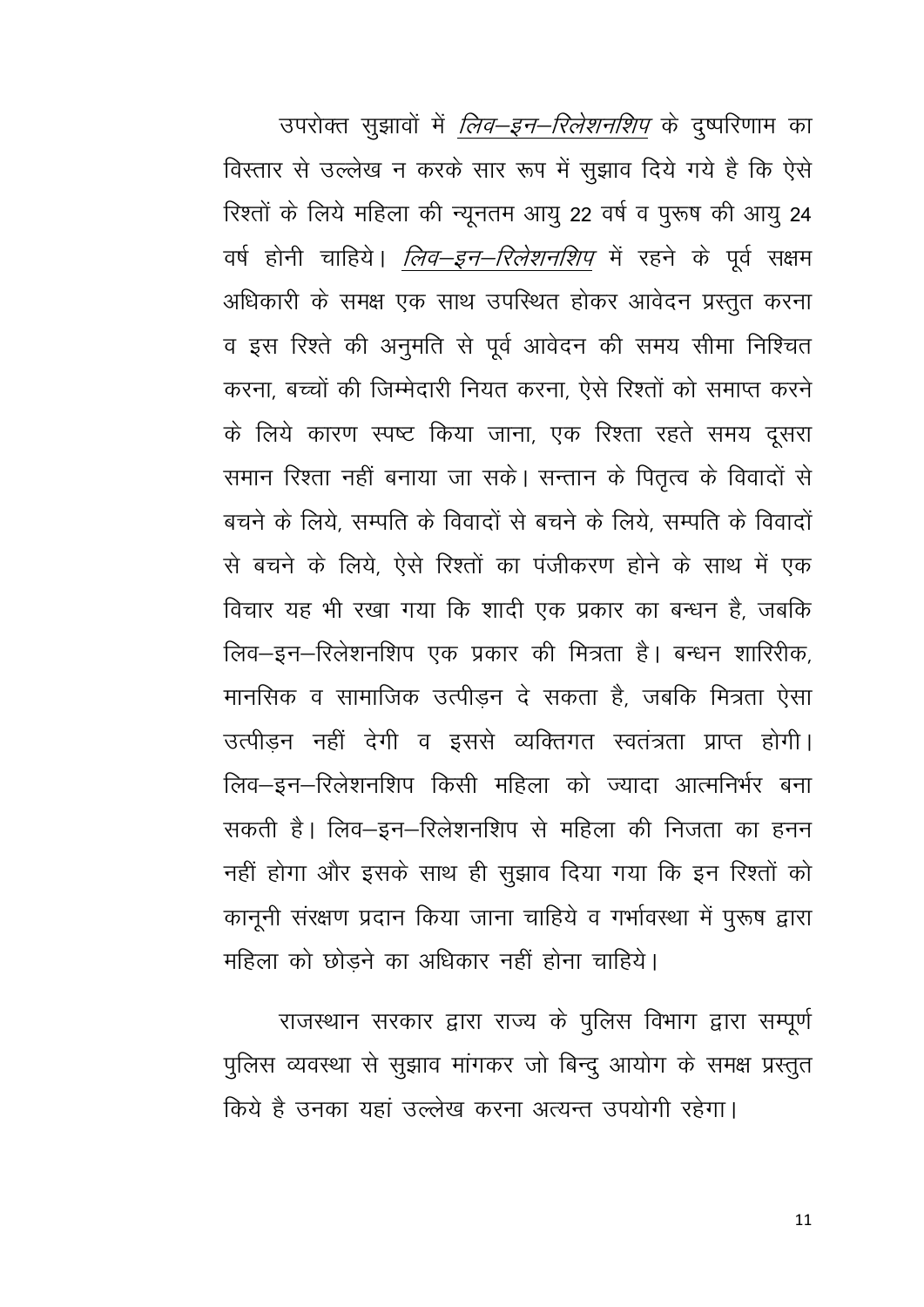समस्त महानिदेशक पुलिस एवं महानिरीक्षक पुलिस रेंजेज राज. मय रेल्वेज व पुलिस आयुक्त जयपूर/जोधपूर से सुझाव प्राप्त किये गये जो निम्नांकित हैं:-

- लिव इन रिलेशनशीप को कानूनी रूप से मान्यता दिये  $\mathcal{I}$ . जाने के सम्बन्ध में डन सम्बन्धों को नियन्त्रित करने के उददेश्य से लिव इन रिलेशनशीप को बीच में छोड़ने के सम्बन्ध में ऐसी अवस्था रहने के दौरान आपसी धोखाधडी किये जाने भरण-पोषण भत्ता दिये जाने तथा पैतक मान्यता एवं पैतृक सम्पत्ति से हिस्सा दिये जाने के सम्बन्ध में विस्तृत/व्याख्यात्मक कानून बनाने की आवश्यकता रहेगी।
- माननीय सर्वोच्च न्यायालय द्वारा इन्द्रा शर्मा तथा डी  $\overline{2}$ . वैल्यूसामी प्रकरणों में दिये गये निर्णय तथा डोमेरिटक वाईलेन्स एक्ट, 2005 की, की गई व्याख्या द्वारा लिव इन रिलेशनशीप को कूछ परिस्थितियों तथा शर्तो की पूर्ति किये जाने पर मान्यता प्रदान की गई है।
- वर्तमान परिस्थितियों को देखते हुए लिव इन रिलेशनशीप  $\overline{3}$ . में रहने वाली महिलाओं को डोमोरिटक वाईलेन्स एक्ट में अधिकार प्रदान किये गये हैं। इसके पश्चात भी लिव इन रिलेशनशीप में रहने वाले जोडे के सम्बन्ध में किसी आपसी विवाद के उत्पन्न होने की रिथति में सम्बन्धित विवाद के तथ्यों को ध्यान में रखकर निर्णय लिया जाना उचित रहेगा।
- लिव इन रिलेशनशीप के पश्चात उत्पन्न होने वाले बच्चों  $\overline{A}$ . का लिव इन रिलेशनशीप में रहने वाले माता-पिता की सम्पत्ति के अतिरिक्त पैतृक सम्पत्ति में भी हक मिलना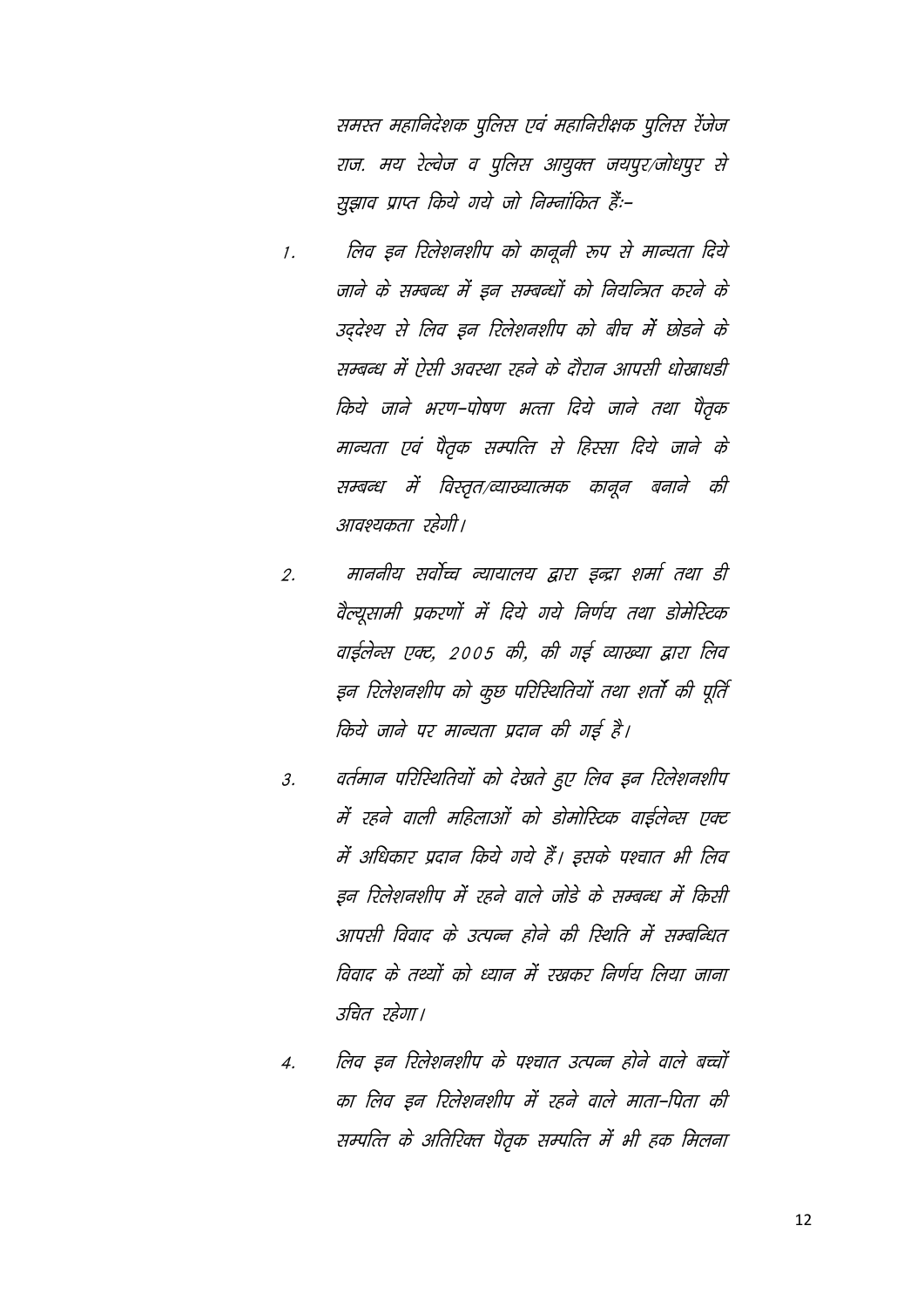चाहिए अथवा नहीं यह भी परिस्थितियों व तथ्यों के आधार पर निर्णित किया जावे।

- माननीय सर्वोच्च न्यायालय द्वारा लिव डन रिलेशनशीप 5. हेतू आवश्यक बताई गई शर्तो के अन्तर्गत रहने वाले पक्षकारों ( लिव इन रिलेशनशीप के आधार पर रहने वालों) में से यदि किसी एक पक्ष द्वारा लिव इन रिलेशनशीप को छोड़कर अन्य पक्ष से नियमित विवाह किया जाता है तो ऐसे प्रकरण में लिव डन रिलेशनशीप के भागीदार को ऐसे विवाह को पुलिस के माध्यम से रुकवाने का अधिकार होना चाहिए।
- लिव डन रिलेशनशीप के दौरान बने रिश्ते जो लगातार 6. कई वर्षों से चले आ रहे हैं के अन्तर्गत एक पक्ष दूसरे के बिना सहमति अथवा बिना अन्य पक्ष की गलती के सम्बन्ध विच्छेद करता है. ऐसे प्रकरण में न्यायालय से सम्बन्ध विच्छेद की डिकी लिया जाना आवश्यक होना चाहिए. जिससे कि सामान्य विवाह की भांति पक्षकारों को आपस में पूनः विचार करने का और अपना पक्ष रखने का अवसर प्रदान हो सके।
- धारा 125 दण्ड प्रक्रिया संहिता में पत्नि के साथ में  $\mathcal{Z}$ लिव डन रिलेशनशीप में रहने वाली स्त्री को शामिल किया जा सकता है।
- भा.दं.सं. की धारा 498ए में भी किसी स्त्री के साथ 8. "लिव इन रिलेशनशीप में रहने वाली स्त्री" जोड दिया जावे तो क्रूरता होने पर आपराधिक कार्यवाही की जा सकती है।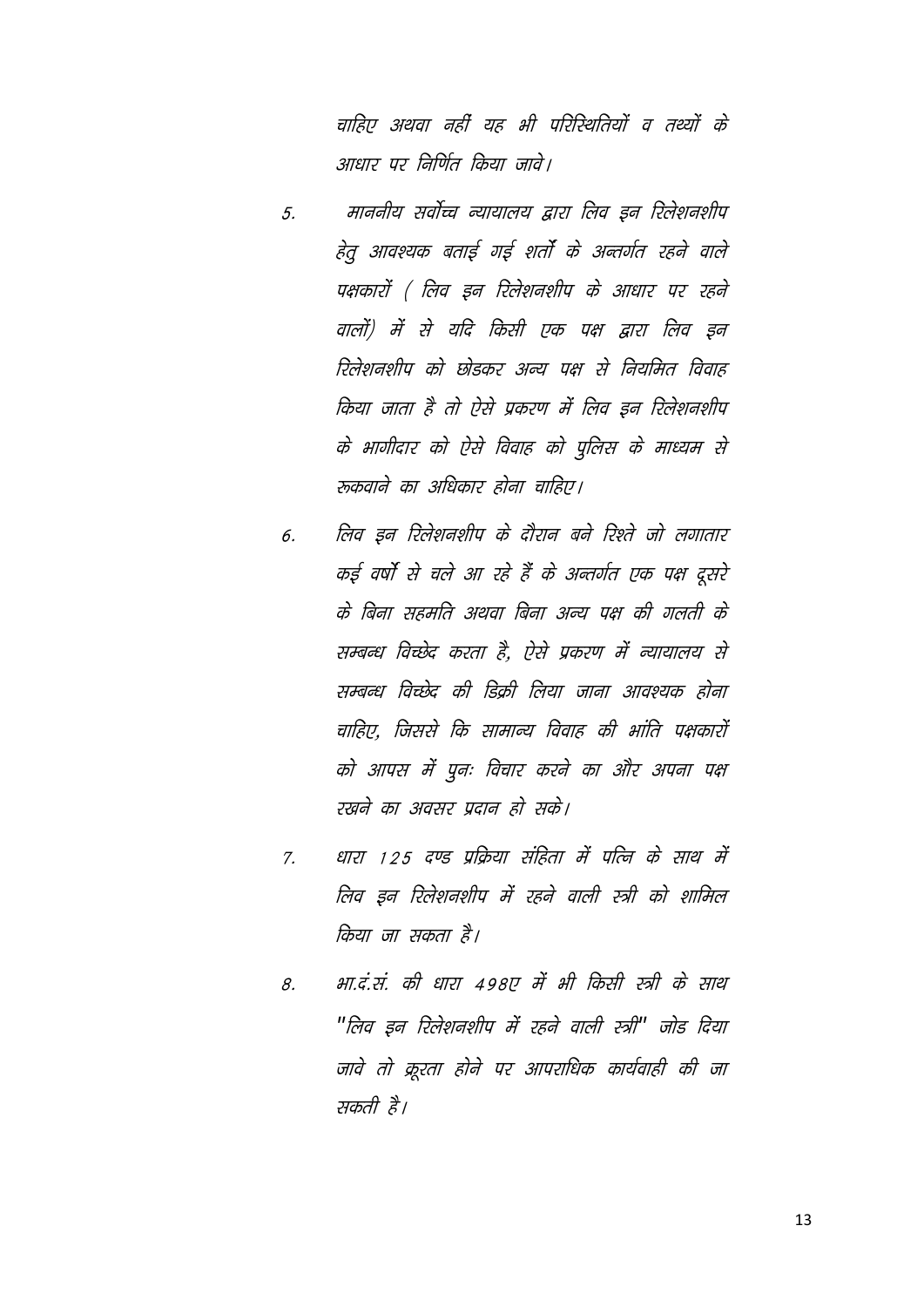- धारा 494 एवं 497 भा.दं.सं. में भी लिव इन 9. रिलेशनशीप में रहने वाली स्त्री जोडा जा सकता है।
- धारा ३७.५ भा.दं.सं. में बलात्संग की परिभाषा के अपवाद  $10.$ में "पुरुष का अपनी पत्नि के साथ के अलावा रिलेशनशीप में रह रही महिला के साथ मैथून बलात्संग नहीं है जबकि पत्नि एवं रिलेशनशीप में रह रही महिला 15 वर्ष से कम आयू की नहीं है" जोडा जा सकता है।
- भारतीय साक्ष्य अधिनियम की धारा 12 में जन्म के  $11.$ धर्मजत्व के निश्चयात्मक सबूत के सम्बन्ध में "लिव इन रिलेशनशीप में रहने वाली स्त्री" को भी स्थान दिया जा सकता है।
- हिन्दू उत्तराधिकार (संशोधन) अधिनियम, 2005 की धारा  $12.$ 16 एवं अनुसूची के क्लोज प्रथम व द्वितीय में "लिव इन रिलेशनशीप में रहने वाली स्त्री" को शामिल किया जा सकता है।
- लिव इन रिलेशनशीप का रजिस्ट्रेशन होना आवश्यक किया  $13.$ जावे एवं दोनों पक्षों में से किसी भी पक्ष द्वारा रजिस्ट्रेशन को निरस्त करवाये जाने का प्रावधान होना चाहिए जिसकी पृथक प्रक्रिया निर्धारित की जानी चाहिए।
- लिव डन रिलेशनशीप की निश्चित परिभाषा भी निर्धारित  $14.$ की जानी चाहिए तथा पत्नि, बच्चे एवं पति के अधिकार/दायित्व भी स्पूष्ट निर्धारित किये जाने चाहिए।

यहां पुनः उल्लेख करना आवश्यक है कि लिव–इन–रिलेशनशिप से राज्य सरकार के पुलिस विभाग का तात्पर्य स्वाभाविक रूप से अधिनियम, 2005 की धारा (f) में परिभाषित "relationship in the nature of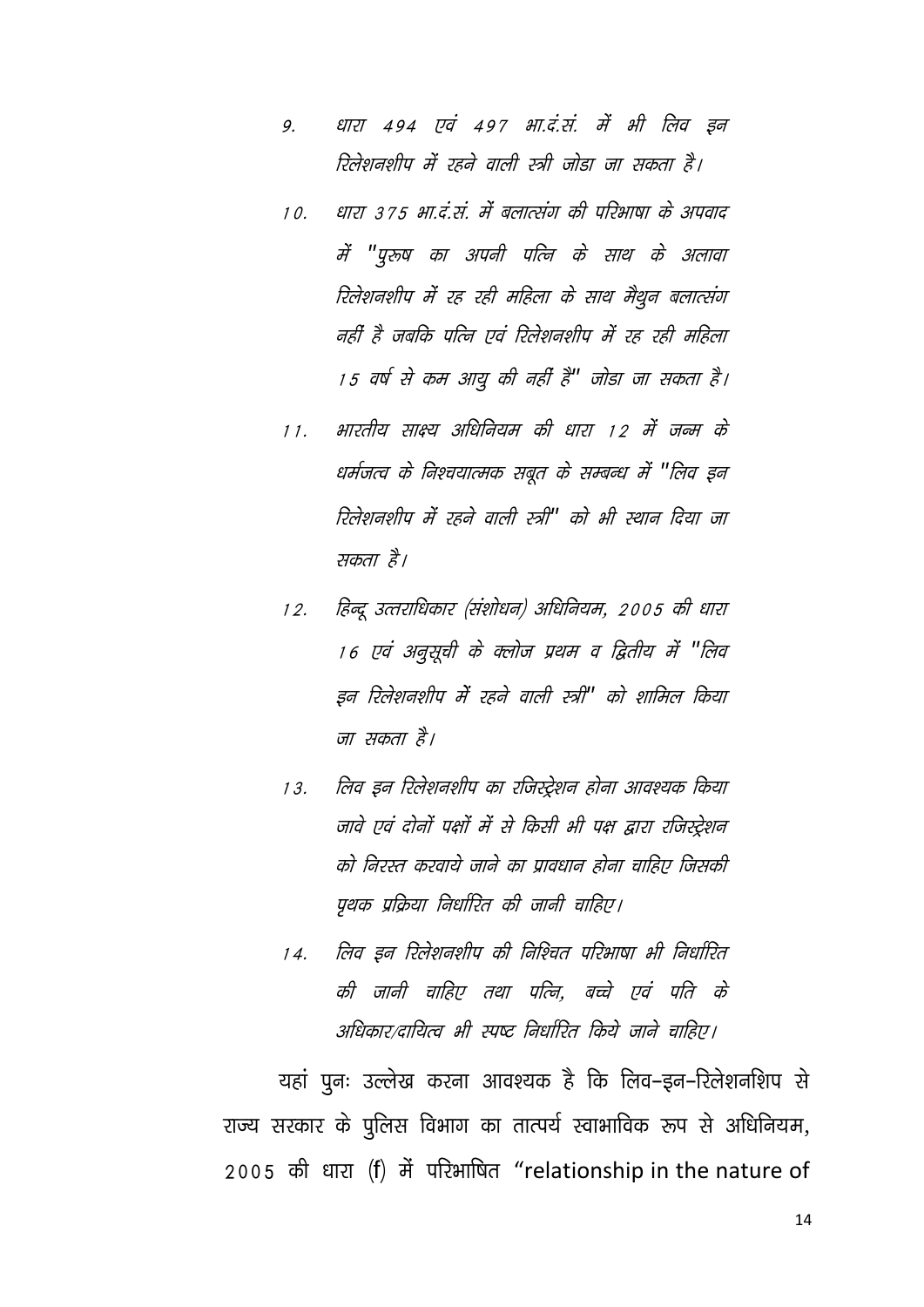marriage" "<u>शा*दी की प्रकृति में संबंध*</u>"से है ऊपर दिये गये सुझाव निश्चित रूप से इन नये रिश्तों के कारण से होने वाले व्यवहारिक कठिनाईयों को समझ कर दिये गये है। जिन पर विधि निर्माताओं द्वारा पुरी गम्भीरता से विचार किया जाना आयोग प्रस्तावित करता है।

आयोग द्वारा प्राप्त सुझाव व इसके संबंध में विधि व विधि के प्रावधानों के साथ माननीय सर्वोच्च न्यायालय द्वारा शादी / विवाह संबंध तथा शादी के समान रिश्ते व लिव-इन-रिलेशनशिप विषय पर दिये गये अत्यन्त सारगर्भित निर्णयों पर विचार किया गया है।

आयोग सर्वप्रथम इस विषय पर विचार करेगा कि विवाह क्या है, क्यों आवश्यक है, इसका क्या महत्व है तथा विवाह के क्या परिणाम होते है ?

भारत में विभिन्न धर्म, जाति, समाज व इनमें अनेकों श्रेणीयों में यह समानता है कि, इन सभी में लिखित अथवा अलिखित ही नहीं बल्कि प्रचलित रूढ़ी (Custom) या प्रथा (Usages) द्वारा विवाह की पद्धति स्थापित है। इसमें कई प्रकार के विवाह, एकल विवाह एवं बहुविवाह, नाता प्रथा भी शामिल है। पूर्व में बाल विवाह की अनुमति प्राप्त थी, जिसे विधि द्वारा समाप्त किया जा चुका है। इनमें विवाह के रीति–रिवाज अलग–अलग हो सकते है। परन्तु विवाह व शारीरिक संबंध हेतू एक निश्चित प्रक्रिया स्थापित है। जिससे आमजन को इन रिश्तों की पूर्ण सूचना व्यवहार से अथवा अन्यथा प्रकार से रहती है। ऐसे रिश्तों के सदस्यों को पति–पत्नि के रूप में जाना जाता है व कौन किससे विवाहित है, इसकी जानकारी घर, परिवार व समाज को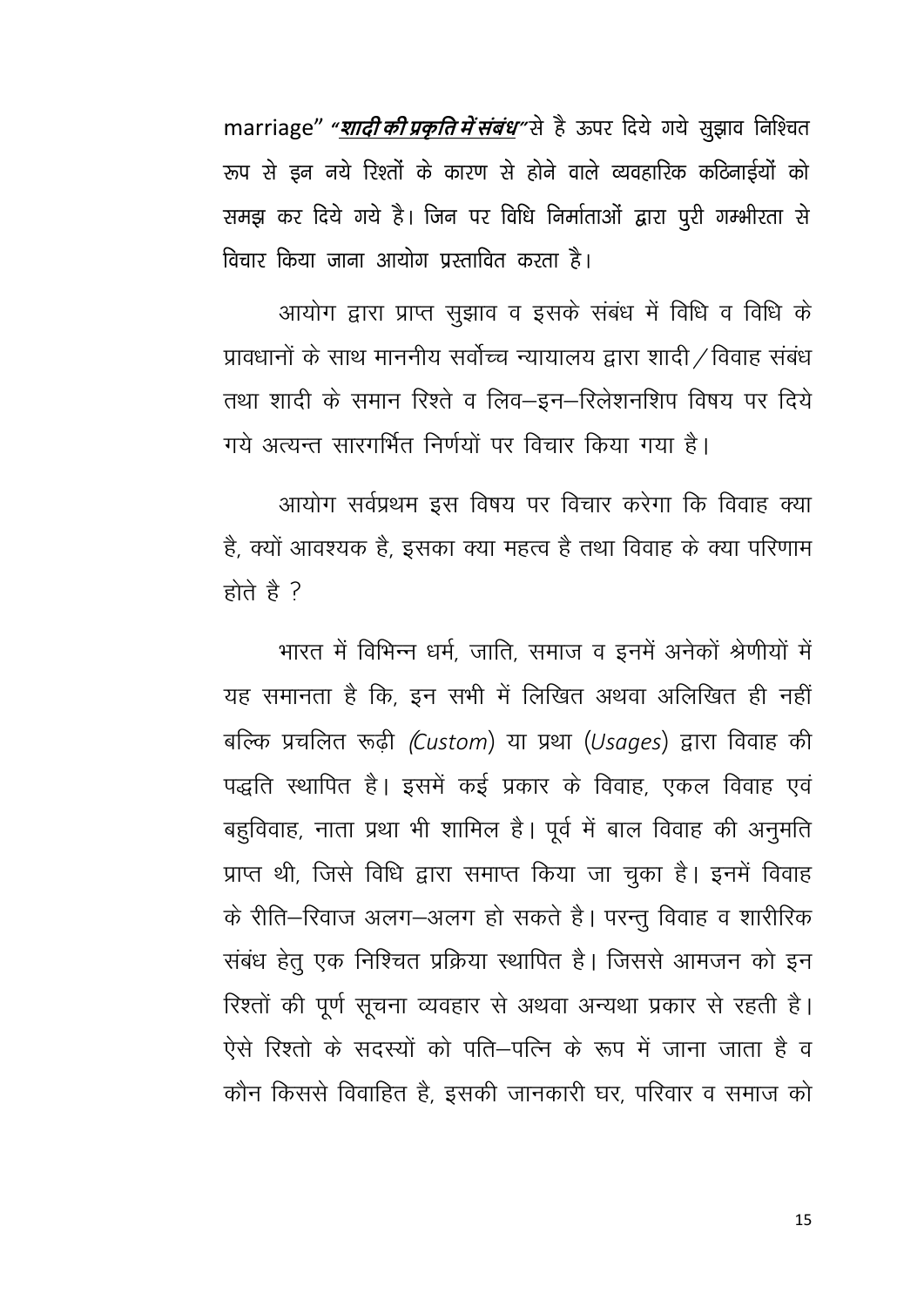स्वतः हो जाये, इसकी मजबूत व्यवस्था सैकडों साल से है, चाहे लिखित विधि रूढि अथवा प्रथा से थी व है।

शादी व विवाह के रिश्ते क्या है, इसके संबंध में मानननीय सर्वोच्च न्यायालय द्वारा *इन्द्रा शर्मा बनाम वी0के0वी0शर्मा* के निर्णय दिनांक 26.11.2013 में विस्तार से विचार किया जा चुका है। *इन्द्रा शर्मा* के पकरण में शादी व विवाह के रिश्तों के संबंध में माननीय सर्वोच्च न्यायालय द्वारा दिये गये निर्णय में शादी व विवाह के रिश्तों का महत्व प्रभाव व परिणाम का उल्लेख निर्णय के पद संख्या 23 में अंकित किया गया है जिसे इस निर्णय में उल्लेख करना आवश्यक है $\,$ : $\,$ 

#### "MARRIAGE AND MARITAL RELATIONSHIP": -

**23.** *Marriage is often described as one of the basic civil rights of man/woman, which is voluntarily undertaken by the parties in public in a formal way, and once concluded, recognizes the parties as husband and wife. Three elements of common law marriage are (1) agreement to be married (2) living together as husband and wife, (3) holding out to the public that they are married.* Sharing a *common household* and *duty to live together* form part of the 'Consortium Omnis Vitae" which *obliges spouses to live together, afford each other reasonable marital privileges and rights and be honest and faithful to each other*. One of the most important invariable consequences of marriage is the *reciprocal support* and the responsibility of maintenance of the common household, jointly and severally. *Marriage as an institution has great legal significance and various obligations and duties flow out of marital relationship, as per law,* in the matter of inheritance of property, succession ship, etc.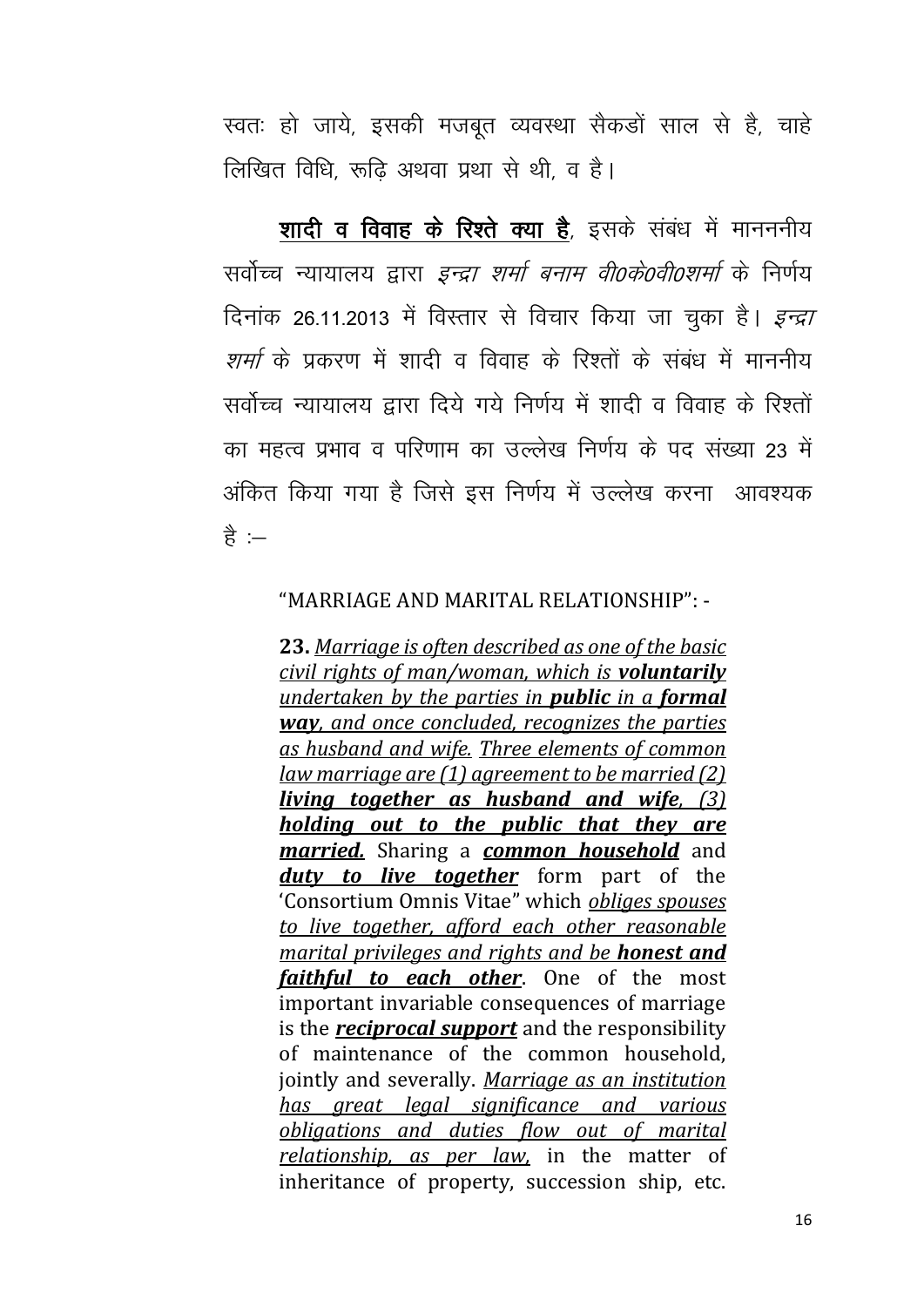*Marriage, therefore, involves legal requirements of formality, publicity, exclusivity and all the legal consequences flow out of that relationship.* 

**24.** Marriages in India take place either following the personal Law of the Religion to which a party is belonged or following the provisions of the [Special Marriage Act.](https://indiankanoon.org/doc/4234/) Marriage, as per the Common Law, constitutes a contract between a *man and a woman, in which the parties undertake to live together and support each other. Marriage, as a concept, is also nationally and internationally recognized.* O'Regan, J., in *Dawood and Another v. Minister of Home Affairs and Others 2000 (3) SA 936 (CC)* noted as follows:

*"Marriage and the family are social institutions of vital importance*. *Entering into and sustaining a marriage is a matter of intense private significance to the parties to that marriage for they make a promise to one another to establish and maintain an intimate relationship for the rest of their lives which they acknowledge obliges them to support one another, to live together and to be faithful to one another. Such relationships are of profound significance to the individuals concerned.* But such *relationships have more than personal significance at least in part because human beings are social beings whose humanity is expressed through their relationships wih others.* Entering into marriage therefore is to enter into a relationship that has *public significance* as well.

The institutions of marriage and the family are important *social institutions* that provide for the *security*, *support* and *companionship* of members of our society and bear an important role in the *rearing of children*. The celebration of a marriage gives rise to moral and *legal obligations*, particularly the *reciprocal duty of*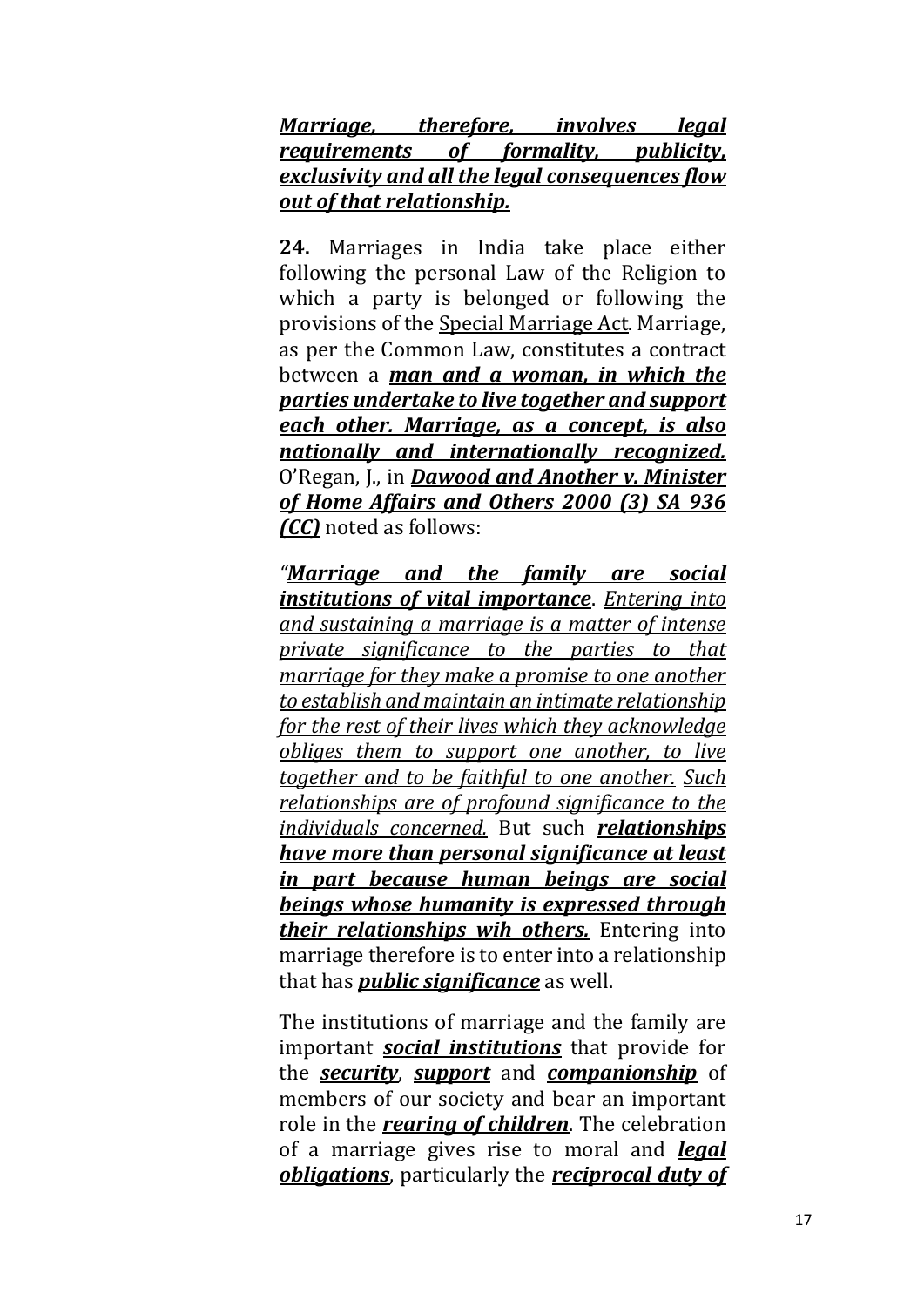**support** placed upon spouses and their joint responsibility for supporting and raising children born of the marriage. These legal obligations perform an *important social function*. This importance is symbolically acknowledged in part by the fact that *marriage* is celebrated generally in a public ceremony, often before family and close friends...." *(Emphasis Supplied)* 

माननीय सर्वोच्च न्यायालय द्वारा शादी की प्रथा को राष्ट्रीय व अर्न्तराष्ट्रीय रूप से स्वीकृत व्यवस्था घोषित करते हुए (Dawood and Another v. Minister of Home Affairs and Others 2000 (3) SA 936 (CC) के प्रकरण का भी उल्लेख (ऊपर अंकित) किया गया है। उक्त प्रकरण में शादी को व परिवार को सामाजिक व्यवस्था के लिये अत्यन्त महत्वपर्ण स्थान दिया गया है तथा उपरोक्त प्रकरण (*दाऊव व अन्य)* में भी *शादी को पक्षकारान के अन्य दायित्वों के साथ एक*-दूसरे के भरोसे व विश्वास को पूरा महत्व दिया गया है और कहा गया है कि शादी व परिवार की व्यवस्था सामाजिक व्यवस्था, सुरक्षा, सहायता, सहयोग तथा बच्चों के पालन में अत्यन्त महत्वपूर्ण योगदान देते है।

आयोग के लिये इस विषय पर उल्लेख करना अत्यन्त आवश्यक होने से व क्योकि माननीय सर्वोच्च न्यायालय द्वारा शादी, विवाह संबंध ही नहीं "शादी की प्रकृति में संबंध" / शादी के प्रकृति के संबंध, दोनों विषय पर न सिर्फ इन्द्रा शर्मा के प्रकरण व अन्य माननीय सर्वोच्च न्यायालय के निर्णय, D Velusamy Vs. D. Patchaiammal, (2010) 10 scc 469, S Khushboo Vs Kanniamml and another, 2010 (5) SCC 600 व अनेकों निर्णयों में विस्तार से विचार किया जा चुका है। अतः आयोग द्वारा मात्र यही अंकित करना आवश्यक है कि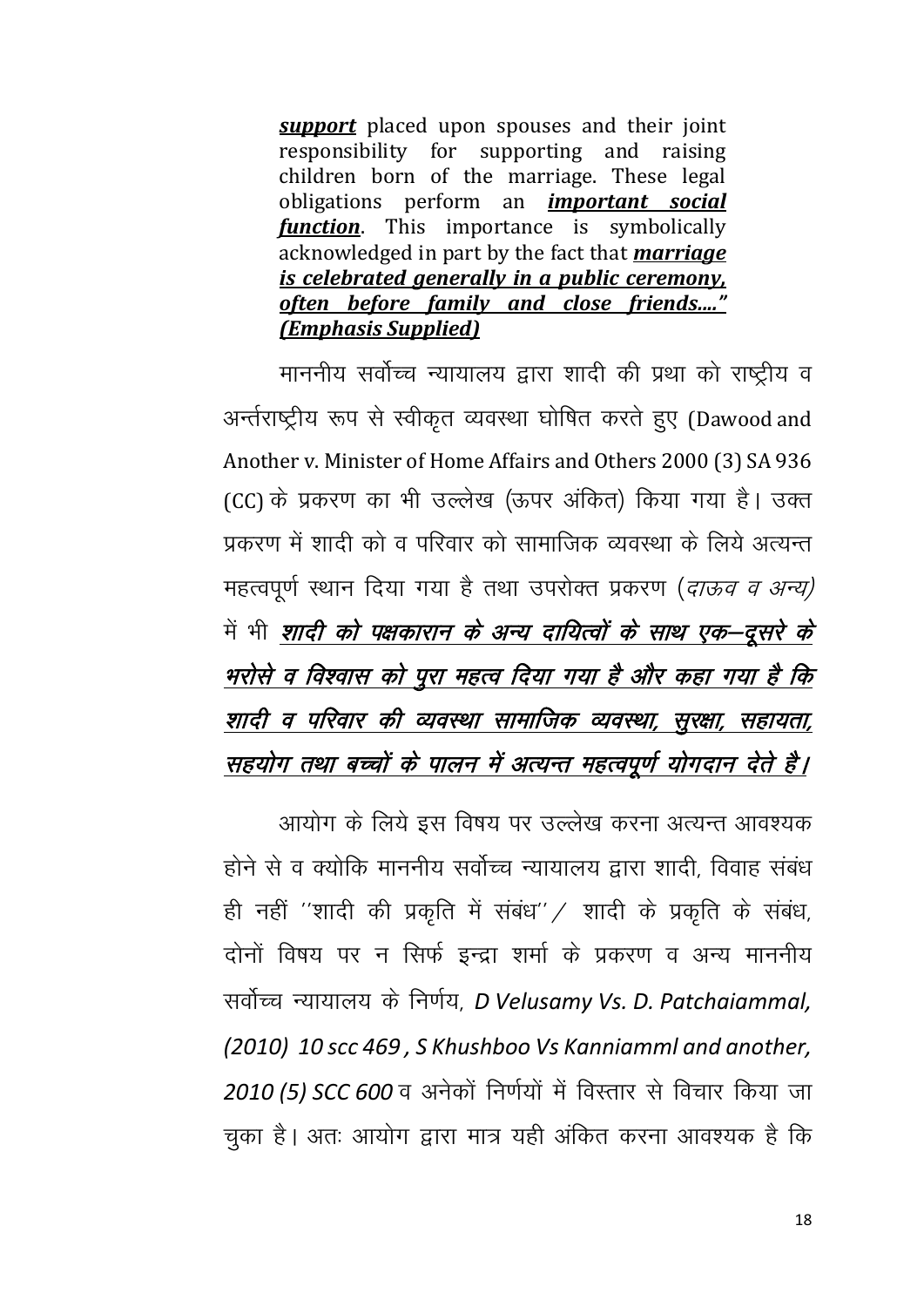शादी व विवाह संबंध सामाजिक जीवन के लिये अत्यन्त आवश्यक व्यवस्था है, इससे सामाजिक सुरक्षा व अन्य स्त्री-पुरूष तथा ऐसे रिश्तों से उत्पन्न हुए बच्चों को सुरक्षा, सहायता, सहयोग व एक व्यवस्था प्राप्त होती है। अतः एक सुस्थापित व सुव्यवस्थित सामाजिक व्यवस्था की एक इकाई से आगे बढ़ कर एक Institution होते हुए भी किन कारणों से **''शादी के समान रिश्तों''** को विधिक मान्यता प्रदान कर नया कानून बनाया गया, एक गहन मानव अधिकार का विषय होने के कारण से विचार करना और अधिक आवश्यक हुआ।

कुछ आपसी रिश्तों / संबंधों में शादी वर्जित है। इसका उल्लेख भी मिलता है। व्यक्तिगत कानूनों में ही नहीं बल्कि विधि द्वारा स्थापित अन्य कानूनो में निर्धारित किया जा चुका है कि एक आयु के पश्चात ही व्यक्ति शादी कर सकता है। यही नहीं यह प्रावधान इतना सख्त है कि नाबालिग से उसकी सहमति से भी शारीरिक संबंध स्थापित करना जघन्य अपराध की श्रेणी में आता है और इसके लिये भारतीय संविधान के अनुच्छेद–15 के उपबन्ध 3 के अधिकारों का प्रयोग करते हुए Protection of Children from Sexual Offences (POCSO) Act, 2012 भी बनाया गया है। इस विषय पर माननीय सर्वोच्च न्यायालय के निर्णय Independent Thought Vs. U.O.I, (2017) 10 SCC 800 एक महत्वपूर्ण दिशा निर्देश प्रदान करने वाला बाध्यकारी निर्णय है।

माननीय सर्वोच्च न्यायालय द्वारा Hindu Marriage Act, 1955 में विभिन्न महत्वपूर्ण धाराओं का उल्लेख किया गया है। आयोग एक्ट, 1955 में विवाह संबंध कानूनों द्वारा अत्यन्त विस्तार से बनाये गये प्रावधानों का यहां उल्लेख करना उचित समझता है :–

19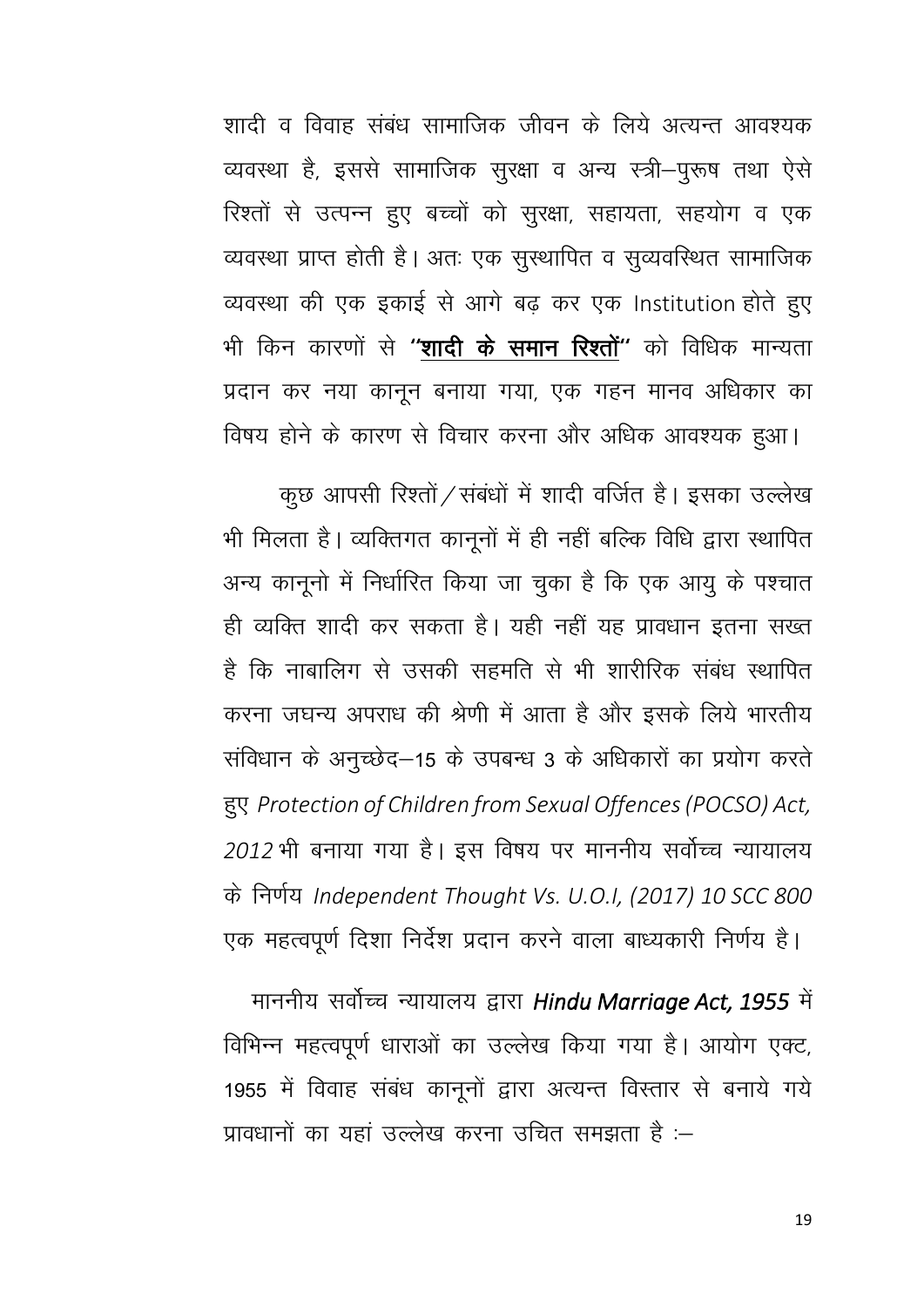- 1. Conditions for a Hindu marriage
- 2. Ceremonies for a Hindu marriage
- 3. Registration of Hindu Marriages
- 4. Restitution of Conjugal Rights
- 5. Judicial Separation
- 6. Nullity of Marriage
- 7. Voidable Marriages
- 8. Divorce
- 9. Divorce by Mutual Consent
- 10. Restriction against filling of divorce petition
- 11. When Divorced persons can marry again
- 12. Legitimacy of children of void and voidable marriage
- 13. Punishment for contravention of condition of Hindu marriage
- 14. Maintenance pendent lite, interim and permanent
- 15. Custody of children

*Hindu Marriage Act, 1955* में ही नहीं बल्कि लगभग सभी व्यक्तिगत विधियों में सैकड़ों वर्षो से ऊपर अंकित विषयों में कूछ कम व ज्यादा विषय पर प्रावधान बनाये गये है। संक्षिप्त में व सार रूप से यह कहा जा सकता है कि, **शारीरिक रिश्ते स्थापित करने व इससे** संबंधित सभी विषयों पर भारत में भिन्न–भिन्न कानून मय भिन्न–भिन्न व्यक्तिगत कानून (Personal Law) व रूढ़ी एवं प्रथा प्रभावी है, जो <u>अपने विषय पर पूर्ण (Self Contained) कानून है।</u>

ना सिर्फ हिन्दू धर्म में व हिन्दू विधि में अपितु लगभग सभी धर्मो व जातियों में शादी को एक पवित्र रिश्ता समझा जाता है। मुस्लिम विधि में व अन्य किसी धर्म, जाति अथवा देश में शादी को अगर एक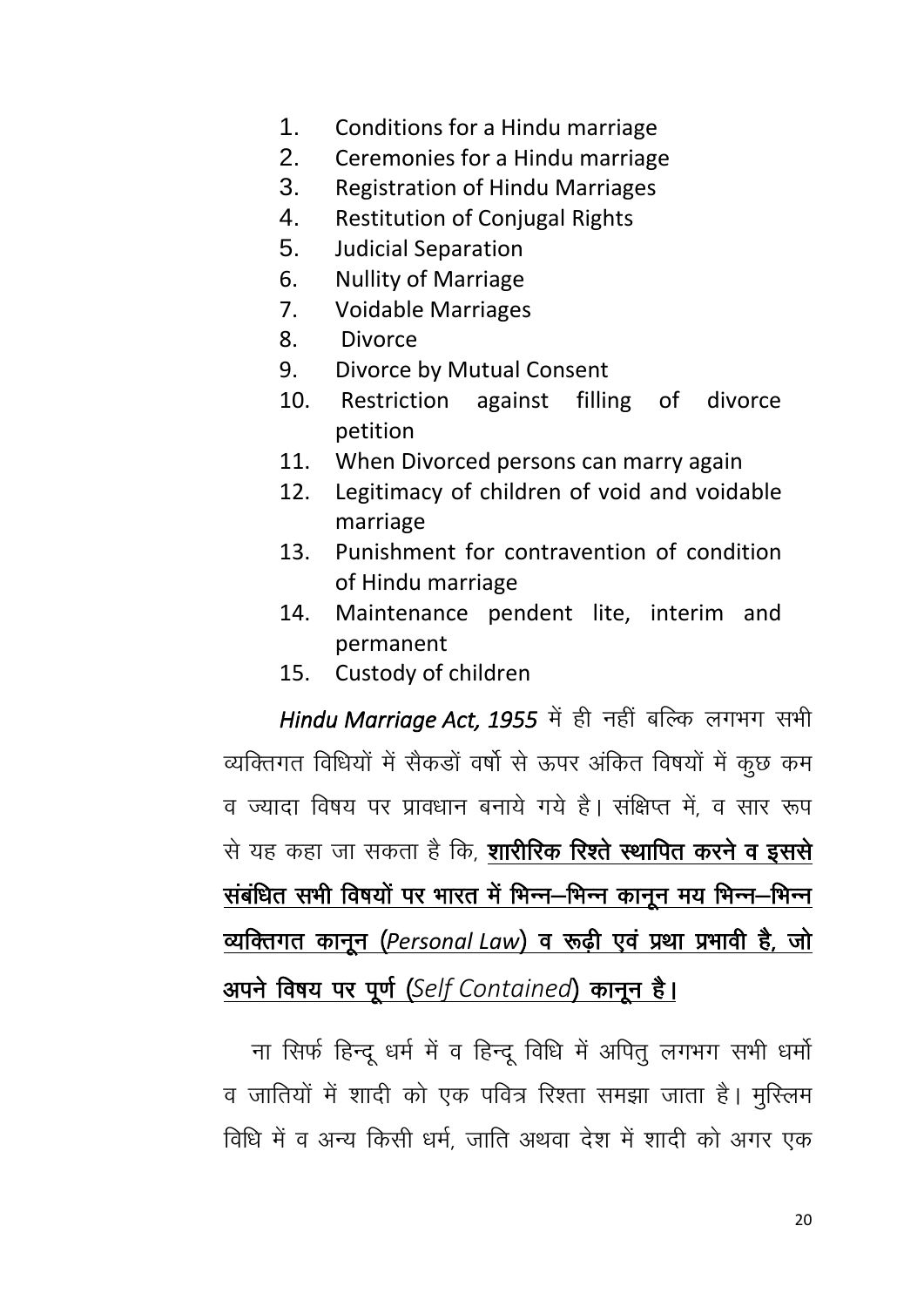अनुबन्ध के रूप में समझा जाता है तो प्रतीत होता है कि इस धारणा से विवाह के संबंध में कुछ भ्रांतियां उत्पन्न हो गई है। मुस्लिम विवाह व सामाजिक अनुबन्ध (Civil Contract) से भी होने वाली शादी में भी लगभग वही मूल तत्व सामाजिक अनुबन्ध का भाग सम्मलित है जैसा कि एक पवित्र बन्धन होता है। इसके भी नियम व महत्व का पिछले अनेकों दशकों ही नहीं बल्कि शताब्दीयों से न्यायालयों द्वारा विस्तार से वर्णन न्यायिक दृष्टान्तों में किया गया है। पूर्व के माननीय कलकत्ता व गोवाहटी उच्च न्यायालयों *फरजुन्द हुसैन बनाम जानू बीबी* (ILR(1878) 4 Cal 588) व लियाउद्वीन अहमद बनाम अनवरा बैगम, <u>(1981) 1 Gau LR 358</u> व रूकिया खातून बनाम अब्दूल खलीक लश्कर (1981) 1 Gau LR 375 के निर्णय पर माननीय सर्वोच्च न्यायालय द्वारा समीम आरा बनाम उत्तरप्रदेश राज्य (2002) 7 SCC 518 में मुस्लिम विवाह के रिश्तों के संबंध में अत्यन्त महत्वपूर्ण व अत्यन्त आवश्यक तत्वों का उल्लेख कर इन महत्वपूर्ण तत्वों को विधिक मान्यता प्रदान की गई। समीम आरा के प्रकरण में माननीय सर्वोच्च न्यायालय द्वारा की गई टिप्पणी का उल्लेख सर्वोच्च न्यायालय की संविधान पीठ द्वारा सायरा बानों बनाम भारत संघ (ट्रीपल तलाक केस) में किया जाकर मुस्लिम विवाह के आवश्यक तत्वों विवाह के लिये न्यायिक निर्णय से मान्यता प्रदान की गई।

आमजन में अब भी, लम्बे समय से एक समान न्यायिक विचार व घोषणाओं के बावजूद भी शादी के रिश्तों के बारे में कभी धर्म, कभी जाति, कभी क्षेत्र और कभी देश के अनुसार अनेकों भ्रान्तियां विद्यमान है। ऐसी भ्रांतियों के संबंध में भारत में विभिन्न उच्च न्यायालयों द्वारा अत्यन्त गम्भीरता से विचार कर भ्रांतियों का निराकरण करने की चेष्टा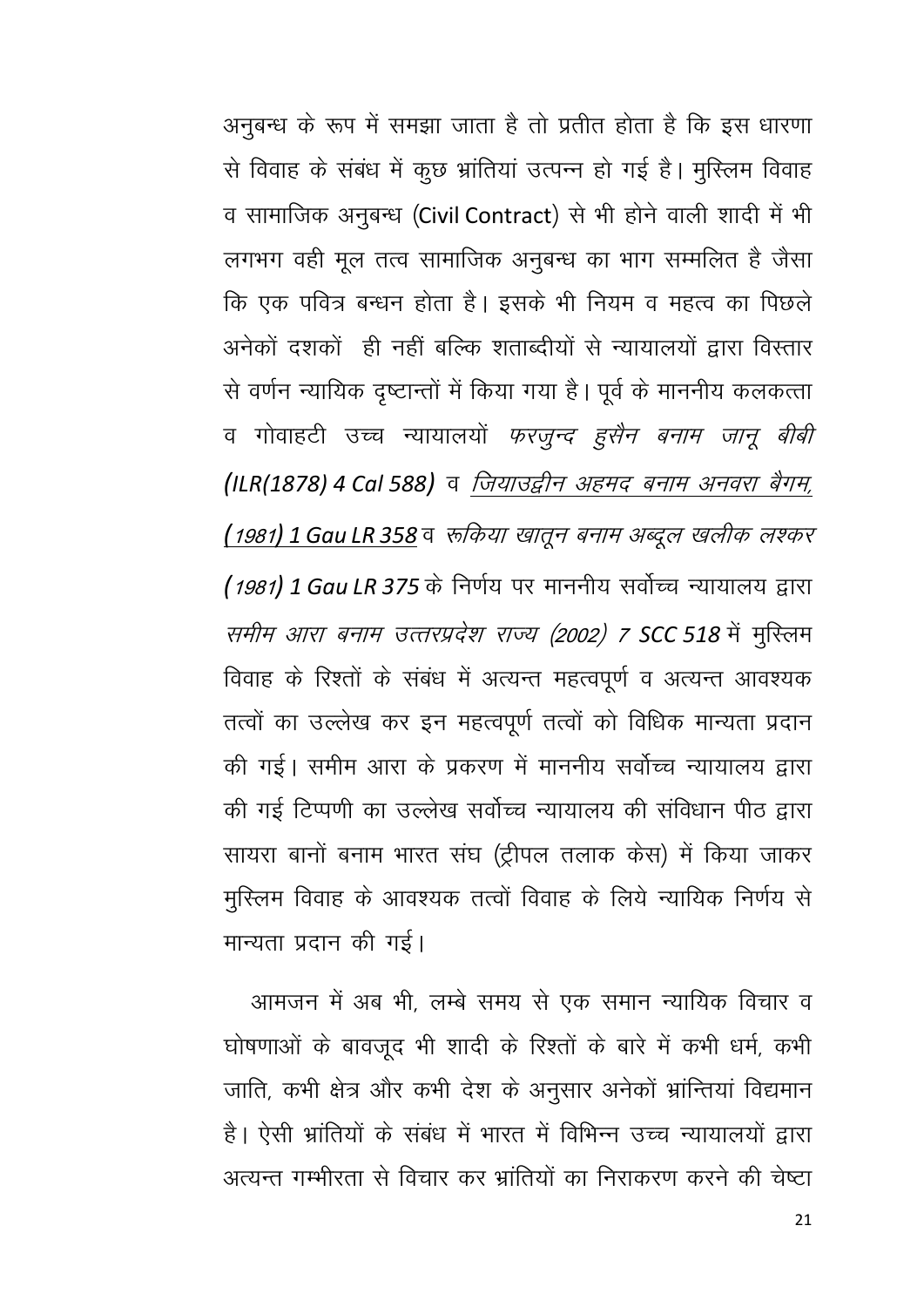की गई परन्तु प्रतीत होता है कि कुछ भ्रांतियां अभी भी दूर नहीं हो पायी है। *मुस्लिम विवाह / विवाह के रिश्ते में भी महिलाओं की जो* स्थिति प्रकट की जाती है /दिखाई जाती है वह स्थिति वास्तव में है नहीं/ माननीय केरल उच्च न्यायालय द्वारा (माननीय न्यायमूर्ति कृष्णा अयर) द्वारा Rawther Vs. Sowramma, AIR 1971 Kerala 261 निर्णय दिया जिसे माननीय सर्वोच्च न्यायालय द्वारा Shamim Ara *vs State Of U.P.* (2002) 7 *SCC 518* में विस्तार से उल्लेखित किया है। *Shamim Ara* के प्रकरण में माननीय सर्वोच्च न्यायालय द्वारा Sowramma के निर्णय में से उल्लेखित किये गये निर्णय के कुछ अंश मुस्लिम विवाह के रिश्ते व विवाह विच्छेद में की गई टिप्पणी इस प्रकरण में विचार हेतु अत्यन्त महत्वपूर्ण है। Sowramma के प्रकरण में निम्न महत्वपूर्ण विचार उल्लेखित किया जा रहा है।

"*It is a popular fallacy that a Muslim male enjoys, under the Quaranic Law, unbridled authority to liquidate the marriage. "The whole Quoran expressly forbids a man to seek pretexts for divorcing his wife, so long as she remains faithful and obedient to him,* 'if they (namely, women) obey you, then do not seek a way against them'." (Quaran IV:34). The Islamic *"law gives to the man primarily the faculty of dissolving the marriage, if the wife, by her indocility or her bad character, renders the married life unhappy; but in the absence of serious reasons, no man can justify a divorce, either in the eye of religion or the law.* If he abandons his wife or puts her away in simple caprice, he draws upon himself the divine anger, for the curse of God, said the Prophet, rests on him who repudiates his wife capriciously." "After quoting from the Quoran and the Prophet, Dr. Galwash concludes that *"divorce is permissible in Islam only in cases of extreme emergency. When*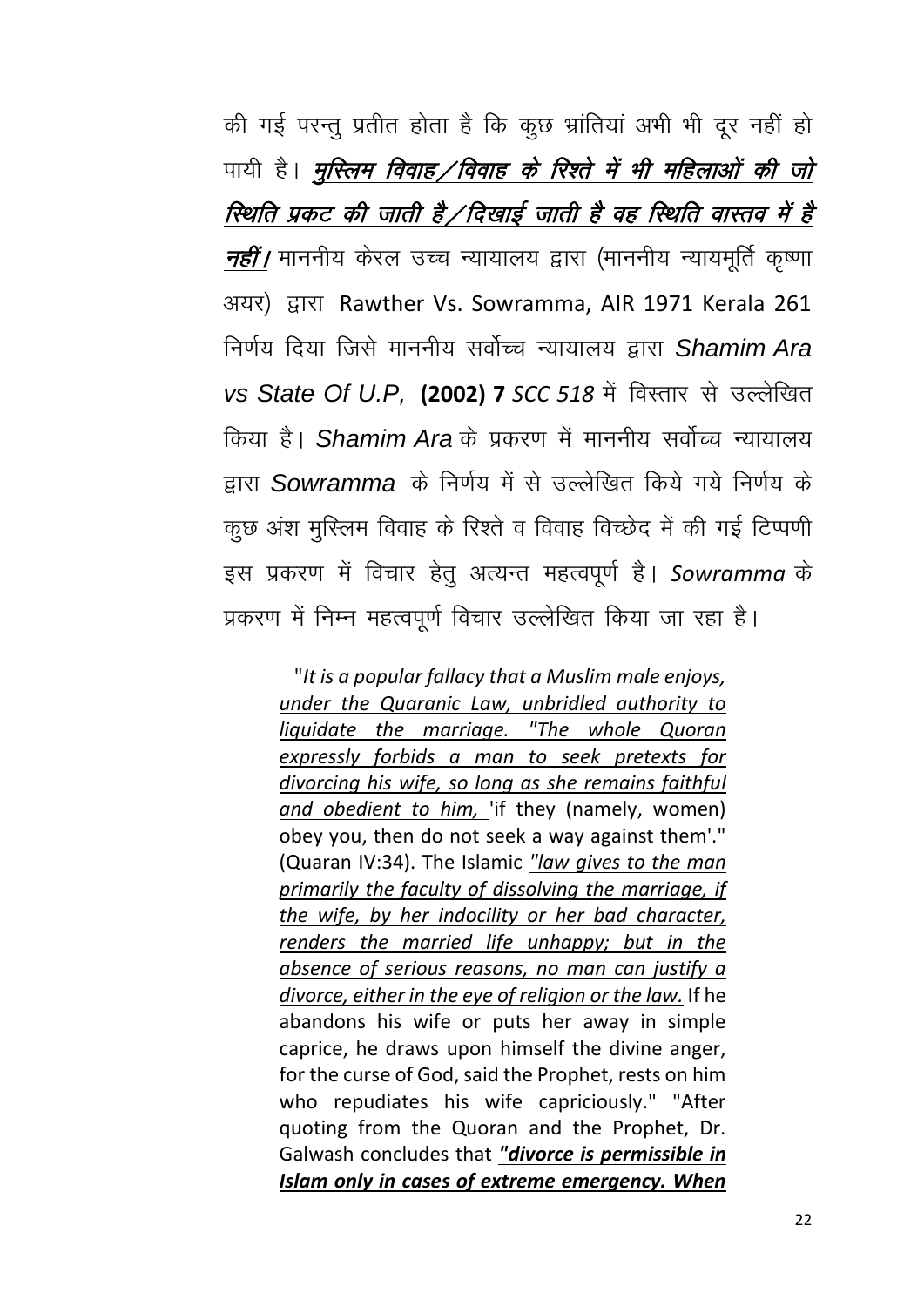*all efforts for effecting a reconciliation have failed, the parties may proceed to a dissolution of the marriage* by 'Talaq' or by 'Khola'. . . . . . . . . . . . . . Consistently with the secular concept of marriage and divorce, the law insists that at the time of Talaq the husband must pay off the settlement debt to the wife and at the time of Kholaa she has to surrender to the husband her dower or abandon some of her rights, as compensation." The learned Judge observed that *though marriage under the Muslim law is only a civil contract yet the rights and responsibilities consequent upon it are of such importance to the welfare of humanity, that a high degree of sanctity is attached to it.* But inspite of the *sacredness of the character of the marriage-tie, Islam recognizes the necessity, in exceptional circumstances, of keeping the way open for its dissolution*. Quoting in the judgment several Holy Quranic verses and from commentaries thereon by well-recognized scholars of great eminence, the *learned Judge expressed disapproval of the statement that "the whimsical and capricious divorce by the husband is good in law, though bad in theology" and observed that such a statement is based on the concept that women were chattel belonging to men, which the Holy Quran does not brook.* The correct law of talaq as ordained by the Holy Quran is that talaq must be for a reasonable cause and be preceded by attempts at reconciliation between the husband and the wife by two arbiters one from the wife's family and the other from the husband's; if the attempts fail, talaq may be effected." *(Emphesis supplied)*

उपरोक्त साठ के दशक से वर्ष 2017 में सायरा बानों के केस में मुस्लिम विवाह तथा विवाह विच्छेद के विषय पर भ्रांतियां दूर करने के न्यायिक निर्णय के पश्चात स्पष्ट है कि मुस्लिम विवाह में भी विश्वास,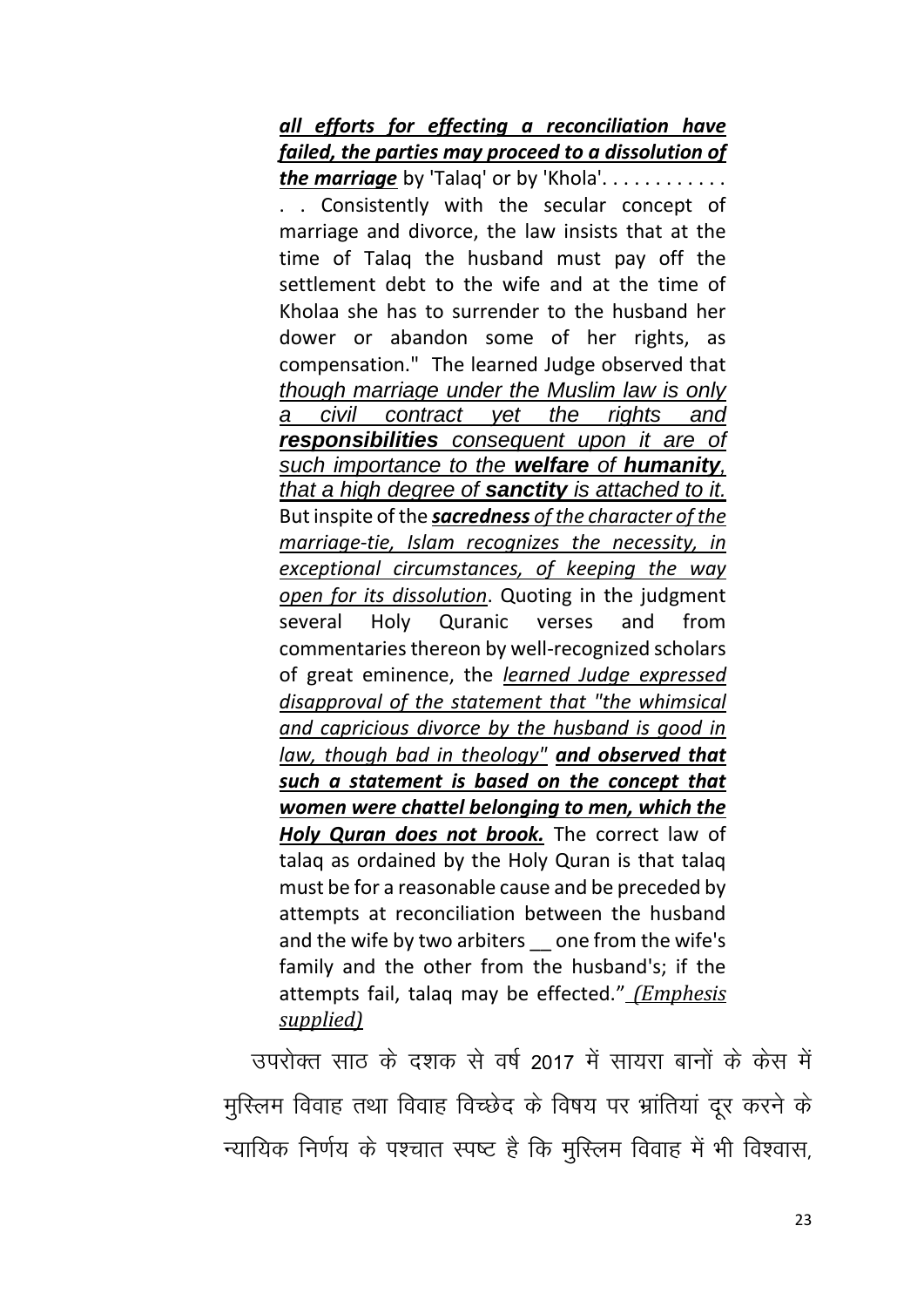चरित्र, अधिकार, कर्तव्य, समर्पण, आर्थिक व सामाजिक जिम्मेदारियां. सुरक्षा के साथ में ही समाज के *welfare* लिये अत्यन्त आवश्यक माना गया है। इन तथ्यों को पवित्र रिश्तों के रूप में माना जाये या नहीं, यह महत्वपूर्ण नहीं है। मुस्लिम विवाह अगर एक निजी (सिविल) अनुबन्ध भी माना जाये तब भी मुस्लिम विवाह के आवश्यक तत्व विश्वास, चरित्र, अधिकार, कर्तव्य, समर्पण, आर्थिक व सामाजिक जिम्मेदारियां न सिर्फ एक व्यक्ति पुरूष के हित में है बल्कि यह मुस्लिम महिलाओं के साथ सम्पूर्ण समाज के हित के लिये है। अतःमाननीय सर्वोच्च न्यायालय की संविधान पीठ द्वारा *समीम आरा* के पकरण से *सायरा बानों* के केस में जिन पद को उल्लेखित किया गया है, वह निम्न प्रकार से है :–

केरल उच्च न्यायालय द्वारा निम्न प्रश्नों, "Should muslim wives suffer this tyranny for all times? Should their personal law remain so cruel towards these unfortunate wives? Can it not be amended suitably to alleviate their sufferings? My judicial conscience is disturbed at this monstrosity. The question is whether the conscience of the leaders of public opinion of the community will also be disturbed." का जवाब अपने निर्णय में निम्न प्रकार से दिया गया :—

"The learned Judge observed that though marriage under the Muslim law is only a civil contract yet the *rights and responsibilities consequent upon it are of such importance to the welfare of humanity,* that a high degree of sanctity is attached to it."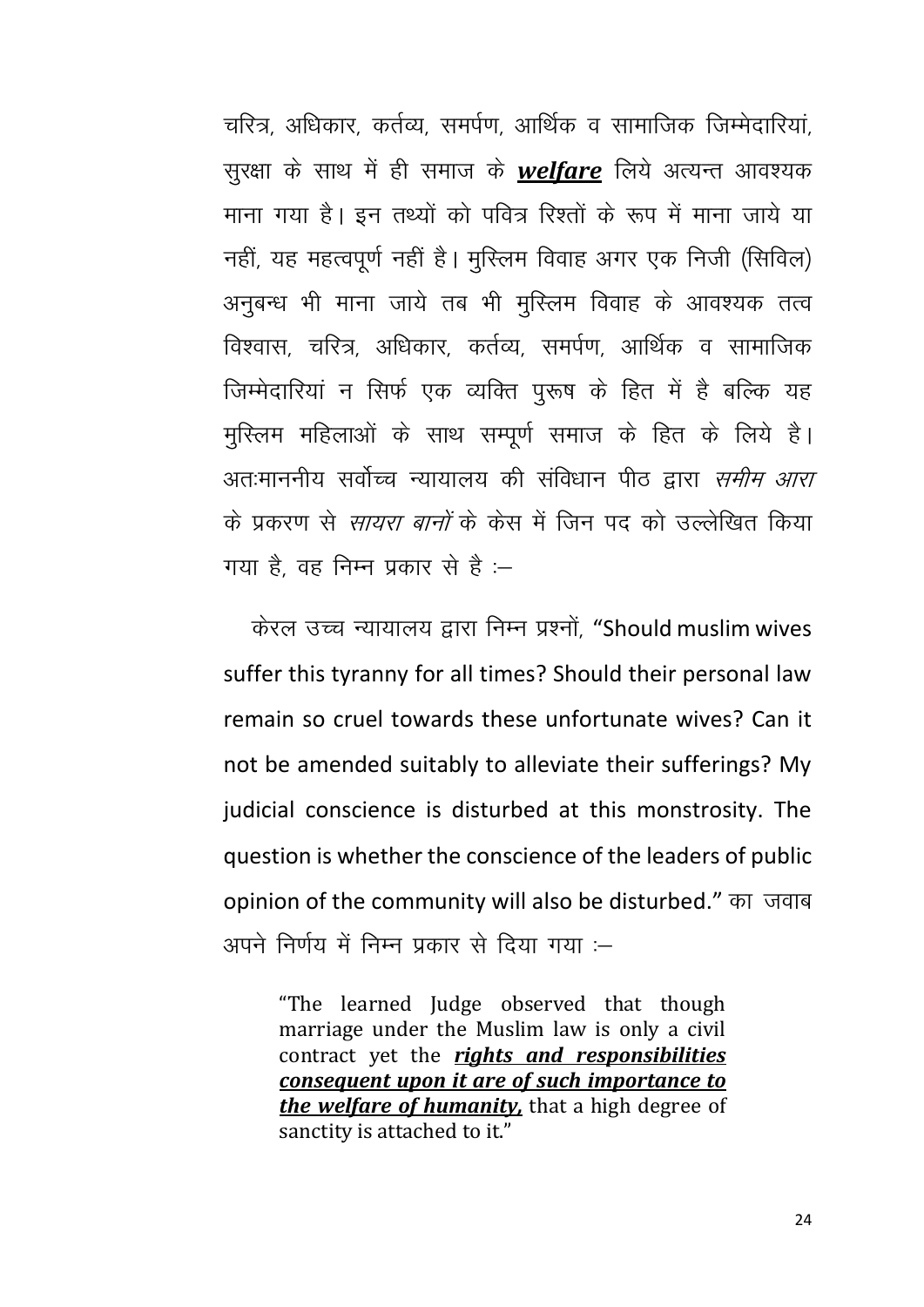"The whole Quoran expressly forbids a man to seek pretexts for divorcing his wife, so long as she remains *faithful* and obedient to him, …"

The Islamic "law gives to the man primarily the faculty of dissolving the marriage, if the wife, by her *indocility* or her *bad character*, renders the married life unhappy; but in the *absence of serious reasons*, no man can justify a divorce, either in the eye of religion or the law

. If he *abandons his wife* or *puts her away in simple caprice*, he draws upon himself the divine anger, for the curse of God, said the Prophet, rests on him who repudiates his wife *capriiously*."

in some Muslim countries like Iraq \_\_ that the husband must satisfy the court about the reasons for divorce.

*However, Muslim law, as applied in India, has taken a course contrary to the spirit of what the Prophet or the Holy Quoran laid down and the same misconception vitiates the law dealing with the wife's right to divorce."*

"After quoting from the Quoran and the Prophet, Dr. Galwash concludes that "*divorce is permissible in Islam only in cases of extreme emergency*."

When all efforts for effecting a reconciliation have failed, the parties may proceed to a dissolution of the marriage by 'Talaq'

The learned Judge observed that though marriage under the Muslim law is only a civil contract yet the rights and responsibilities consequent upon it are of such importance to the welfare of humanity, that a high degree of sanctity is attached to it. *(Emphesis supplied)*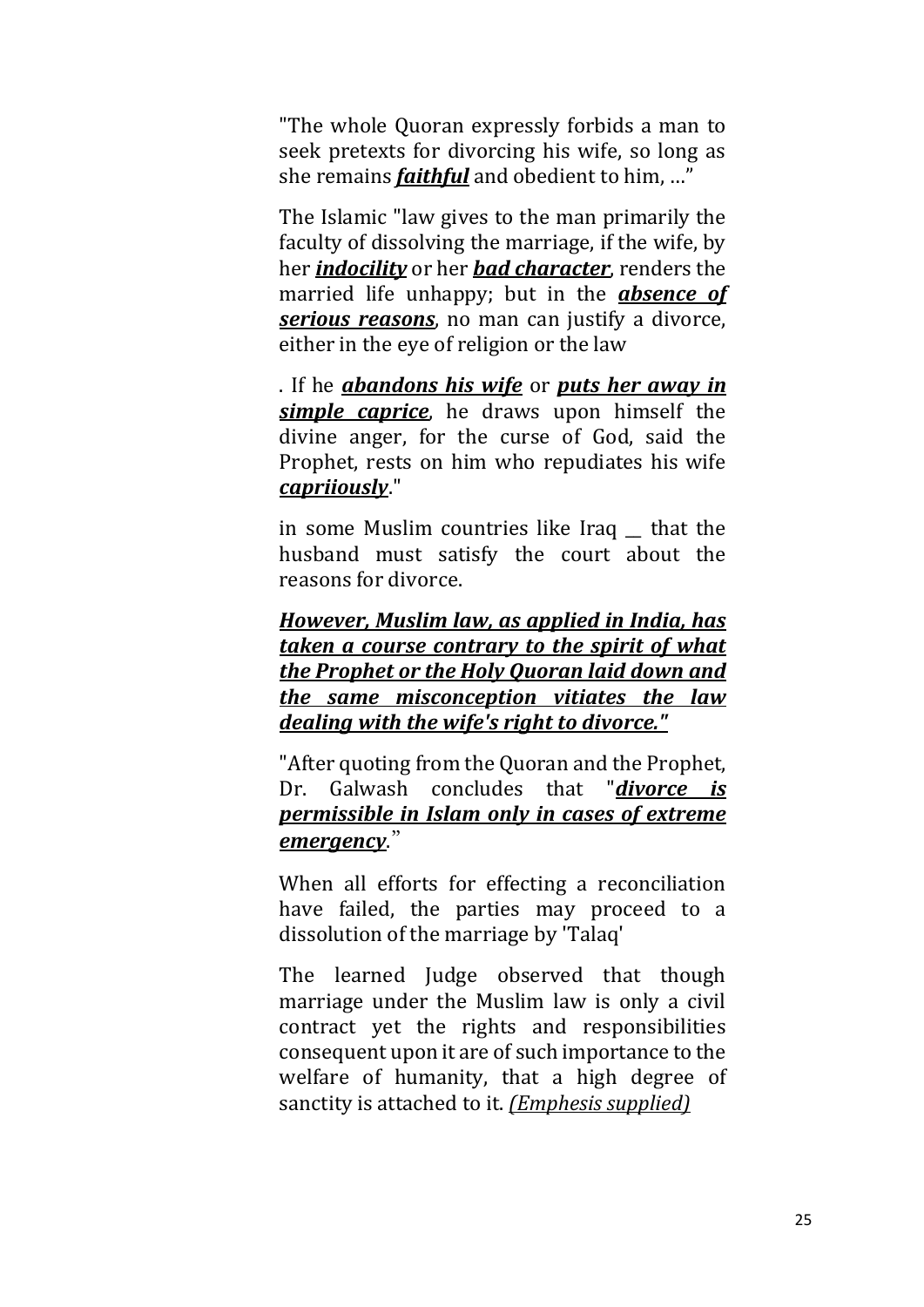अतः ऐसा नहीं है कि विश्वास, चरित्र, अधिकार, कर्तव्य, समर्पण, आर्थिक व सामाजिक जिम्मेदारियां के मूल तत्व मात्र हिन्दू या मुस्लिम विवाह के लिये आवश्यक है बल्कि यह मूल तत्व प्रत्येक धर्म, जाति व समाज में विवाह के आवश्यक तत्व माने जाते है। इन्हे समाज के *welfare* लिये अत्यन्त आवश्यक माना गया है।

माननीय सर्वोच्च न्यायालय द्वारा शादी $\angle$ विवाह व परिवार पर fopkj djrs gq, *The Universal Declaration Of Human Rights, 1948* के अनुच्छेद–16 पर भी विचार किया गया। उपरोक्त घोषणा, 1948 के अनुच्छेद–16 का भाग संख्या–3 शादी / विवाह व परिवार तथा इस संबंध में राज्य के कर्त्तव्य के बारे में महत्वपूर्ण है। अनुच्छेद–16, 1948 निम्न प्रकार से हैं:–

**27.** [Article 16](https://indiankanoon.org/doc/211089/) of the Universal Declaration of Human Rights, 1948 provides that:

"1. Men and women of full age, without any limitation due to race, nationality or religion, have the right to marry and to found a family. They are entitled to equal rights as to marriage, during marriage and at it dissolution.

2. Marriage shall be entered into only with the free and full consent of the intending spouses.

*3. The family is the natural and fundamental group unit of society and is entitled to protection by society and the State." (Emphasis Supplied)*

माननीय सर्वोच्च न्यायालय के इसी निर्णय *श्रीमती इन्द्रा शर्मा*, में International Covenant On Civil And Political Rights, 1966 के प्रावधान पर भी विचार किया गया है। अनुच्छेद–23 का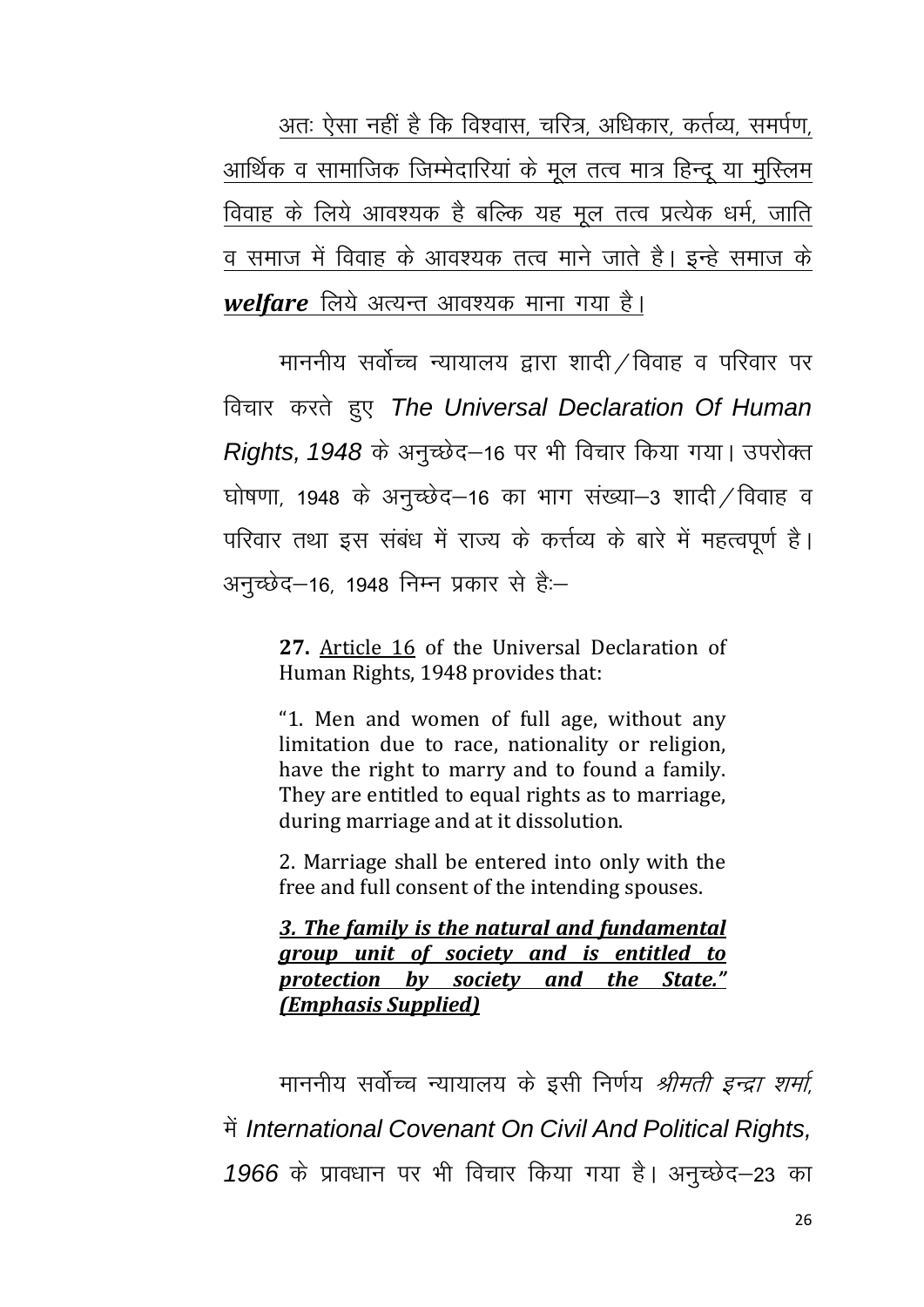भाग 1 व 4 उपरोक्त विषय पर महत्वपूर्ण है। **ICCPR** का अनुच्छेद-23 निम्न प्रकार से है :-

(26) Article 23 of the International Covenant on Civil and Political Rights, 1966 (ICCPR) provides that:

### "1. The family is the natural and fundamental group unit of society and is entitled to protection by society and the State.

2. The right of men and women of marriageable age to marry and to found a family shall be recognized.

3. No marriage shall be entered into without the free and full consent of the intending spouses.

4. States Parties to the present Covenant shall take appropriate steps to ensure equality of rights and responsibilities of spouses as to marriage, during marriage and at its dissolution. In the case of dissolution, provision shall be made for the necessary protection of any children." (Emphasis Supplied)

यहां यह उल्लेखनीय है कि शादी संबंधी व्यक्तिगत कानून हो, रूढ़ी हो या प्रथा हो, यह अपने आप में इस विषय से संबंधित सम्पूर्ण कानून (Self Contained) है। इन सभी कानून में स्पष्ट रूप से शादी व शारीरिक संबंध स्थापित करने लिये कौन व्यक्ति योग्य है, इसका उल्लेख मिलता है। इन विधि, रूढी एवं प्रथाओं का उदेश्य न सिर्फ शादी के संबंधों को स्थापित करने से लगाकर शादी संबंध विच्छेद व उसके पश्चात के अधिकारों व ऐसे संबंधों से उत्पन्न संतान के लिये भी प्रावधान करते है, बल्कि सभी धर्म, समाज व जाति पर लागू विवाह संबंधी कानून सहित सभी कानूनों में इस प्रकार की सूव्यस्थित व्यवस्था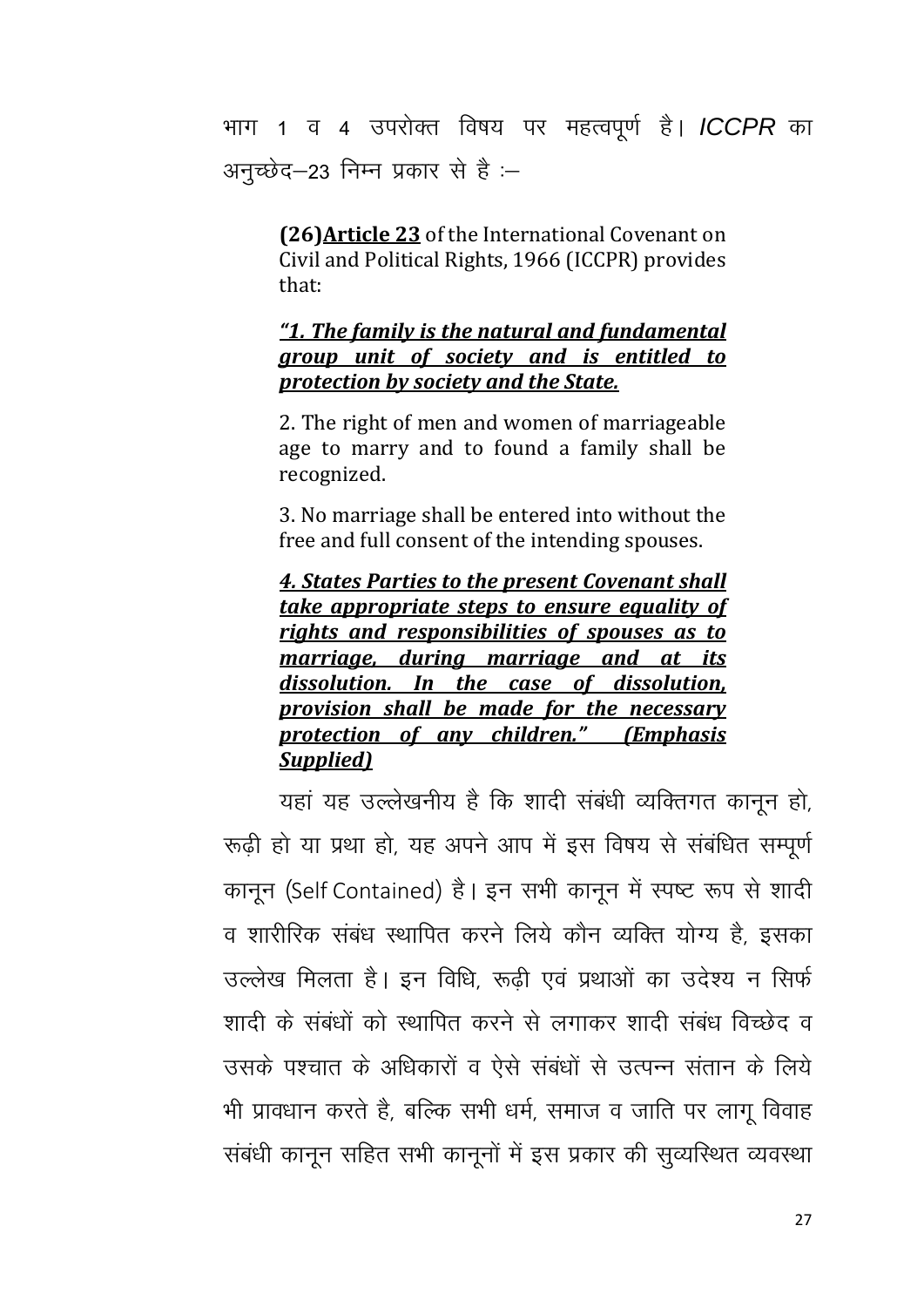है। जहां विधि में सूव्यवस्थित व्यवस्था नहीं है, वहां हर जाति व धर्म में रूढ़ी व प्रथा से यह प्रावधान किये गये है कि शादी व शादी से अनुमति प्राप्त शारीरिक रिश्तों के संबंध में जानकारी यथा सम्भव अधिकतम व्यक्तियों को ऐसे रिश्ते के स्थापित होने के पूर्व से, व पश्चात में हर एक व्यक्ति को यथा सम्भव जानकारी प्राप्त हो सकें है। विवाह पंजीकरण संबंधी कानून, नियम व माननीय सर्वोच्च न्यायालय का श्रीमति सीमा के प्रकरण में दिये गये निर्णय से भी स्पष्ट है कि शादी के रिश्तों का अनिवार्य रूप से पंजीकरण होना चाहिये।

सैकड़ों वर्षो से एक सुस्थापित विवाह पद्वति विश्व भर में तथा लगभग सभी धर्म, जाति, समुदाय, क्षैत्र में होने के पश्चात भी विवाह पूर्व व विवाह पश्चात के शारीरिक संबंध असामान्य नहीं है। वास्तव में यह कहना उचित होगा कि ऐसे रिश्ते, विवाह पूर्व व विवाह पश्चात के शारीरिक संबंध, कभी भी किसी भी धर्म, जाति या क्षेत्र में नही हो ऐसा नहीं कहा जा सकता। विवाह पूर्व व विवाह पश्चात के शारीरिक संबंध के रहते हुए भी साधारणतया इन रिश्तों को व्यक्तियों, परिवार व समाज द्वारा स्वीकार नहीं किया गया। इसके साथ ही इस तथ्य को भी नजर अन्दाज नहीं किया जा सकता है कि ऐसे रिश्तों को साधारणतया भारी विरोध का सामना समाज से नहीं करना पड़ा है। कई प्रकरणों में, ऐसे रिश्तों को परिवार ही नहीं बल्कि पत्नि द्वारा भी विरोध नहीं किये गये अथवा किन्ही कारणों से स्वीकार कर लिये गये। यह सब होते हुए भी विवाह पूर्व एवं विवाह पश्चात के रिश्ते किसी भी धर्म, जाति, समाज अथवा क्षेत्र में जीवन पद्वति के रूप में, सिवाय कूछ को छोड़ कर, स्वीकार नहीं किये गये है। अतः वर्तमान समय में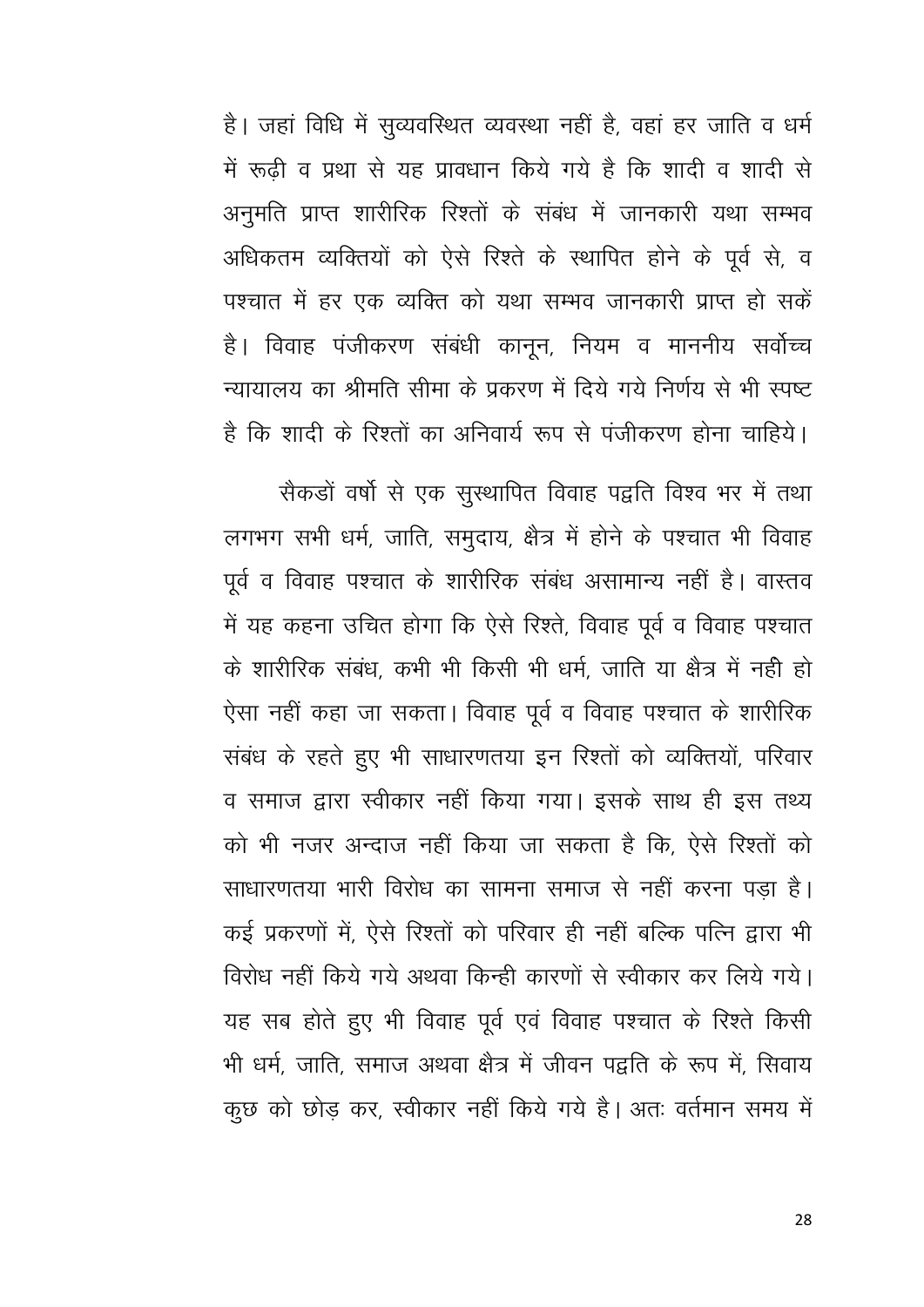भी इस विषय में दो समानान्तर व्यवस्था अस्तित्व में है, एक शादी और दूसरा "शादी के समान रिश्तें"।

माननीय सर्वोच्च न्यायालय के उपरोक्त निर्णयों पर विचार करने के पश्चात अधिनियम, 2005 में परिभाषित घरेलू नातेदारी में शामिल किये गये रिश्ते *"शादी की प्रकति में संबंध"* के संबंध में माननीय सर्वोच्च न्यायालय द्वारा पारित निर्णयों की सहायता से अब विचार किया जाता है।

भारत वर्ष में *"शादी की प्रकृति में संबंध"* को मान्यता देने वाला कोई कानून नहीं था। अतः ऐसे रिश्तों में रहने वाली महिलाओं के वास्तव में कोई अधिकार नहीं थे. अतः इन रिश्तों में रहने वाली महिलाायें न्यायालय से कोई सहायता प्राप्त नहीं कर सकती थी। वर्ष 2005 के विधि से प्रथम बार "<mark>शादी की प्रकृति में संबंध</mark>" को विधिक मान्यता प्रदान करते हुए एक नया कानून, "घरेलू हिंसा से महिलाओं की सुरक्षा अधिनियम, 2005'' भारत में बनाया गया। इस अधिनियम, 2005 की धारा 2 (f) में "पारिवारिक रिश्तों" में अन्य रिश्तों के साथ में उन व्यक्तियों को भी सम्मलित किया गया जो *"शादी की प्रकति में संबंध"* में एक साथ सम्मलित रूप से साथ घर में रहते है अथवा कभी रहते थे। अतः अधिनियम, 2005 द्वारा "पारिवारिक रिश्तों" में विधि द्वारा एक नया रिश्ता जोडा गया है। पारिवारिक रिश्ता, विशेष रूप से शादी के समान रिश्ता क्या है इसको जानने के लिये यहां अधिनियम, 2005 की धारा 2 (एफ) व (एस) उल्लेखित करना आवश्यक है। अधिनियम, 2005 की धारा 2 (एफ) व (एस) निम्न प्रकार से हैं:–

## Section 2(f) "domestic relationship" means a relationship between two persons who live or

29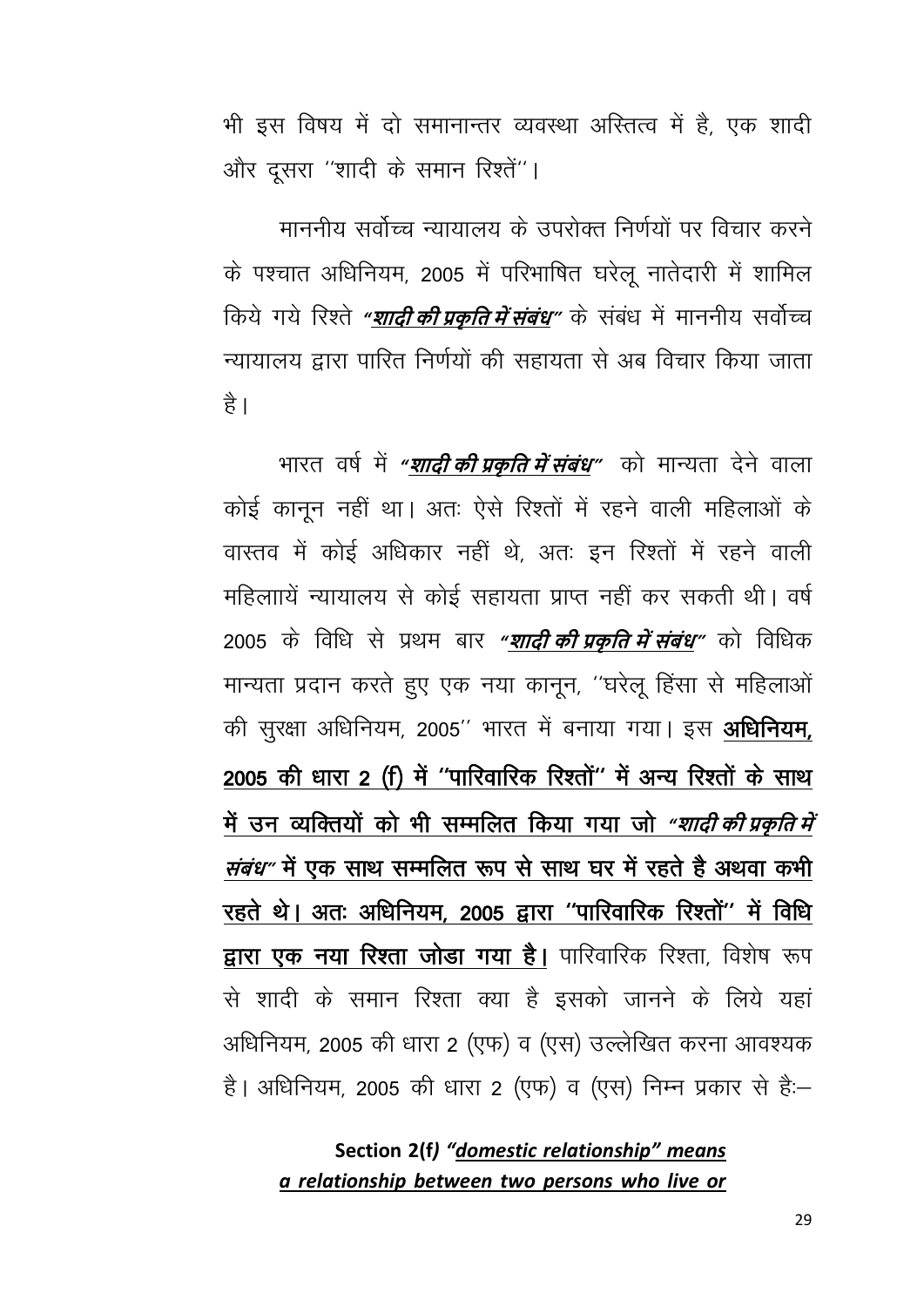have, at any point of time, lived together in a shared household, when they are related by consanguinity, marriage, or through a relationship in the nature of marriage, adoption or are family members living together as a joint family";

Section 2(s) "shared household" means a household where the person aggrieved lives or at any stage has lived in a domestic relationship either singly or along with the respondent and includes such a household whether owned or tenanted either jointly by the aggrieved person and the respondent, or owned or tenanted by either of them in respect of which either the aggrieved person or the respondent or both jointly or singly have any right, title, interest or equity and includes such a household which may belong to the joint family of which the respondent is a member, irrespective of whether the respondent or the aggrieved person has any right, title or interest in the shared household." (emphasis Supplied)

अधिनियम 2005 के अध्याय 3 में संरक्षण अधिकारियों सेवा प्रदताओं आदि की शक्तियां व अधिकार उल्लेखित है। अध्याय 4 में पीडिता किस प्रकार से सहायता प्राप्त करने के लिये संबंधित मजिस्ट्रेट के समक्ष प्रार्थना पत्र प्रस्तुत कर सकती है व उसके पश्चात किस प्रकार से विभिन्न प्रकार की सहायताओं को प्रदान करने के लिये प्रक्रिया पूरी करने व आदेश उल्लेखित किये गये है। इस प्रक्रिया में परामर्श, कल्याण विशेषज्ञ की सहायता, कार्यवाही को बंद कमरें में किया जाना, शादी गृहस्थी में निवास करने का अधिकार के प्रावधान के साथ में धारा 18 के अन्तर्गत विभिन्न प्रकार के संरक्षण आदेश धारा 19 के तहत विभिन्न प्रकार के निवास संबंधित आदेश धारा 20 के तहत विभिन्न आर्थिक सहायता के प्रावधान, धारा 21 के तहत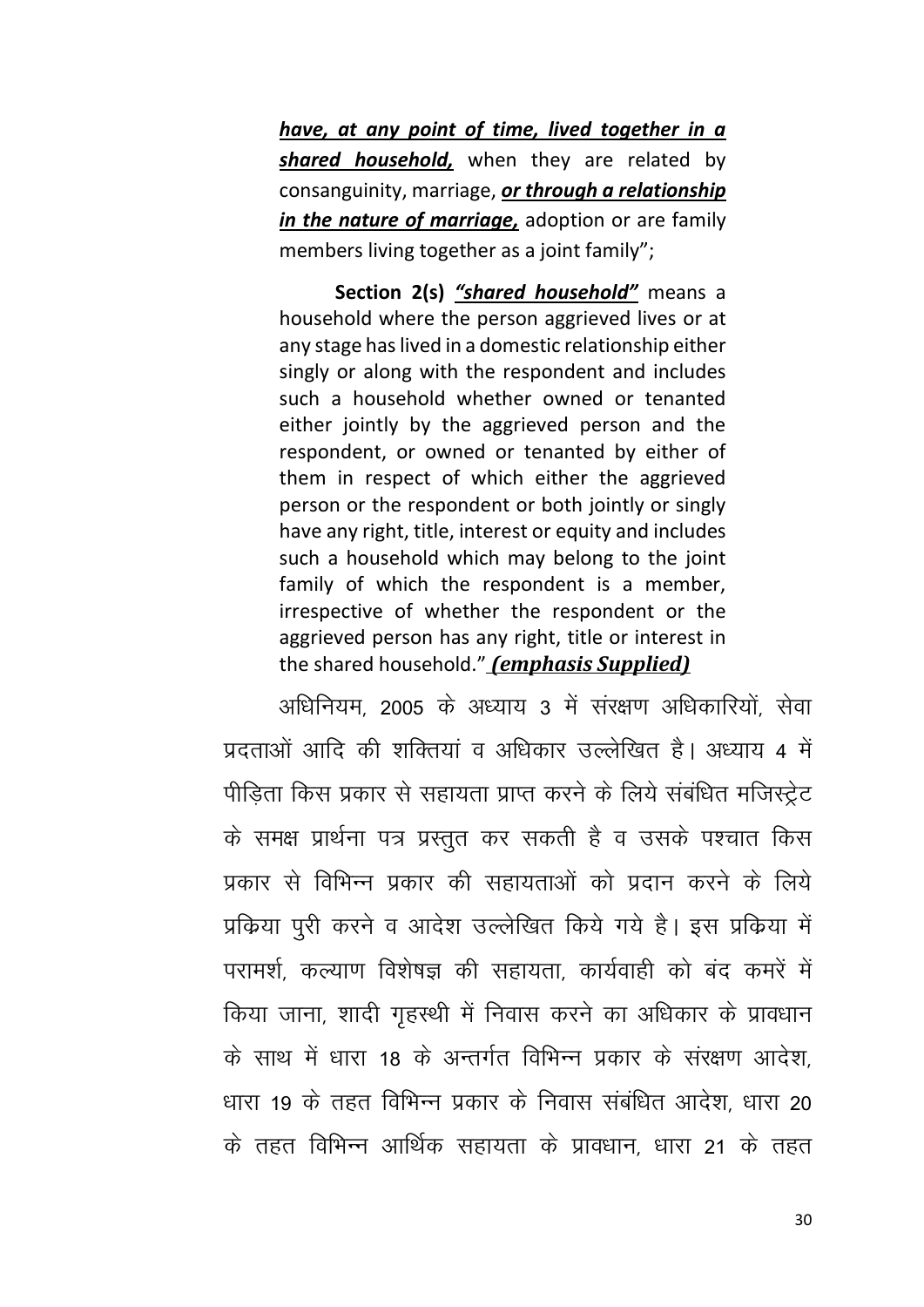अभिरक्षा आदेश, धारा 22 के अन्तर्गत प्रतिकार (मुआवजा) आदेश के साथ ही धारा 23 के अन्तर्गत आवश्यकता होने पर एक पक्षीय आदेश देने के प्रावधान बनाये गये है। अधिनियम 2005 के अध्याय 5 में संरक्षण अधिकारी व सेवा प्रदाता के नियुक्ति व अधिनियम, 2005 के प्रावधानों का उल्लघन व अपराध कारित करने पर अपनायें जाने वाली प्रक्रिया प्रदान की गई है। अधिनियम, 2005 के अन्तर्गत आवश्यक नियम, "घरेलू हिंसा से महिलाओं का सरक्षण नियम, 2006" बनाये गये है।

अधिनियम, 2005 के अध्यन से में यदपि "<mark>शादी की प्रकृति में</mark> *संबंध* में रहने वाली महिलाओं के अधिकार व ऐसी महिलाओं को कुछ विधिक सहायता व कुछ सुरक्षायें प्रदान की गई है परन्तु अधिनियम, 2005 के सम्पूर्ण पठन से ही नहीं बल्कि इस विषय पर भारत के सर्वोच्च न्यायलय द्वारा विस्तार से विचार करने के पश्चात जो निर्णय दिये गये है उनसे भी प्रतीत होता है कि, **अधिनियम, 2005 एक अपूर्ण** *विधि (कानून) है।* आयोग इस संबंध में आगे विचार कर रहा है।

जैसा कि सभी व्यक्तिगत कानून (Personal Law) तथा भारत में बनाये गये विवाह संबंधी सभी प्रकार के कानूनों में व सर्वोच्च न्यायालय के अनेकों निणयों के पूर्व में दिये गये निर्णयों तथा हाल ही में मानव रिश्तों में स्वतंत्रता के महत्व पर सर्वोच्च न्यायालय द्वारा दिये गये निर्णयों से स्पष्ट है कि शादी / विवाह व इससे होने वाले परिणामों का सैकड़ों वर्षो का अनुभव शादी/विवाह के रिश्तों के महत्व को स्वीकार कराता है। शादी के रिश्तों में आपसी भावनात्मक संबंध आत्मीय संबंध व्यावहारिक संबंध आदर समर्पण प्रेम विश्वास जैसे मूल तत्व की है। परन्तु *अनुभव बताता है कि हर काल में शादी के*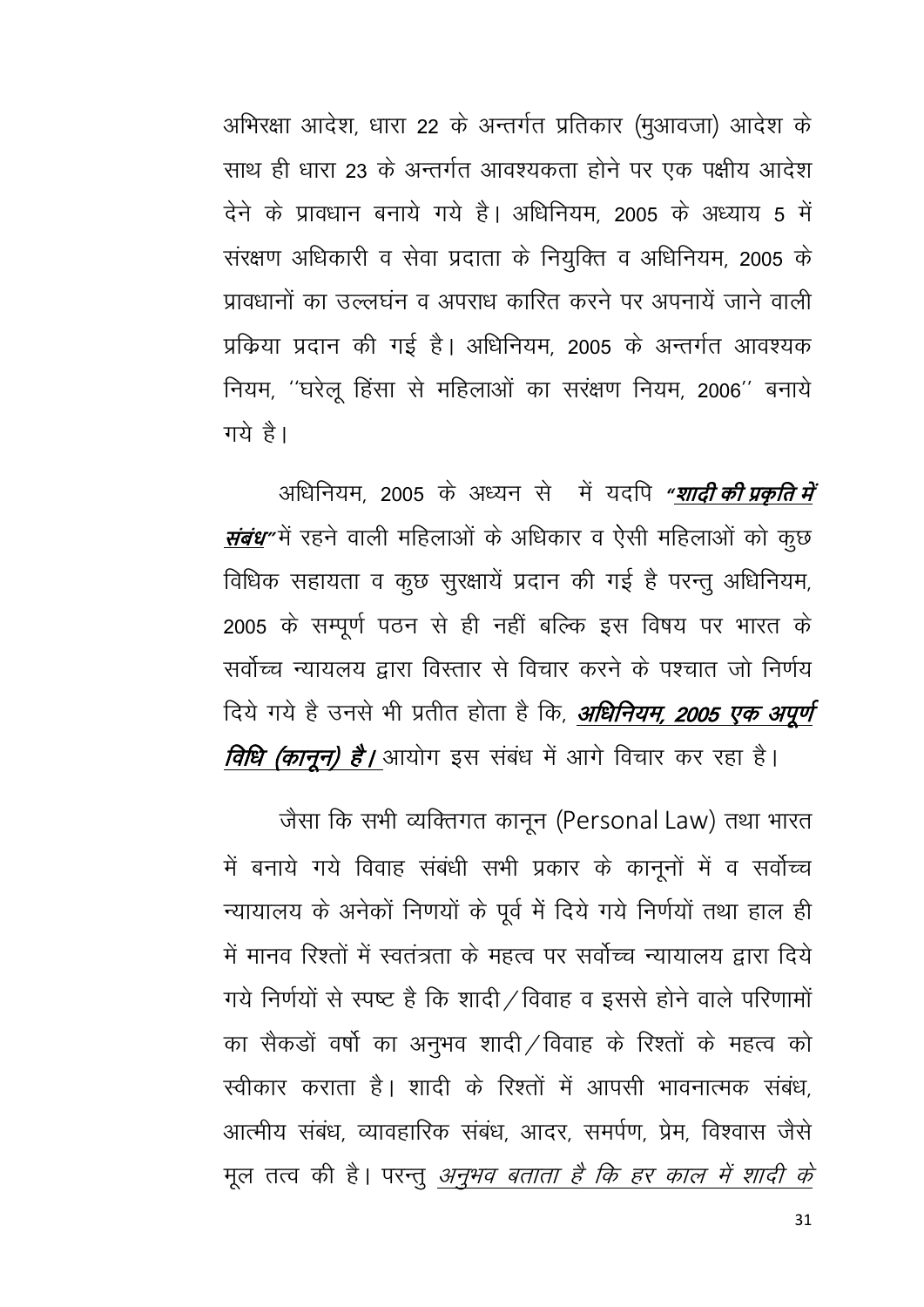रिश्तों के दौरान महिलाओं पर अत्याचार हुआ है। इन अत्याचारों को रिति-रिवाजों का नाम दिया जाता है। शादी के लिये पवित्र बन्धन या निजी अनुबन्ध अथवा वैधानिक रिश्तों में अनेकों बुराईयों को जोड़ कर रिति–रिवाजों का नाम दे दिया गया है व इन रिति–रिवाजों को विवाह सम्पन्न करने एक आवश्यक भाग बना दिया गया। इस कारण से बाल-विवाह, विधवा पुर्नविवाह पर रोक, सती प्रथा, दहेज, दहेज के कारण से प्रताड़ित करना, दहेज हत्या, बालिका भ्रूण हत्या, महिलाओं (वधू) हत्या और वह भी जघन्य तरीकों से जलाकर मार देना परिणाम है। यही नहीं बल्कि अर्न्तजातिय $\angle$ अर्न्तधर्म $\angle$ सहगौत्र विवाह संबंध के विरोध में समूह बनाकर द्वारा "**खाप पंचायत**" बनाई गई व स्वैच्छा से शादी करने वालों की हत्या करने को "ऑर्नर किलिंग" नाम तक दे दिया गया। इन सभी बुराईयों को सख्ती से समाप्त करने के लिये देश में समय-समय पर नये कानून बनाये जाते है। जिनमें धारा 498 (ए), 125 सी.आर.पी.सी. व इसके अलावा अन्य नये प्रावधान ही नहीं बनाये गये, अपितु ऐसे अपराधों के त्वरित निर्णय हेतु भारत में विशेष न्यायालय भी बनाये गये / घोषित किये गये। घरेलू हिंसा व महिलाओं के प्रति अपराधों की रोकथाम हेतु न सिर्फ सरकार व प्रशासन द्वारा कार्य किया जा रहा है। बल्कि भारत के सर्वोच्च न्यायालय द्वारा भी पूरी सख्ती के साथ इन पारिवारिक व पारिवारिक अपराधिक विवादों के प्रकरण पर ध्यान दिया जा रहा है। प्रश्न स्वाभाविक है कि क्या इस पद में अंकित उपरोक्त कारणों से व इससे संबंधित अन्य कारणों से शादी की व्यवस्था के औचित्य पर प्रश्न चिन्ह लगाये जा सकता है और सफल शादी के करोड़ों उदाहरणों को गलत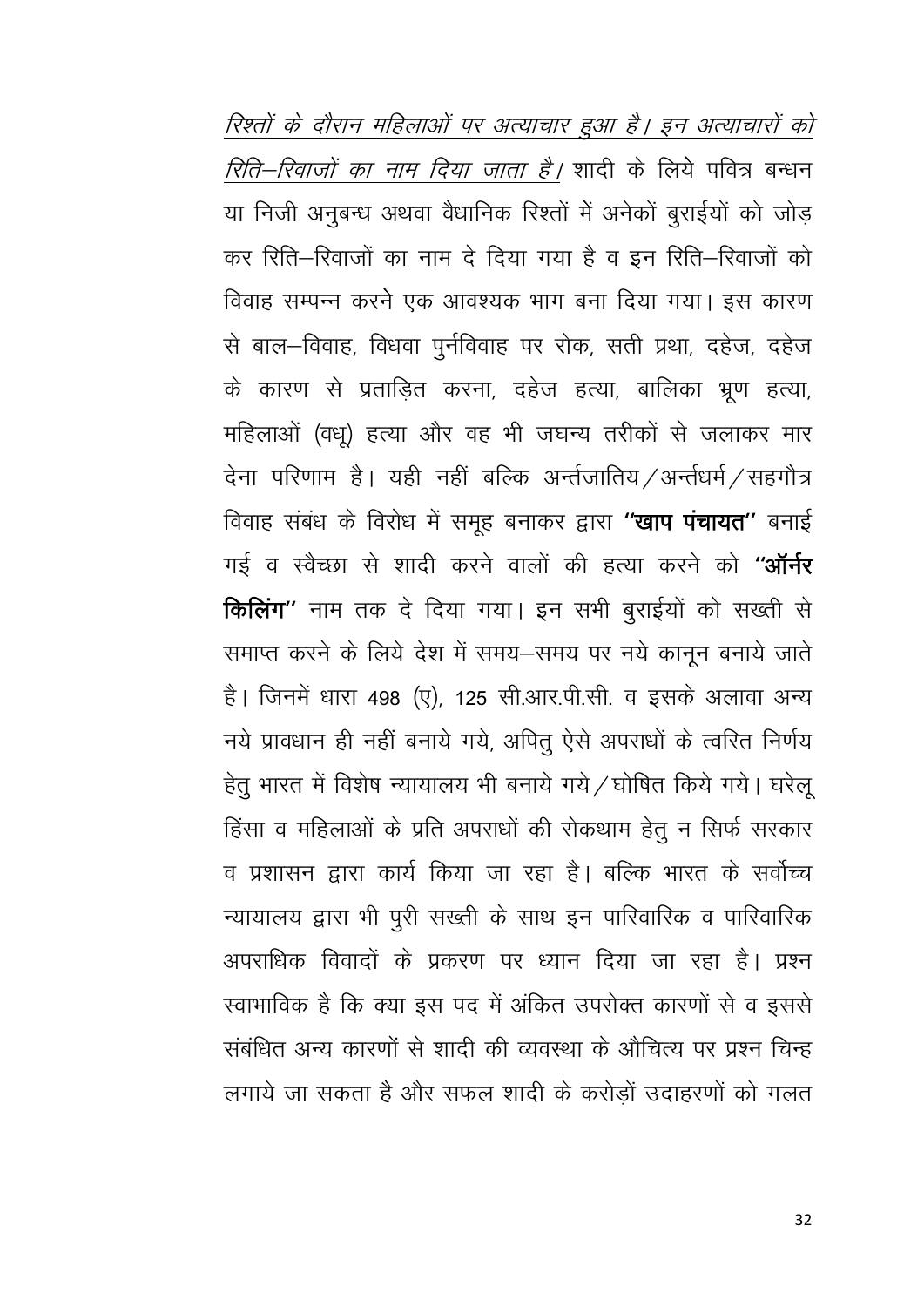व्यक्तियों के द्वारा किये गये अत्यन्त गम्भीर व गम्भीरतम अपराधों के

कारण से समाप्त किये जाने के बारे में सोचा जा सकता है।

वैवाहिक विषय के विभिन्न कानूनों व विशेष रूप से हिन्दू विवाह अधिनियम में लगातार तथा मुस्लिम विवाह के संबंध में हाल ही में माननीय सर्वोच्च न्यायालय द्वारा निर्णय कर कई कठिनाईयों को दूर किया गया। विवाह में एक गम्भीर आरोप लगाये जाते है कि एक बार विवाह होने के पश्चात पति–पत्नि का रिश्ता पूरी तरिके से मृत हो चुका है अथवा समाप्त हो चुका है तब भी विधि में ऐसा प्रावधान नहीं है कि पति–पत्नि स्वैच्छा से संबंध विच्छेद कर सके। इस गम्भीर परेशानी को दूर करने के लिये हिन्दू विवाह अधिनियम, 1955 में धारा 13 (बी) जोड़ी जाकर इस परेशानी को दूर किया जा चुका है। इस प्रावधान से पति–पत्नि स्वैच्छा से संबंध विच्छेद कर सकते है। इस प्रावधान में किसी प्रकार का आरोप-प्रत्यारोप व कारण भी बताने की आवश्यकता नहीं है। परन्तू पति–पत्नि में से कोई एक पक्ष इस प्रावधान के फायदें में रूकावट डाल सकता है। इस समस्या के निदान हेतु लॉ कमीशन ऑफ इण्डिया द्वारा अपनी रिपोर्ट संख्या 71, अप्रेल 07,1978 यानि अब से 40 वर्ष पूर्व Irretrievable Breakdown of Marriage को विवाह विच्छेद का एक कारण माने जाने व इस हेतु विवाह अधिनियम में उचित संशोधन करने का सूझाव भी प्रस्तुत किया गया। माननीय सर्वोच्च न्यायालय द्वारा भी न्यायिक निर्णयों में ऐसे सुधार करने का मन्तव्य प्रकट किया गया। लॉ कमीशन ऑफ इण्डिया द्वारा अपनी रिपोर्ट संख्या 217, मार्च ,2017 में पुनः Irretrievable Breakdown of Marriage को विवाह विच्छेद का आधार बनाकर विधि में सूधार करने के अनुशंषा की गई। अतः, अगर इस अनुशंषा को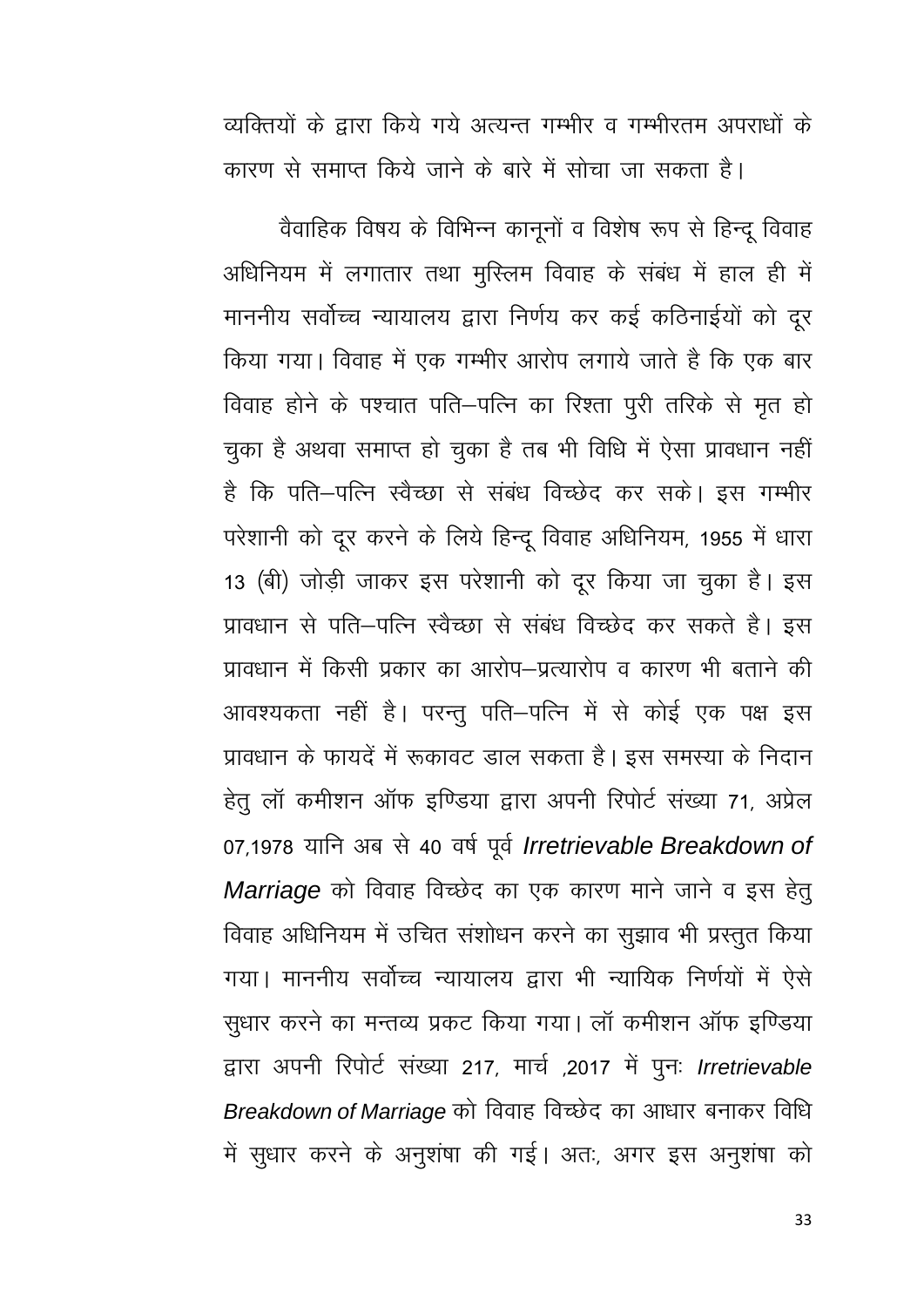स्वीकार कर लिया जाता है व शादी के समान रिश्तों को शादी के रूप में मान्यता प्रदान कर शादी के समान रिश्तों के लिये प्रावधानों को लागू किये जाने की महिलाओं के लगभग सभी अधिकारों की पूर्ण सुरक्षा हो सकती है। अर्थात शादी के समान रिश्तें के लिये स्त्री-पुरूष की योग्यता, अयोग्यतायें, इस रिश्तें के लिये प्रक्रिया निश्चित कर, रिश्ते का पंजीयन की प्रक्रिया बनाई जाकर महिलाओं के अधिकारों की रक्षा की जा सकती है। मूल रूप से विवाह को एक बन्धन समझ कर विवाह के रिश्ते को समाप्त करने की कठिनाईयों के कारण से अगर शादी के समान रिश्ते का विकल्प चुना जाता है तो जो रिश्ते बन्धन बन चुके है उन्हे समाप्त करना ही समस्या का उचित उपचार है न की शादी के रिश्ते जो बन्धन बन चुके है उन्हे जारी रखते हुए शादी के समान रिश्ते रखने के लिये प्रोत्साहित करना अथवा ऐसे रिश्ते की विधिक मान्यता से महिलाओं को भ्रमित होने देना कोई समस्या का अन्त नहीं है बल्कि समस्या को बढावा देना है। यहां यह भी उल्लेखनीय है कि Common Law Marriage में भी विवाह हेतु शर्ते है तथा विवाह संबंध विच्छेद करने के लिये कारण होने चाहिये। आयोग के समक्ष इस प्रकार का एक भी मत प्राप्त नहीं हुआ व ना आयोग की जानकारी में आया है जिससे यह पता चल सके कि पुरुषों द्वारा ऐसे रिश्तों की महिलाओं को बिना किसी कारण त्यागना उचित बताया जा सके।

क्या अपराधियों द्वारा घरेलू हिंसा किये जाने के कारण से शादी / विवाह जैसी पद्धति / परम्परा / व्यवस्था का विकल्प ढूढ़े जाने *की जरूरत है ?* क्या उपरोक्त सभी कारण अधिनियम, 2005 में परिवार की परिभाषा में *"शादी की प्रकति में संबंध"* को सम्मलित करने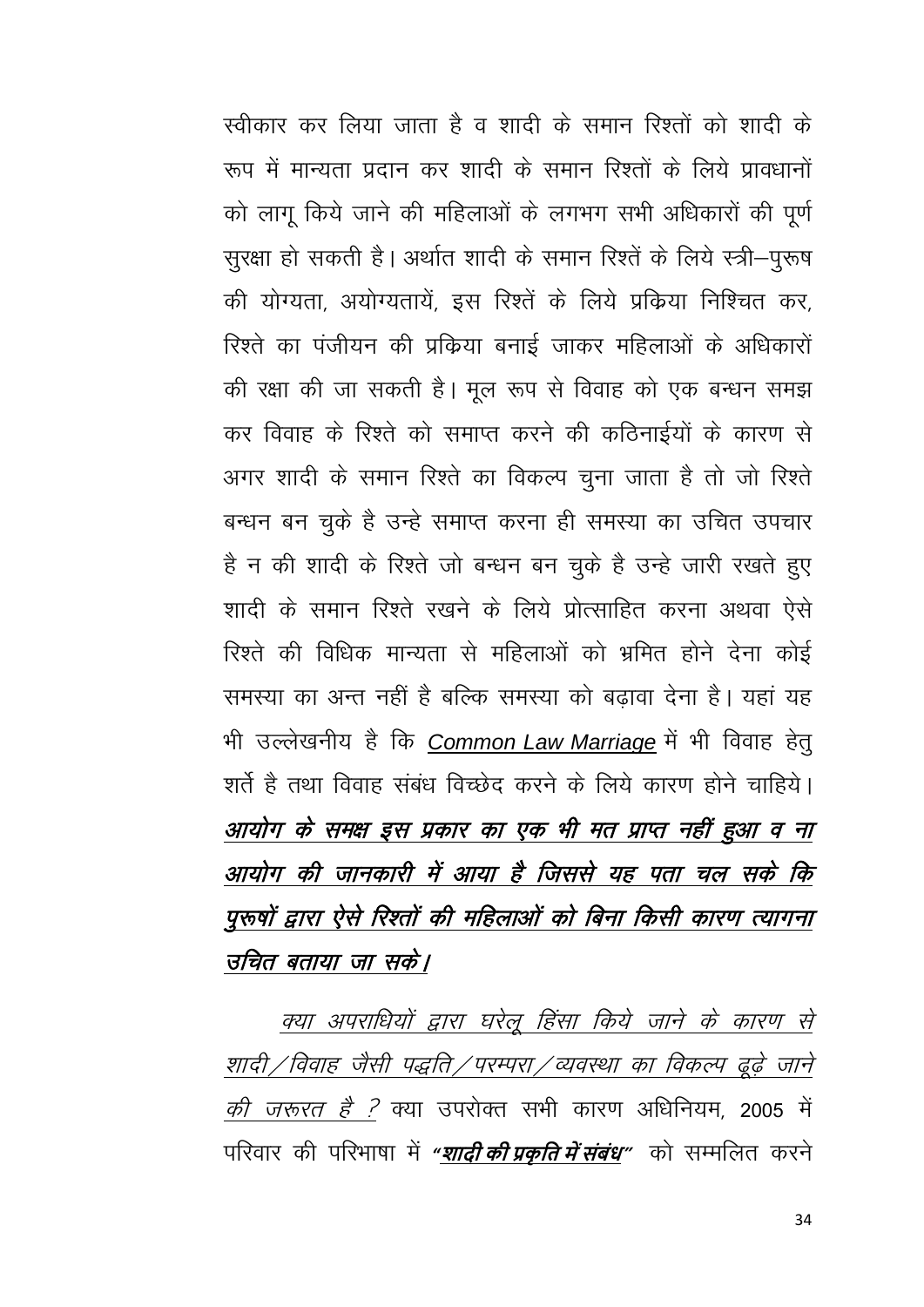से ही महिलाओं के अधिकारों की सुरक्षा हो सकती है ? अगर शादी एक व्यवस्था है, जिसके उद्धेश्य हर व्यक्तिगत विधि में, रूढ़ी में व प्रथा में तथा उसके पश्चात तमाम व्यक्तिगत विधियों में जो सविधान द्वारा सुरक्षित है में होने के पश्चात भी कुछ व्यक्तियों द्वारा शादी के रिश्ते के दौरान अत्याधिक घृणित अपराध करने से विवाह पद्धति को असफल करार दिया जा सकता है ? यह विचारणीय विषय है।

शादी / विवाह के संबंध में सुखद व दुखद परिणामों को ध्यान में रखते हुए यह विचाराणीय है कि, क्या विधि द्वारा *शादी के समान* रिश्तों को मान्यता देने से ऊपर वर्णित अपराध, अधिकांश, अथवा कुछ समाप्त हो जाते है ? क्या *शादी के समान रिश्तों* में रहने वाली महिलायें भी कई इस नये रिश्ते से और अधिक प्रताड़ित, असुरक्षित, अपमानित नहीं होगी ? क्या महिलाओं की गरिमा मात्र रहवास का अधिकार, गुजारा भत्ता व बच्चों की अभिरक्षा तक ही सिमित है। यह विचाराणीय विषय है।

क्योकि अधिनियम, 2005 द्वारा "<u>शादी की प्रकृति में संबंध</u>" को "पारिवारिक रिश्ता" घोषित तो कर दिया गया है, परन्तु क्या पारिवारिक रिश्ते रहवास का अधिकार, गुजारा भत्ता प्राप्त करने का अधिकार व बच्चों की अभिरक्षा तक ही सिमित होते है ? क्या महिलाओं को उनकी प्रतिष्ठा, गरिमा व मान–सम्मान उपरोक्त तीन लाभ ही प्राप्त है $?$ 

मानव अधिकार आयोग द्वारा व्यक्ति की स्वतंत्रता. व्यक्ति की सोच व्यक्ति की पसन्द व नापसन्द व्यक्ति द्वारा अपने वैवाहिक जीवन के भागीदार को चुनने के अधिकार की रक्षा करने के अधिकार को

35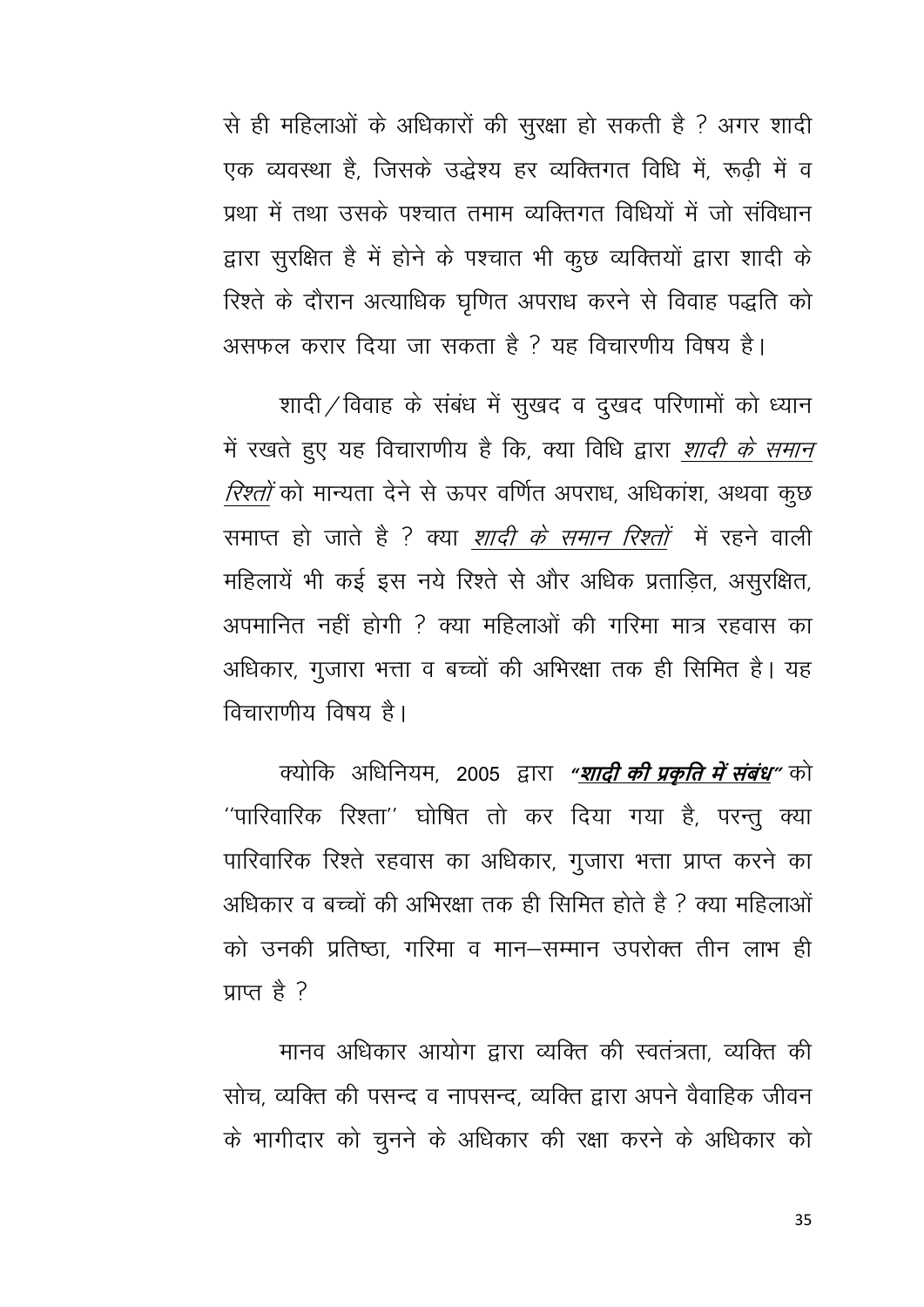ध्यान में रखते हुए इस विषय पर विचार किया जा रहा है कि अधिनियम, 2005 से महिलाओं को "शादी के समान रिश्तों" में रहते हुए परिवार, परिवार के सदस्यों के रूप में एक ही घर में रहते आमजन के सामने विवाहित की तरह रहते हुए दिखाने के पश्चात, परिवार वृद्धि के पश्चात अधिनियम, 2005 से महिलाओं को क्या विशेष लाभ प्राप्त हो रहे है और महिलायें इस रिश्ते से क्या खो रही है ?

सैकड़ों वर्षो से स्थापित विवाह व्यवस्था, जिसके गुणों का वर्णन सौ वर्ष से अधिक समय से न्यायिक निर्णयों में किया जा चुका है तथा जिन देशों स्वयं को (Developed Nation) कहा जाता है, उन देशों में ही शादी के समान रिश्तों में न्यायालयों द्वारा अन्य न्यायिक सहायता तो दूर गुजारा भत्ता दिये जाने में भी मतभेद है फिर भी भारत में "शादी के समान रिश्तों" को मान्यता दिये जाने के पीछे अगर यह उद्धेश्य है कि शादी के समान रिश्तों में रहने वाली महिलाओं को सभी प्रकार के, शारिरीक, मानसिक, आर्थिक व सुरक्षा प्रदान की जाये तब क्यो नहीं शादी के समान रिश्तों को भी शादी में ही सम्मलित कर लिया गया ? अगर शादी के समान रिश्तों को शादी के रिश्ते में सम्मलित कर लिया जाता है तो स्वतः अधिनियम, 2005 में महिलाओं को जो अधिकार अथवा लाभ दिये गये है, वह स्वतः अधिनियम, 2005 के बिना ही प्राप्त हो जाते है। जबकि इसके विपरित अधिनियम, 2005 से निश्चित रूप से शादी के समान रिश्तों से अत्यधिक भ्रांतियां उत्पन्न हो गई है। न्यायिक निर्णयों से ही स्पष्ट है कि अधिनियम, 2005 में रही अनेको कमियों को न्यायिक निर्णयों द्वारा पुरा करने का प्रयत्न किया गया है। परन्तु इन निर्णयों के पश्चात भी यह स्पष्ट नहीं है कि पूर्णतया विश्वसनीय, समर्पित, तमाम प्रकार की ऐसे रिश्तों की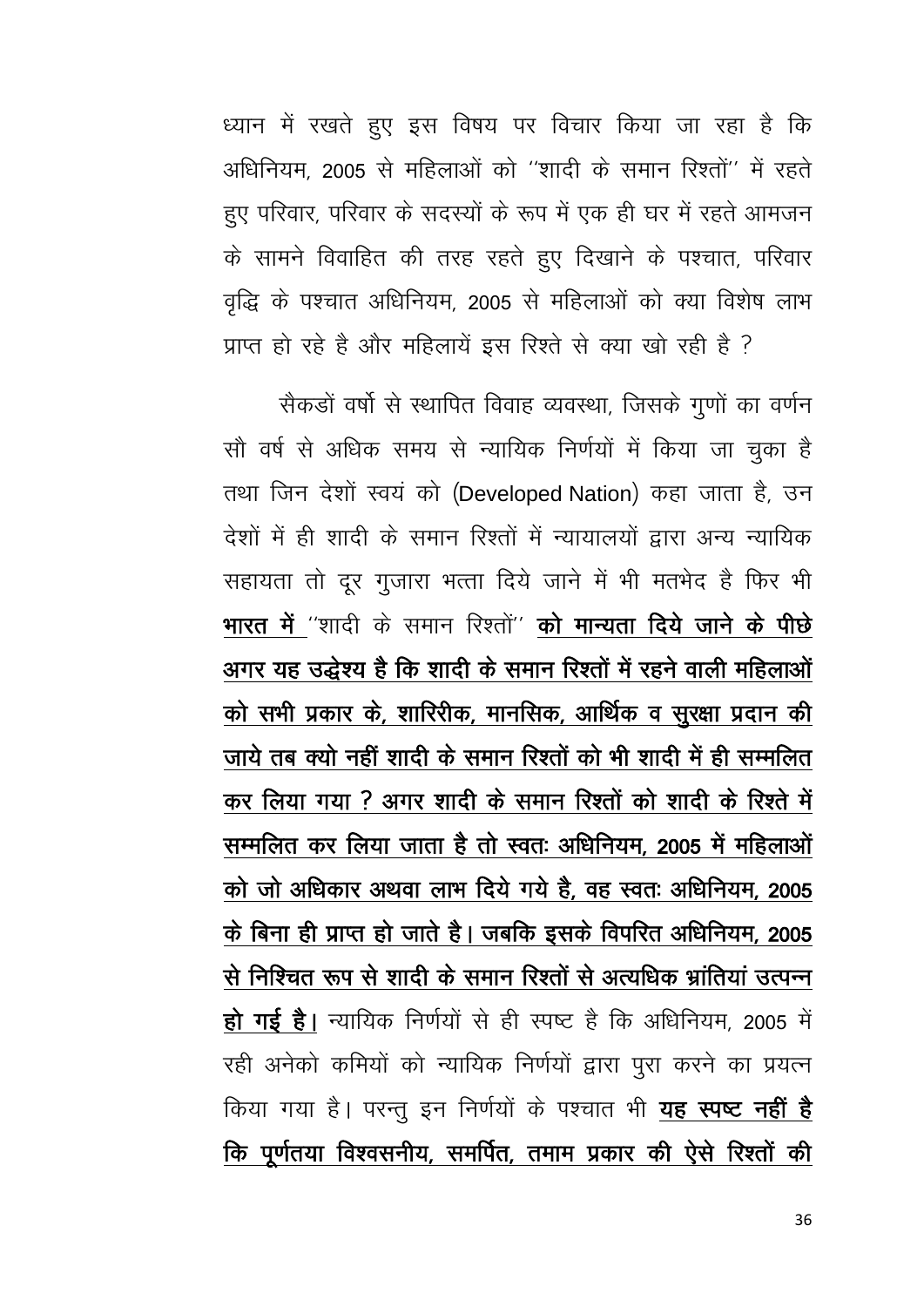जिम्मेदारियों को स्वीकार करने वाली महिलाओं को पुरूषों द्वारा त्याग करने के पुरूषों को अधिकार देने से महिलाओं को क्या लाभ प्राप्त हुआ ? यहां पुनः उल्लेखित करना आवश्यक है कि महिलाओं का मान सम्मान विश्वास को धोखा देना के बदले में अपमान, गुजारा भत्ता, रहवास का अधिकार, बच्चों की अभिरक्षा इत्यादि जो भी प्रावधान अधिनियम, 2005 में बनाये गये महिलाओं को उपरोक्त पहुंची हुई गम्भीर चोटों का ना तो इलाज है ना ही क्षतिपूर्ति । आयोग के समक्ष पुरूष द्वारा महिला को ''<mark>शादी के समान रिश्तों''</mark> संबंध बनाकर स्वैच्छाचारी तरीके से त्यागने के प्राप्त इस अधिकार के पक्ष में कोई भी तर्क प्रस्तूत नहीं हुआ है।

शादी के रिश्ते को अगर किसी धर्म से नहीं जोड़ा जाये व निजी अनुबन्ध भी माना जाये तो क्या इन रिश्तों में विश्वास, चरित्र, अधिकार, कर्तव्य, समर्पण, आर्थिक व सामाजिक जिम्मेदारियां जैसे मूल तत्वों को हटाया जा सकता है ? क्या इन मूल तत्वों को हटाने से महिलाओं को लाभ प्राप्त होगा तथा पुरूषों द्वारा महिलाओं को स्वैच्छाचारी तरीके से त्यागने के अधिकार से उपरोक्त मूल तत्वों से भी महत्वपूर्ण है। आयोग पुनः उल्लेखित करना चाहेगा कि आयोग माननीय सर्वोच्च न्यायालय द्वारा निजता के अधिकार व व्यक्तिगत स्वतंत्रता के विषय पर अत्यन्त महत्वपूर्ण व सारगर्भित निर्णय पारित किये गये है। आयोग द्वारा यह स्पष्ट करना आवश्यक है कि शादी के संबंध में, निजता के अधिकार के बावजूद ही नहीं यौन संबंधों के लिये माननीय सर्वोच्च न्यायालय के प्रगतिशील निर्णयों के पश्चात संविधान पीठ द्वारा *सायरा बानों* के प्रकरण में महिलाओं के अधिकारों के संबंध में जिन टिप्पणीयों को मान्यता दी गई है, वह भी व्यक्ति के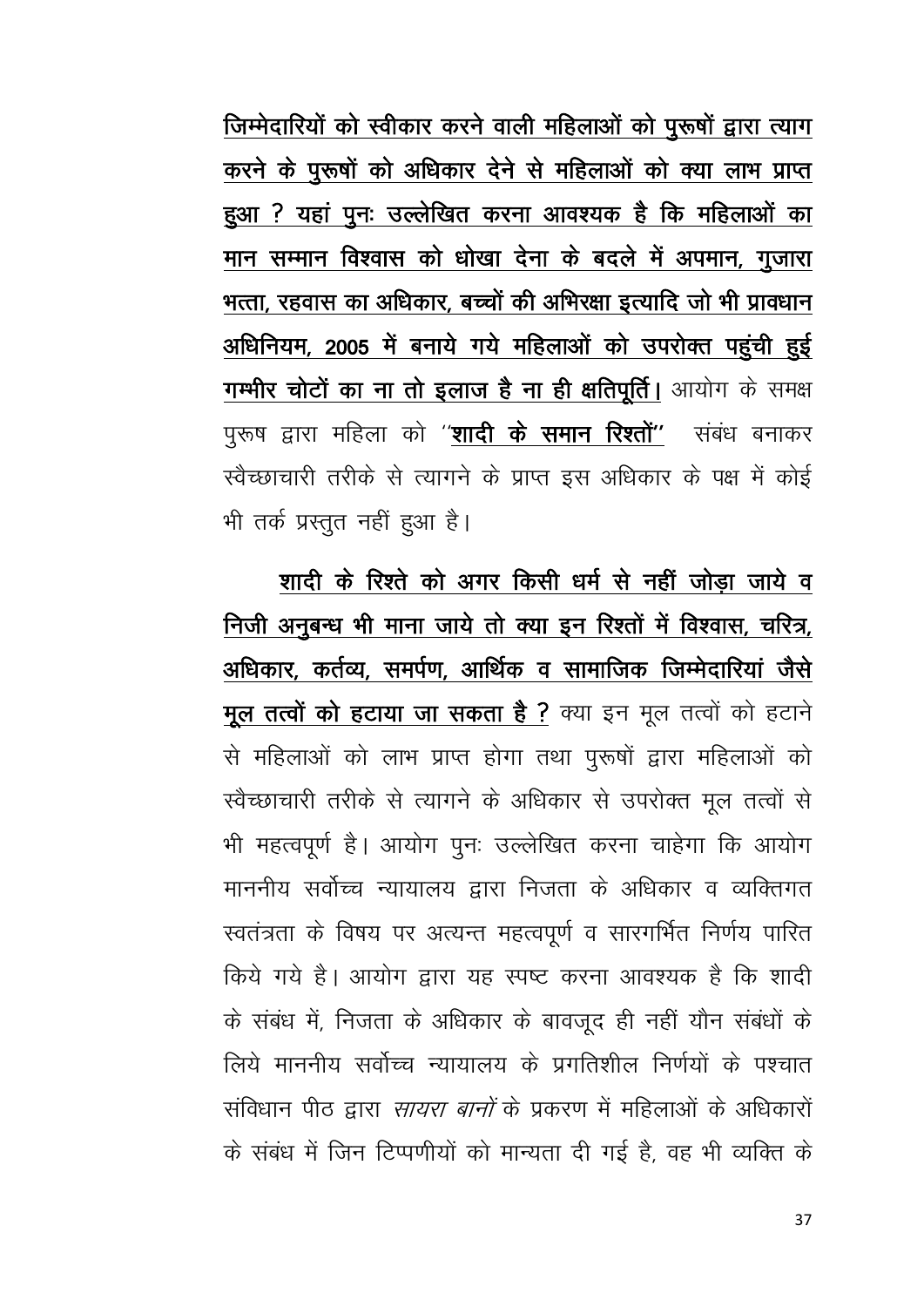किसी भी अधिकार का हनन किये बगैर ही नहीं बल्कि व्यक्तियों के अधिकारों की सुरक्षा करते हुए सुव्यवस्थित व व्यक्ति, पति-पत्नि, परिवार, समाज, सामाजिक सुरक्षा, सामाजिक विकास के लिये अत्यन्त आवश्यक बाध्यकारी दिशा—निर्देश है। *आयोग विधि के निर्मातों व* विचारकों से अनुरोध करता है कि शादी व शादी के समान दो समानान्तर रिश्तों को किसी धर्म, जाति अथवा समाज के विषय से ऊपर उठकर मानव हितों से संबंधित विषय के रूप में देखेगें तो पायेगें कि माननीय न्यायालयों द्वारा कम से कम वर्ष 1878 (फरजून हुसैन के प्रकरण) के समय से किसी भी धर्म में, धार्मिक आधार पर शादी के रिश्ते की विशेषताओं का वर्णन नही कर शादी के रिश्तों में धर्म, जाति, समाज से भी ऊपर उठ कर जो आवश्यक तत्व है उन्हे *आवश्यक घोषित किया गया है।* किसी भी न्यायिक निर्णय में यह घोषित नहीं किया गया है कि शादी के रिश्तों, के कुछ तत्व कुछ धर्म व कुछ जाति पर ही लागू होगें व कूछ अन्यों पर। *अनेकों बार, इस* विषय पर एक धर्म की परिपाठी अथवा रिति–रिवाज पर टिप्पणी की जाती है तब इसे धर्म संबंधित विषय समझ लिया जाता है। जबकि धर्मनिरपेक्ष रूप से शादी में व शादी के समान रिश्तों में उपरोक्त माननीय सर्वोच्च न्यायालय के निर्णयों में वर्णित आवश्यक तत्व होने *चाहिये।* माननीय सर्वोच्च न्यायालय द्वारा शादी के जो आवश्यक तत्व बताये गये है वह ''*शादी के समान रिश्तों* ''में नहीं होने के पक्ष में व इसके नहीं होने के फायदें आयोग के समक्ष प्रस्तुत नहीं हुए है। यहां यह उल्लेख करना अत्यन्त आवश्यक है कि शादी के समान रिश्तों के संबंध में जो भी प्रकाशित सामग्री उपलब्ध होती है उनमें व्यक्ति व व्यक्तियों की स्वतंत्रता व व्यक्तियों की निजता व्यक्तियों के संवैधानिक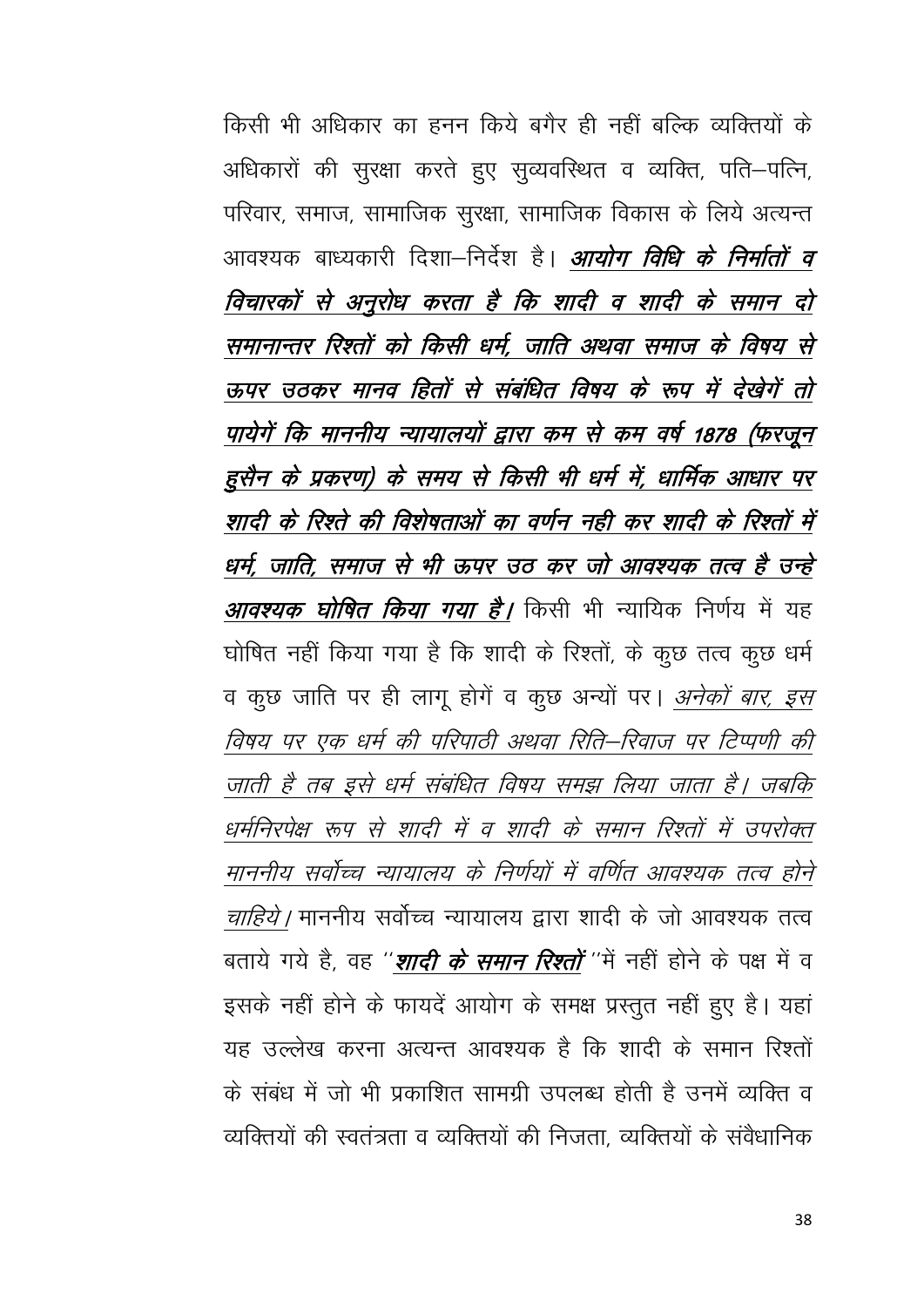स्वैच्छा से निर्णय लेने व स्वैच्छा से अपनी इच्छा से जिस किसी के साथ शारिरीक संबंध बनाने है उनके पक्ष में अनेकों प्रकार से तर्क दिये गये है, परन्तु *पुरुष व महिला को पूर्णतया स्वैच्छाचारी तरीके से* बिना किसी उचित कारण, बिना किसी प्रकार के समझौते के प्रयत्न किये, बिना दूसरे पक्ष को सूचना तक दिये किसी भी स्थिति में छोड़ *देने के ओचित्य के संबंध में तर्क प्राप्त नहीं हुए है।* वास्तव में और सही मायने में कम से कम शताब्दी से अधिक समय से व्यक्ति घर परिवार, समाज ही नहीं बल्कि न्यायालय द्वारा महिलाओं के प्रति जिस व्यवहार की कड़ी से कड़ी आलोचना की गई वह अधिकार "शादी के *समान रिश्ते* '' से स्त्री और पुरूष दोनों को दिये गये, परन्तु निश्चित रूप से इसका सारा भार और पीड़ा मात्र महिलाओं के लिये है, इसका प्रमाण अधिनियम, 2005 से भी प्रमाणित है। *अधिनियम, 2005 में पीड़ित पक्ष मात्र महिला है*। स्वाभाविक है, अधिनियम, 2005 में पीडित व्यक्ति मात्र स्त्री जो कि अधिनियम, 2005 की धारा 2 (a) से स्पष्ट है और किसी पुरूष को इस पर आपत्ति भी नहीं है। अतः महिलाओं की पीड़ा समाप्त करने के स्थान पर महिलाओं के निश्चित रूप से पीडित होने पर उन्हे भरण-पोषण, निवास, बच्चों की अभिरक्षा के साथ में घरेलू हिंसा में सहायता प्रदान करने में ऐसे प्रावधान बनाये गये है जिससे पुरूष को महिला को छोड़ कर चले जाने पर घरेलू हिंसा का दोषी नहीं माना जा सकता है। पैसों के बल पर भरण—पोषण व निवास देकर पुरूष महिला को जो कुछ दे रहा है उससे महिला के मामूली से अधिकारों के नाम पर मूल तत्व से वंचित करने पर गलत करने वाले को गलती का फायदा पहुंचाने का प्रावधान मात्र है। जो कि विधि का स्थापित सिद्धान्त की गलती करने वाले को उसकी गलती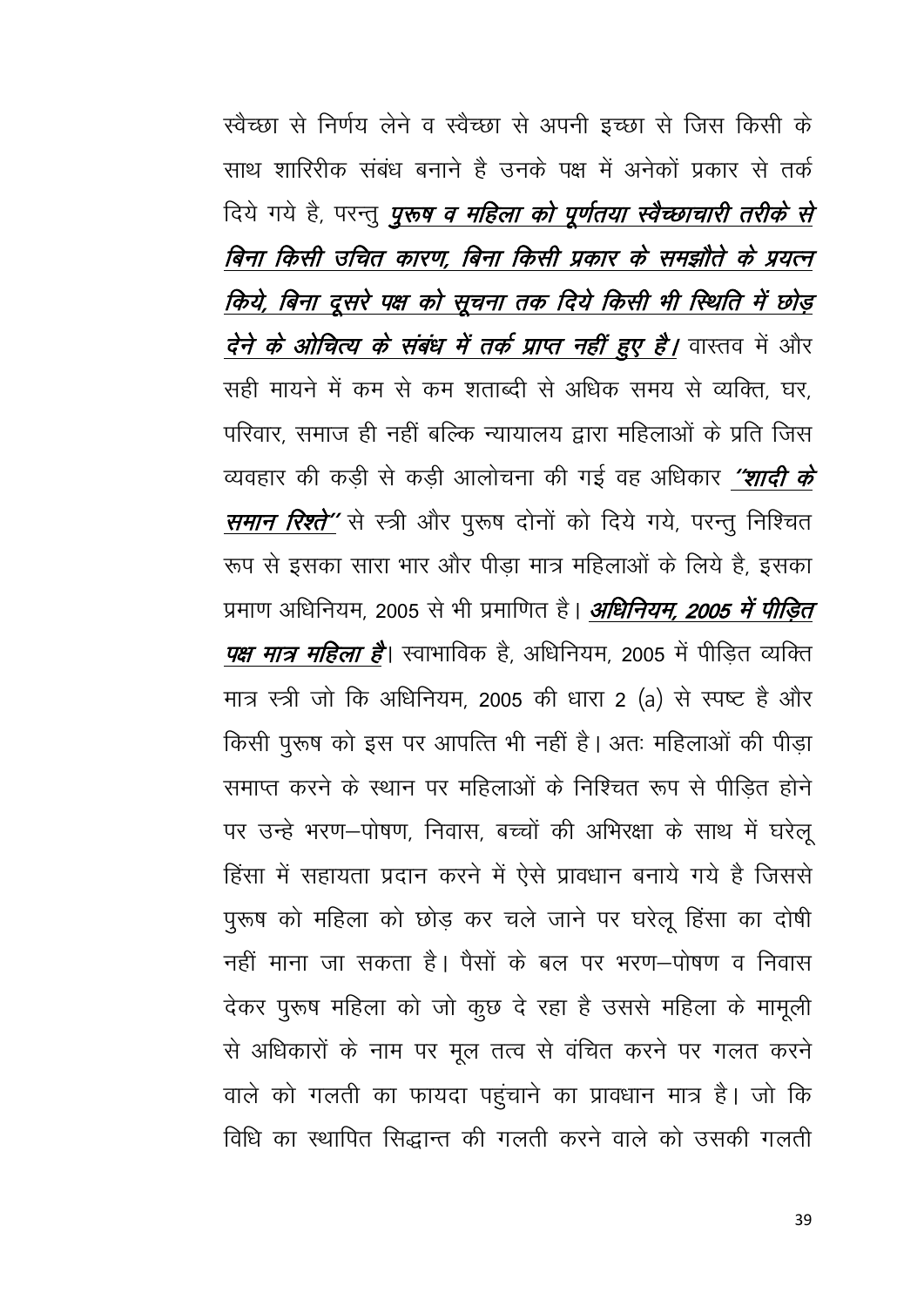dk Qk;nk ¼*Wrongdoer cannot take benefit of his own wrong*½ नहीं दिया जा सकता, का उल्लघंन है।

क्या अति प्रगतिशील होने के नाम पर महिलाओं को विवाह /शादी से जो अधिकार प्राप्त है क्या उन्हे भी छीना जा रहा है। यह महत्वपूर्ण महिलाओं के मानव अधिकार का विषय है।

अधिनियम, 2005 में निम्नलिखित कमियां स्पष्ट रूप से हैं :-

- 1- *"***शादी की प्रकृ ति मेंसंबंध"** ds LFkkfir djus gsrq i{kdkjku की कोई योग्यता अधिनियम, 2005 में नहीं है।
- 2- *"***शादी की प्रकृ ति मेंसंबंध"** cukusa ds fy;s D;k izfdz;k होगी? यह अधिनियम 2005 में नहीं है।
- 3. <mark>"*शादी की प्रकृति में संबंध*"</mark> के समय में कितने स्थापित किये जा सकते है ? इसका कोई प्रावधान अधिनियम, 2005 में नहीं है। विशेष रूप से जब बहुविवाह प्रथा का प्रचलन भी हो।
- 4. **"शादी की प्रकृति में संबंध**" में, माननीय सर्वोच्च न्यायालय के निर्णयों के अनुसार जब विवाहिता अपने पति के विवाहेत्तर रिश्तों के कारण से मात्र विवाह विच्छेद U;k;ky; ds ekQZr izkIr dj ldrh gS o *"***शादी की** *प्रकृति में संबंध"* **में विवाह विच्छेद का कोई प्रावधान नहीं** होने के कारण से किस प्रकार से यह ज्ञात होगा की एक व्यक्ति एक समय में कितने *शादी के समान रिश्तें* स्थापित कर सकता है व कब और किस प्रकार से महिला से ऐसा रिश्ता समाप्त किया जा सकता है। उक्त प्रभावित $/$ पीड़ित महिलाओं को भी किस प्रकार से ज्ञात होगा कि उसका रिश्ता समाप्त हो चुका है, इसका प्रावधान अधिनियम, 2005 में नहीं है।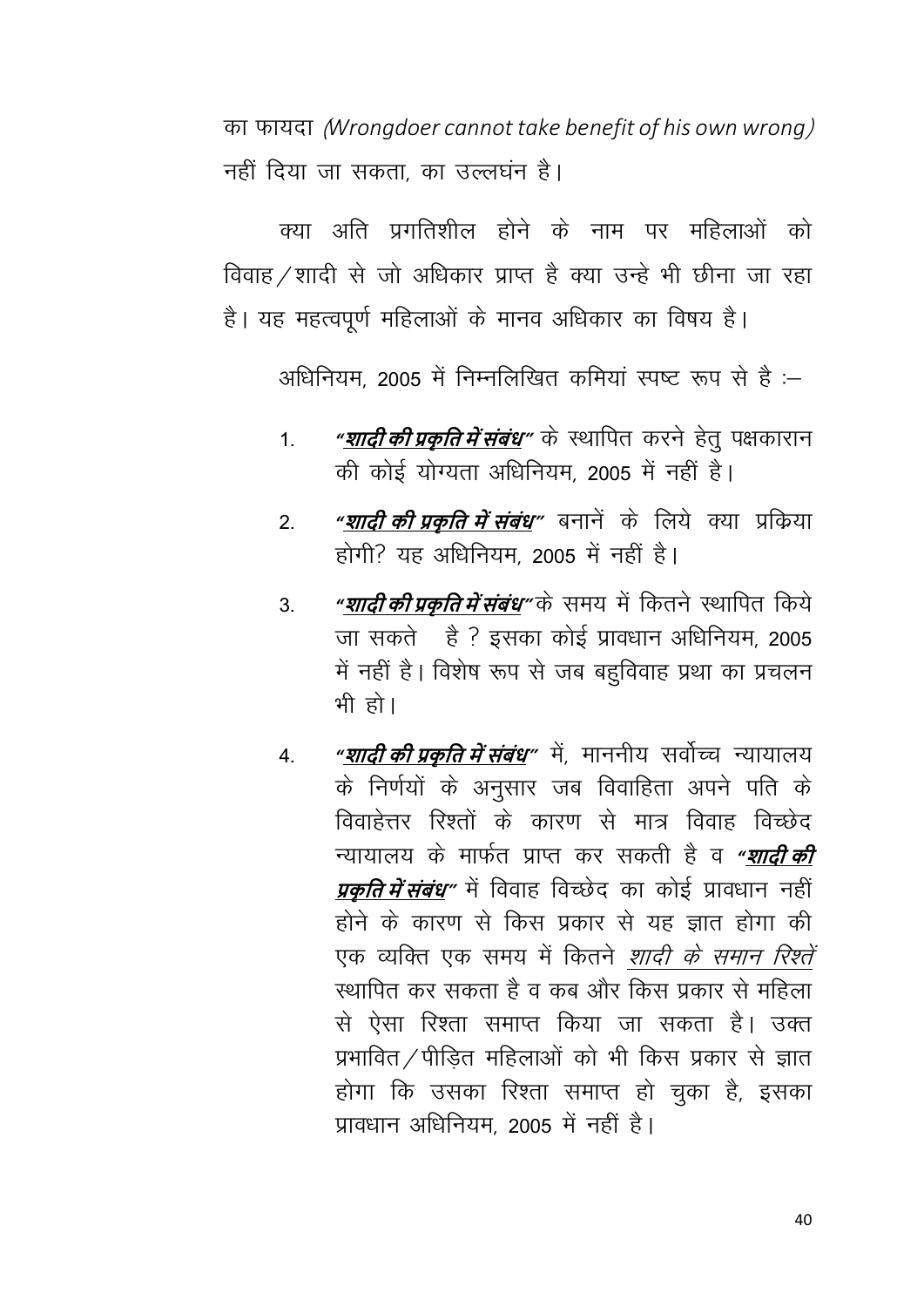- 5 विवाह जैसे आमजन के सामने होने वाले रिश्तों का पंजीकरण आवश्यक होने के पश्चात भी व माननीय सर्वोच्च न्यायालय द्वारा *श्रीमती सीमा बनाम अश्वनी कुमार* के निर्णय दिनांक 14.02.2006 में विवाह पंजीकरण किया जाना आवश्यक घोषित करने के पश्चात भी *"शादी* **की प्रकृ ति मेंसंबंध"** ds iathdj.k gsrq dksbZ izko/kku अधिनियम, 2005 में नहीं है।
- 6. **"***शादी की प्रकृति में संबंध"* **कोन किन कारणों से समाप्त** कर सकता है व किस विधि से समाप्त कर सकता है ? इसका कोई उल्लेख अधिनियम, 2005 में नहीं है।
- 7. <mark>"शादी की प्रकृति में संबंध</mark>" जो अपने आप में अत्यन्त विशिष्ट प्रकार के रिश्ते होते है, के भंग करने, ऐसे रिश्तें के समाप्त हो जाने की घोषणा करवानें, इत्यादि, इन विषयों से संबंधित किन न्यायालयों में क्या कार्यवाही की जा सकती है ? इसका उल्लेख अधिनियम, 2005 में नहीं है।
- 8. ऐसे रिश्तों से उत्पन्न हुए बच्चों पर क्या कोई मानसिक दबाव या कूण्ठा हो सकती है। इस संबंध में विचार किया गया हो अधिनियम, 2005 से प्रतीत नहीं होता है। ना इस संबंध में विचार किया जाना प्रतीत हो रहा है कि ऐसे बच्चों के बाल्यकाल व छात्र जीवन की मानसिकता पर क्या प्रभाव पडेगा ? क्या स्त्री / पुरूष द्वारा एक समाज बनाने के निर्णय लिये जाने के पश्चात भी इन स्त्री $\sqrt{q}$ रूष द्वारा समाज तो बनाया जायेगा, परन्तु सामाजिक जिम्मेदारी नकारना इन रिश्तों का स्वाभाविक परिणाम नहीं होगा।

कम से कम उपरोक्त कमियां स्पष्ट रूप से अधिनियम, 2005 में है व इसी कारण से माननीय सर्वोच्च न्यायालय द्वारा अधिनियम, 2005 में प्रयोग की गई धारणा "*शादी की प्रकृति में संबंध"* **की व्याख्या** करते समय *"शादी की प्रकति में संबंध"* को वास्तव में लगभग शादी ही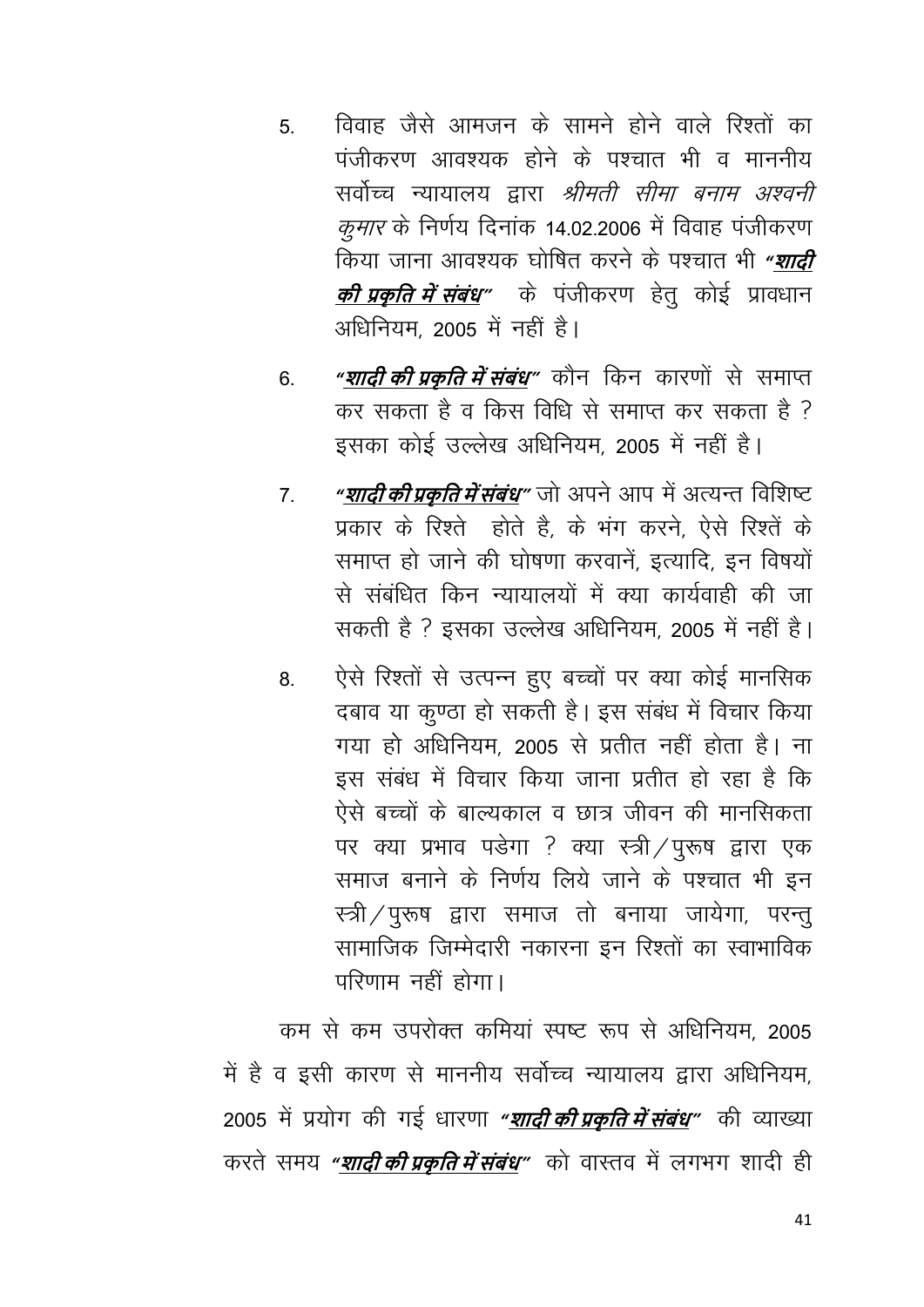घोषित की जाकर अधिनियम, 2005 में रखी गई कमियों की पूर्ति करते हुए *डी. वेणुस्वामी व इन्द्रा शर्मा* के प्रकरण में शादी की योग्यता के वह प्रावधान जो कि व्यक्तिगत कानूनों में व्यक्तियों पर लागू है, को *"<mark>शादी की प्रकृति में संबंध</mark>"* के लिये एक आवश्यक भाग भी मान लिया गया। उदाहरण स्वरूप माननीय सर्वोच्च न्यायालय द्वारा अधिनियम, 2005 में दिये गये *"<u>शादी की प्रकृति में संबंध</u>"* की व्याख्या करते समय निम्नलिखित तथ्यों को *"शादी की प्रकति में संबंध"* में आवश्यक अंग मान कर अधिनियम, 2005 में वास्तव में रही कमी को दूर किया गया है। इन कमियों को दूर करने के पश्चात महिलाओं के अधिकारों संबंधित अनेकों कमियां अधिनियम, 2005 में है। जैसे कि *डी. वेणुस्वामी* माननीय सर्वोच्च न्यायालय द्वारा इस विषय पर जो टिप्पणीयां की गई है, उनका पुनः उल्लेख यहां करना उचित होगा $=$ 

20. Having noted the relevant provisions in The Protection of Women from Domestic Violence Act, 2005, we may point out that the expression 'domestic relationship' includes not only the relationship of marriage but also a relationship `in the nature of marriage'. The question, therefore, arises as to what is the meaning of the expression `a relationship in the nature of marriage'. Unfortunately this expression has not been defined in the Act. Since there is no direct decision of this Court on the interpretation of this expression we think it necessary to interpret it because a large number of cases will be coming up before the Courts in our country on this point, and hence an authoritative decision is required.

22. It seems to us that in the aforesaid Act of 2005 Parliament has taken notice of a new social phenomenon which has emerged in our country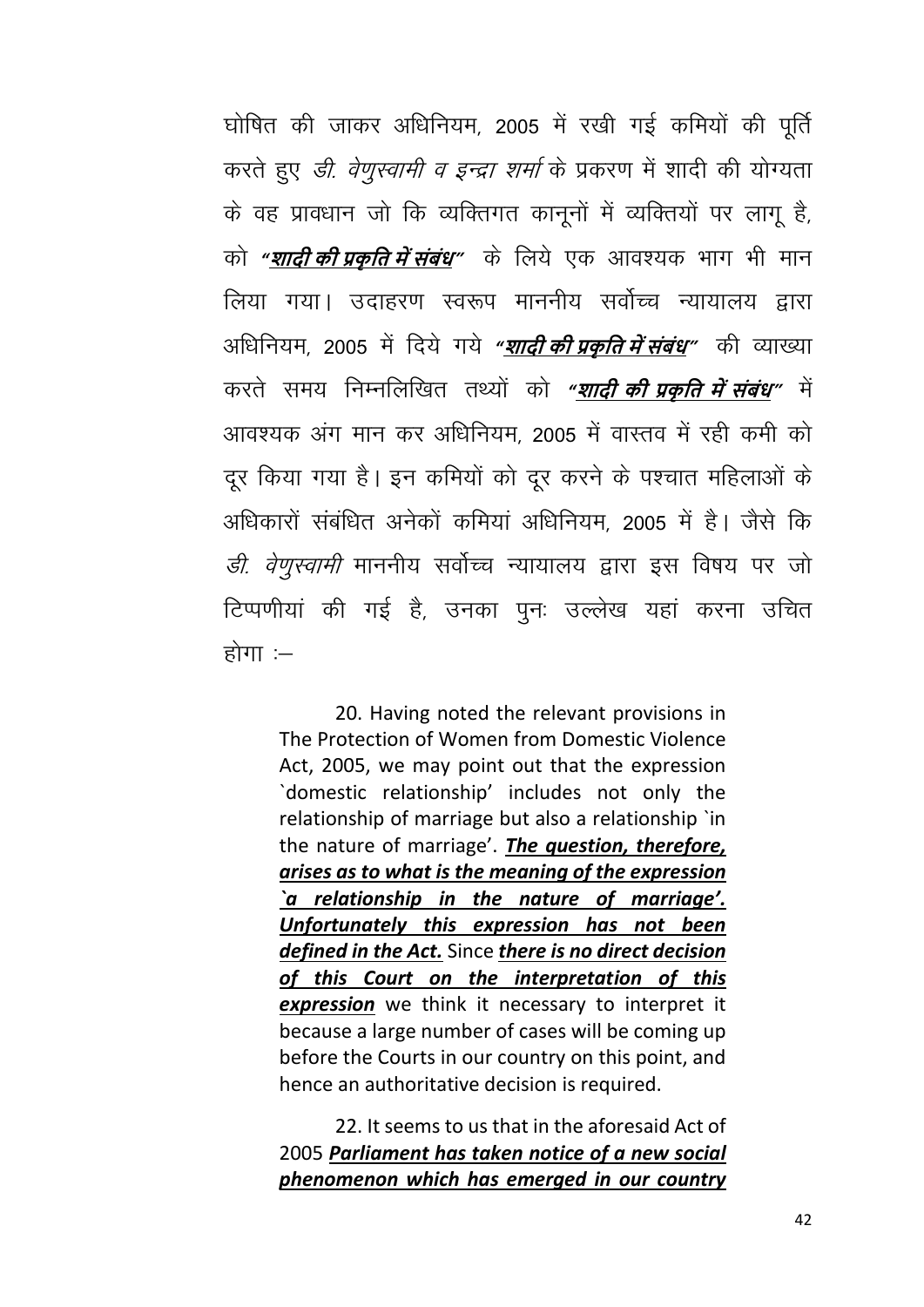*known as live-in relationship. This new relationship is still rare in our country, and is sometimes found in big urban cities in India,* but it is very common in North America and Europe. It has been commented upon by this Court in S. Khushboo vs. Kanniammal & Anr. (2010) 5 SCC 600 (vide para 31).

24. *In USA* the expression `palimony' was coined which means grant of maintenance to a woman who has lived for a substantial period of time with a man without marrying him, and is then deserted by him (see 'palimony' on Google). The first decision on palimony was the well known decision of the California Superior Court in Marvin vs. Marvin (1976) 18 C3d660. This case related to the famous film actor Lee Marvin, with whom a lady Michelle lived for many years without marrying him, and was then deserted 1 by him and she claimed palimony. Subsequently in many decisions of the Courts in USA, the concept of palimony has been considered and developed. The US Supreme Court has not given any decision on whether there is a legal right to palimony, but there are several decisions of the Courts in various States in USA. These Courts in USA have taken divergent views, some granting palimony, some denying it altogether, and some granting it on certain conditions. Hence in USA the law is still in a state of evolution on the right to palimony.

25. Although there is no statutory basis for grant of palimony in USA, the Courts there which have granted it have granted it on a contractual basis. Some Courts in USA have held that there must be a written or oral agreement between the man and woman that if they separate the man will give palimony to the woman, while other Courts have held that if a man and woman have lived together for a substantially long period without getting married there would be deemed to be an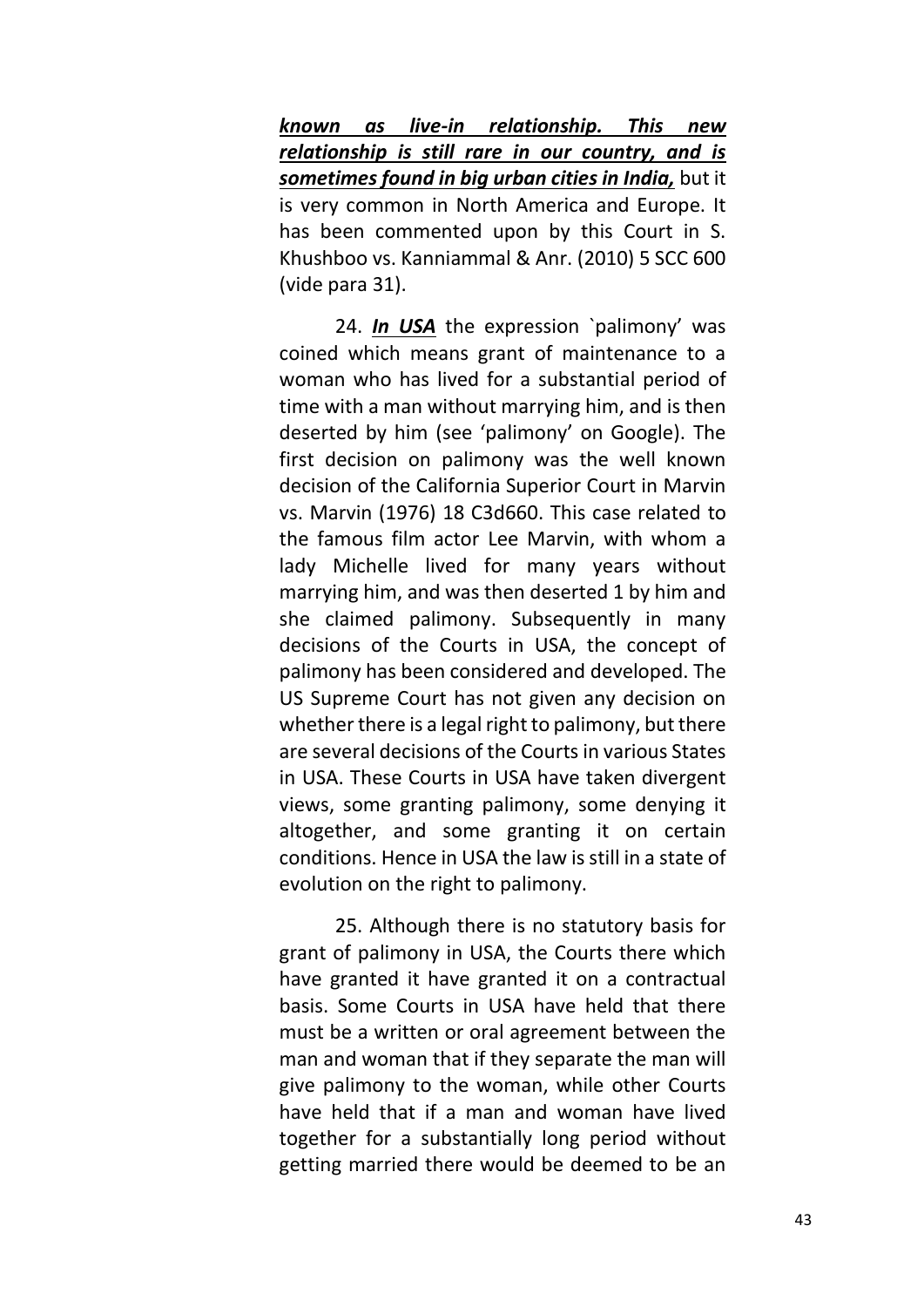implied or constructive contract that palimony will be given on their separation.

26. In Taylor vs. Fields (1986) 224 Cal. Rpr. 186 the facts were that the plaintiff Taylor had a relationship with a married man Leo. After Leo died Taylor sued his widow alleging breach of an implied agreement to take care 1 of Taylor financially and she claimed maintenance from the estate of Leo. The Court of Appeals in California held that the relationship alleged by Taylor was nothing more than that of a married man and his mistress. It was held that the alleged contract rested on meretricious consideration and hence was invalid and unenforceable. The Court of Appeals relied on the fact that Taylor did not live together with Leo but only occasionally spent weekends with him. There was no sign of a stable and significant cohabitation between the two.

## 28. *Thus, there are widely divergent views of the Courts in U.S.A. regarding the right to palimony. Some States like Georgia and Tennessee expressly refuse to recognize palimony agreements*

33. In our opinion a 'relationship in the nature of marriage' is akin to a common law marriage. Common law marriages require that although not being formally married :- (a) The couple must hold themselves out to society as being akin to spouses. (b) They must be of legal age to marry. (c) They must be otherwise qualified to enter into a legal marriage, including being unmarried. (d) They must have voluntarily cohabited and held themselves out to the world as being akin to spouses for a significant period of time. (see 'Common Law Marriage' in Wikipedia on Google) In our opinion a 'relationship in the nature of marriage' under the 2005 Act must also fulfill the above requirements, and in addition the parties must have lived together in a 'shared household' as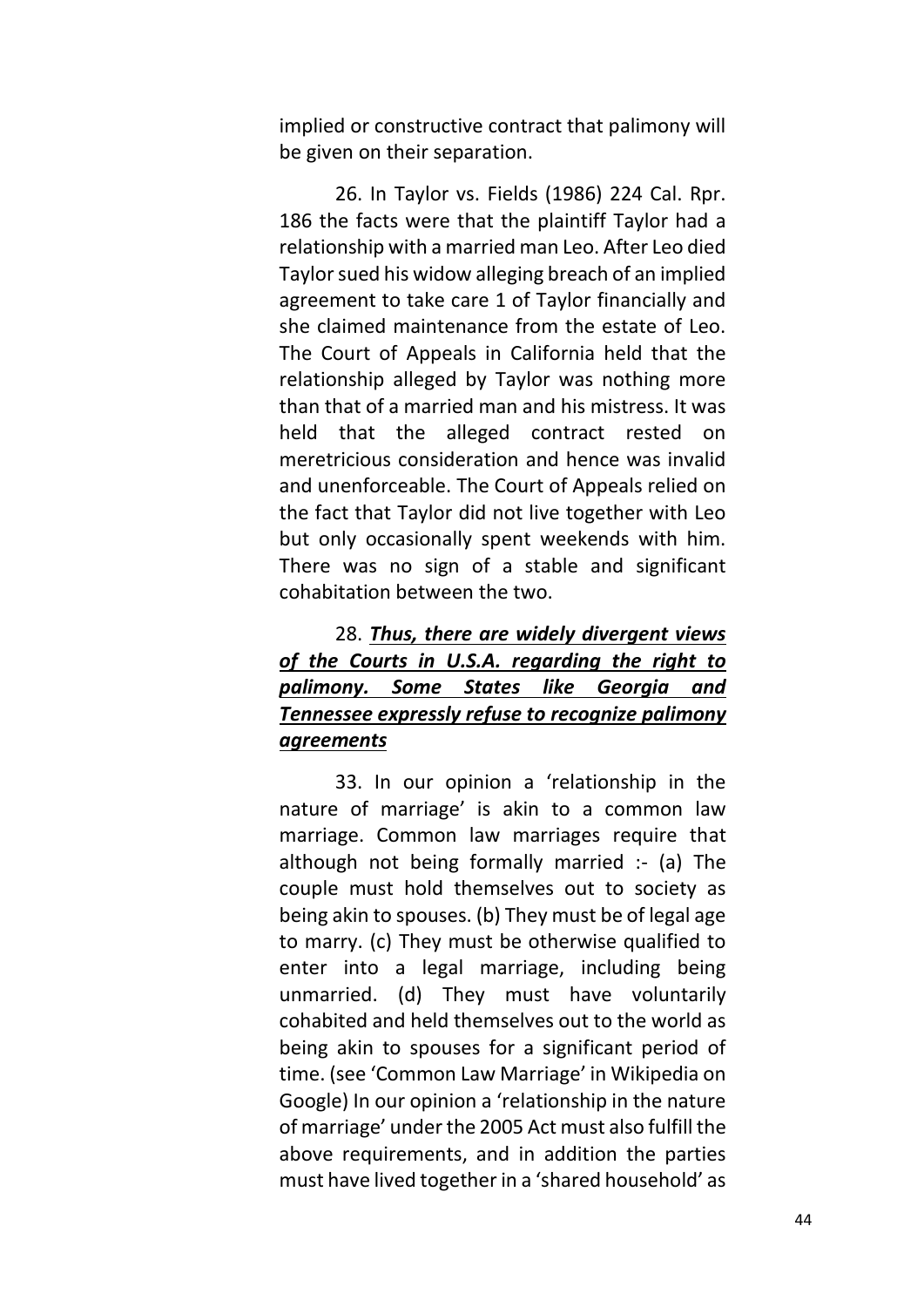defined in Section 2(s) of the Act. Merely spending weekends together or a one night stand would not make it a 'domestic relationship'. 34. In our opinion not all live in relationships will amount to a relationship in the nature of marriag8e to get the benefit of the Act of 2005. To get such benefit the conditions mentioned by us above must be satisfied, and this has to be proved by evidence. If a man has a 'keep' whom he 1 maintains financially and uses mainly for sexual purpose and/or as a servant it would not, in our opinion, be a relationship in the nature of marriage.

35. No doubt the view we are taking would exclude many women who have had a live in relationship from the benefit of the 2005 Act, but then it is not for this Court to legislate or amend the law. Parliament has used the expression `relationship in the nature of marriage' and not live in relationship'. The Court in the grab of interpretation cannot change the language of the statute. (Emphasis Supplied)

माननीय सर्वोच्च न्यायालय की डी.वेणुस्वामी के प्रकरण में किये गये विचारों से भी आयोग के इस मत को बल मिलता है कि अधिनियम. 2005 में कई कमियां है और माननीय सर्वोच्च न्यायालय द्वारा इन कमियों की ओर ध्यान आकृष्ट किया है। यही नहीं बल्कि माननीय सर्वोच्च न्यायालय ने यह भी पाया है कि *शादी के समान रिश्तों* (लिव–इन–रिलेशनशिप) के विषय पर अब तक विदेशों में भी कोई <mark>स्पष्ट *कानून नहीं बनाये जा सके है* जबकि भारत में विदेशी संस्कृति</mark> से इस विषय पर ज्ञान प्राप्त करने का प्रयत्न किया जा रहा है। विधि निर्माताओं को इन तथ्यों को ध्यान में रखकर मानव संबंधों से संबंधित अत्यन्त संवेदनशील विषय पर विचार किया जाना चाहिये।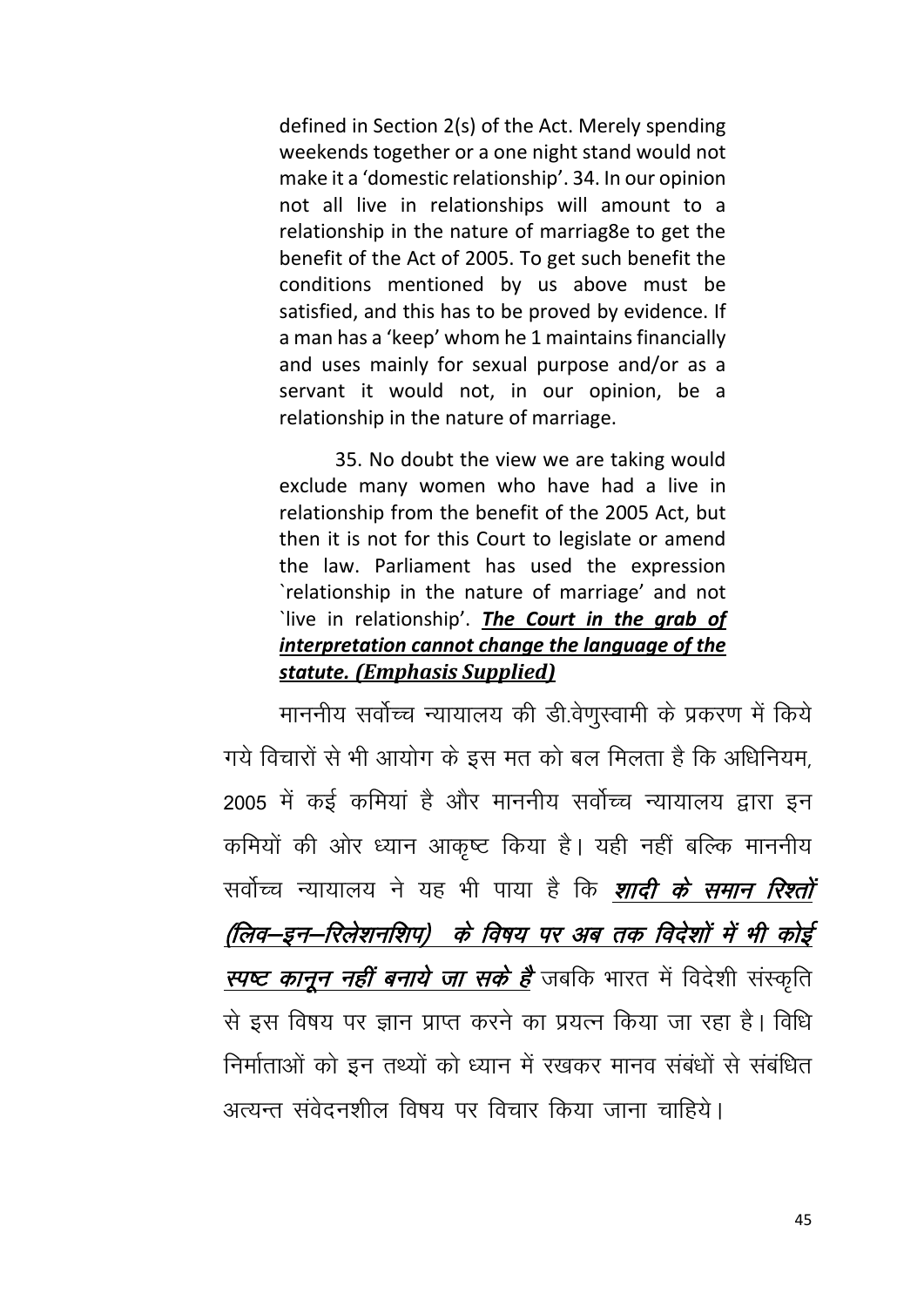चुंकि अधिनियम, 2005 में नये रिश्ते, शादी के समान रिश्ते, को मान्यता को प्रदान की गई है परन्तु अधिनियम, 2005 में स्पष्टता नहीं होने पर डी.वेणुस्वामी के निर्णय के पश्चात माननीय सर्वोच्च न्यायालय द्वारा विषय पर *श्रीमति इन्द्रा शर्मा* के प्रकरण में अधिनियम, 2005 के संबंध में निम्नलिखित टिप्पणीयां की है :

### RELATIONSHIP IN THE NATURE OF MARRIAGE:

33. Modern Indian society through the [DV](https://indiankanoon.org/doc/542601/)  [Act](https://indiankanoon.org/doc/542601/) recognizes in reality, various other forms of familial relations, shedding the idea that such relationship can only be through some acceptable modes hitherto understood. [Section](https://indiankanoon.org/doc/1316495/)  [2\(f\),](https://indiankanoon.org/doc/1316495/) as already indicated, deals with a relationship between two persons (of the opposite sex) who live or have lived together in a shared household when they are related by:

- a) Consanguinity
- b) Marriage
- c) Through a relationship in the nature of marriage
- d) Adoption
- e) Family members living together as joint family.

34. The definition clause mentions only five categories of relationships which exhausts itself since the expression "means", has been used. When a definition clause is defined to "mean" such and such, the definition is prima facie restrictive and exhaustive. [Section 2\(f\)](https://indiankanoon.org/doc/1316495/) has not used the expression "include" so as to make the definition exhaustive. It is in that context we have to examine the meaning of the expression "relationship in the nature of marriage".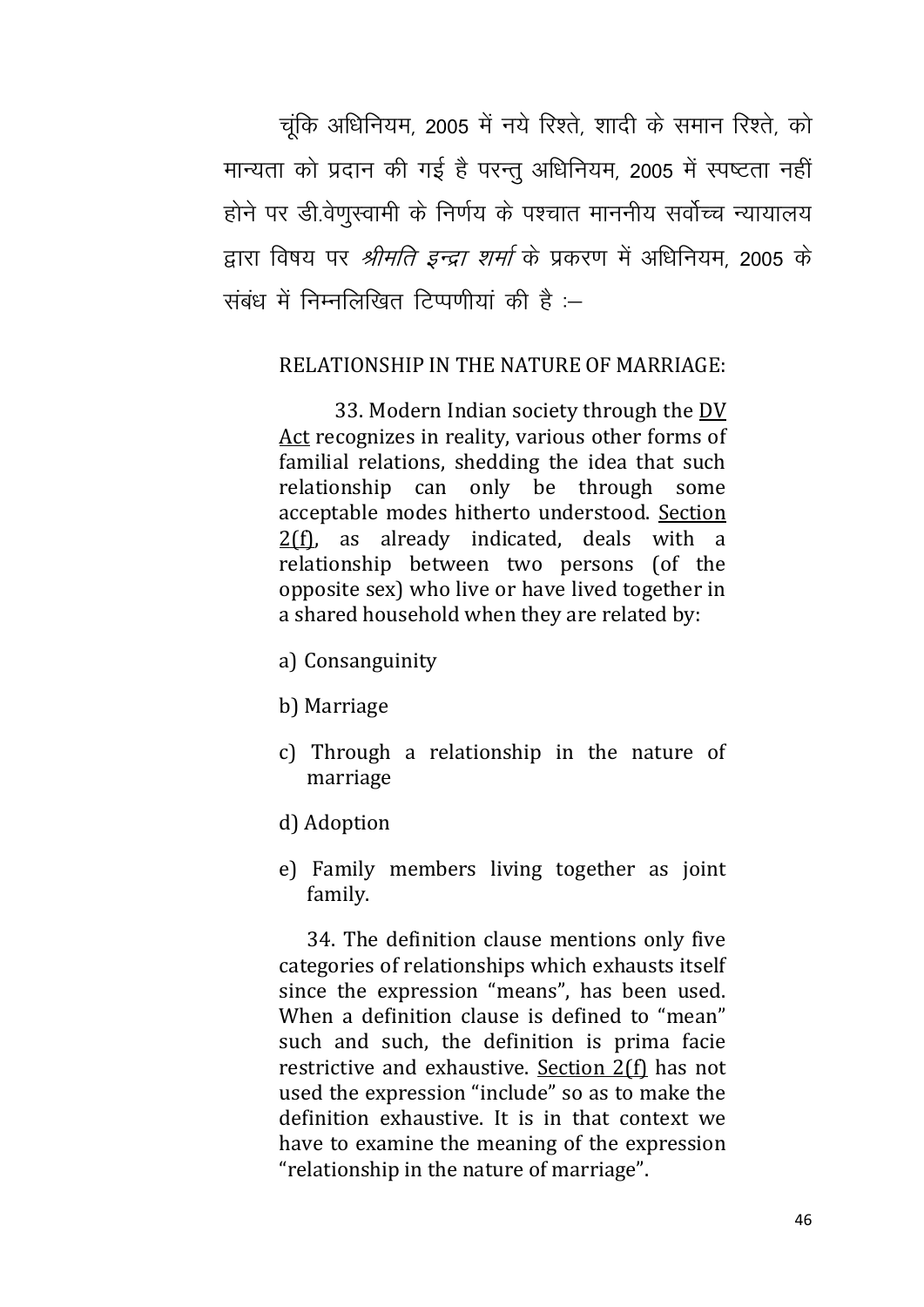35. We have already dealt with what is "marriage", "marital relationship" and "marital obligations". Let us now examine the meaning and scope of the expression "relationship in the nature of marriage" which falls within the definition of Section 2(f) of the DV Act. Our concern in this case is of the third enumerated category that is "relationship in the nature of marriage" which means a relationship which has some inherent or essential characteristics of a marriage though not a marriage legally *recognized*, and, hence, a comparison of both will have to be resorted, to determine whether the relationship in a given case constitutes the characteristics of a regular marriage.

36. Distinction between the relationship in the nature of marriage and marital relationship has to be noted first. Relationship of marriage continues, notwithstanding the fact that there are differences of opinions, marital unrest etc., even if they are not sharing a shared household, being based on law. But live-in-relationship is purely an arrangement between the parties unlike, a legal marriage. Once a party to a live-inrelationship determines that he/she does not wish to live in such a relationship, that relationship comes to an end. Further, in a relationship in the nature of marriage, the party asserting the existence of the relationship, at any stage or at any point of time, must positively prove the existence of the identifying characteristics of that relationship, since the legislature has used the expression "in the nature of". (Emphasis **Supplied** 

श्रीमति इन्दा शर्मा के प्रकरण में दिये गये निर्णय के पद संख्या 36 में शादी व "<u>शा**दी की प्रकृति में संबंध**"</u> व *लिव—इन—रिलेशनशिप* रिश्ते में जो अन्तर दर्शाया गया है वह अत्यन्त महत्वपूर्ण है। *शादी में* पक्षकारान में मतभेद होने से ही नहीं परन्तू वैवाहिक संबंध बिगड़ जाने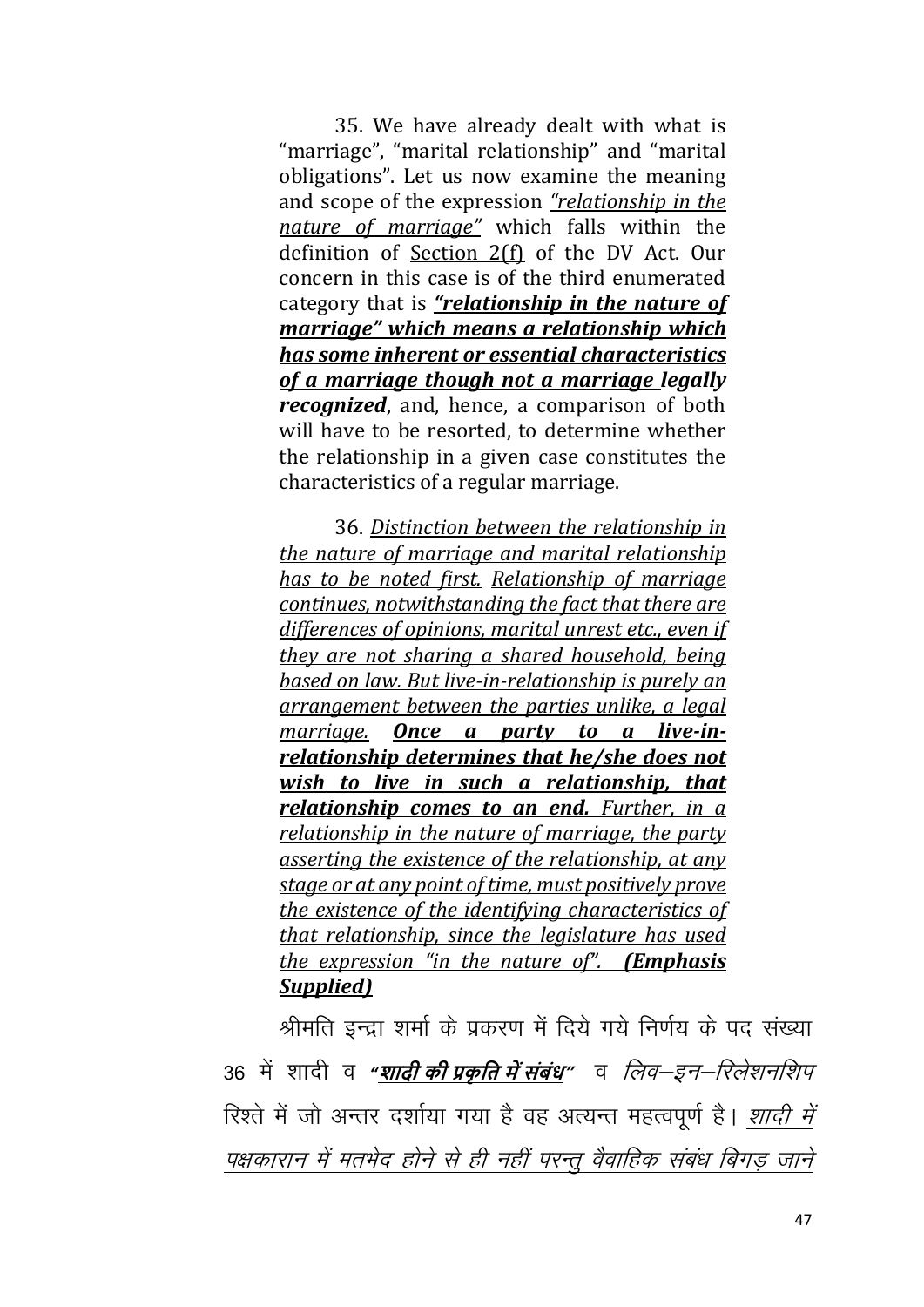पर व उसके पश्चात पक्षकारान का अलग रहना व अलग मकान में *रहने से भी शादी का संबंध समाप्त नहीं हो जाता है।* आयोग यहां उल्लेखित करना चाहेगा कि <u>*शादी के संबंध विच्छेद विधि अनुसार*</u> <u>स्थापित प्रक्रिया से ही किये जा सकते है। जबकि "<mark>शादी की प्रकृति में</mark></u> *संबंध*" में दोनों पक्षकारन द्वारा अथवा एक भी पक्षकार द्वारा, वर्तमान कानून के रहते, बिना दूसरे पक्ष को किसी प्रकार की सूचना दिये ही शादी के समान रिश्ते को समाप्त किया जा सकता है। *अर्थात एक* गलत कार्य करने वाला व्यक्ति अपनी गलती का फायदा दूसरे पक्ष को शारिरीक, मानसिक, आर्थिक, सम्मान जैसे अनेकों प्रकार की पीड़ा दे सकता है व महिला को परित्याक्ता बनाकर उसी के सामने अन्य महिलाओं के साथ शादी के समान रिश्ते बनाकर रह सकता है। अब तक जो भी पठन सामग्री प्राप्त हो सके, उसमें पुरूष को दिये गये इस अधिकार से महिलाओं की रक्षा किस प्रकार से हो सकती है उल्लेख नहीं है। वास्तव में अधिनियम, 2005 में *"शादी की प्रकृति में संबंध*" की मान्यता पुरूष को महिलाओं के साथ खिलवाड़ करने, प्रताड़ित करने व अनेकों प्रकार की हानि पहुंचानें जिनका कोई उपचार नहीं है के अधिकार प्रदान करते है। सम्पन्न व्यक्तियों द्वारा महिलाओं के भरण–पोषण व रहवाश देकर छोडने का अधिकार को विधिक मान्यता देने के विषय पर साधारणतया मौन ही उत्तर समझा गया है।

शादी के रिश्तों का महत्व समझते हुए माननीय सर्वोच्च न्यायालय द्वारा *श्रीमति सीमा बनाम श्री अश्वनी कुमार* के निर्णय दिनांक 14.02.16 में भारत वर्ष में विवाह पंजीकरण संबंधित लगभग सभी कानूनों का, जिनमें वर्ष 1872 के पंजीयन The Indian Christian

48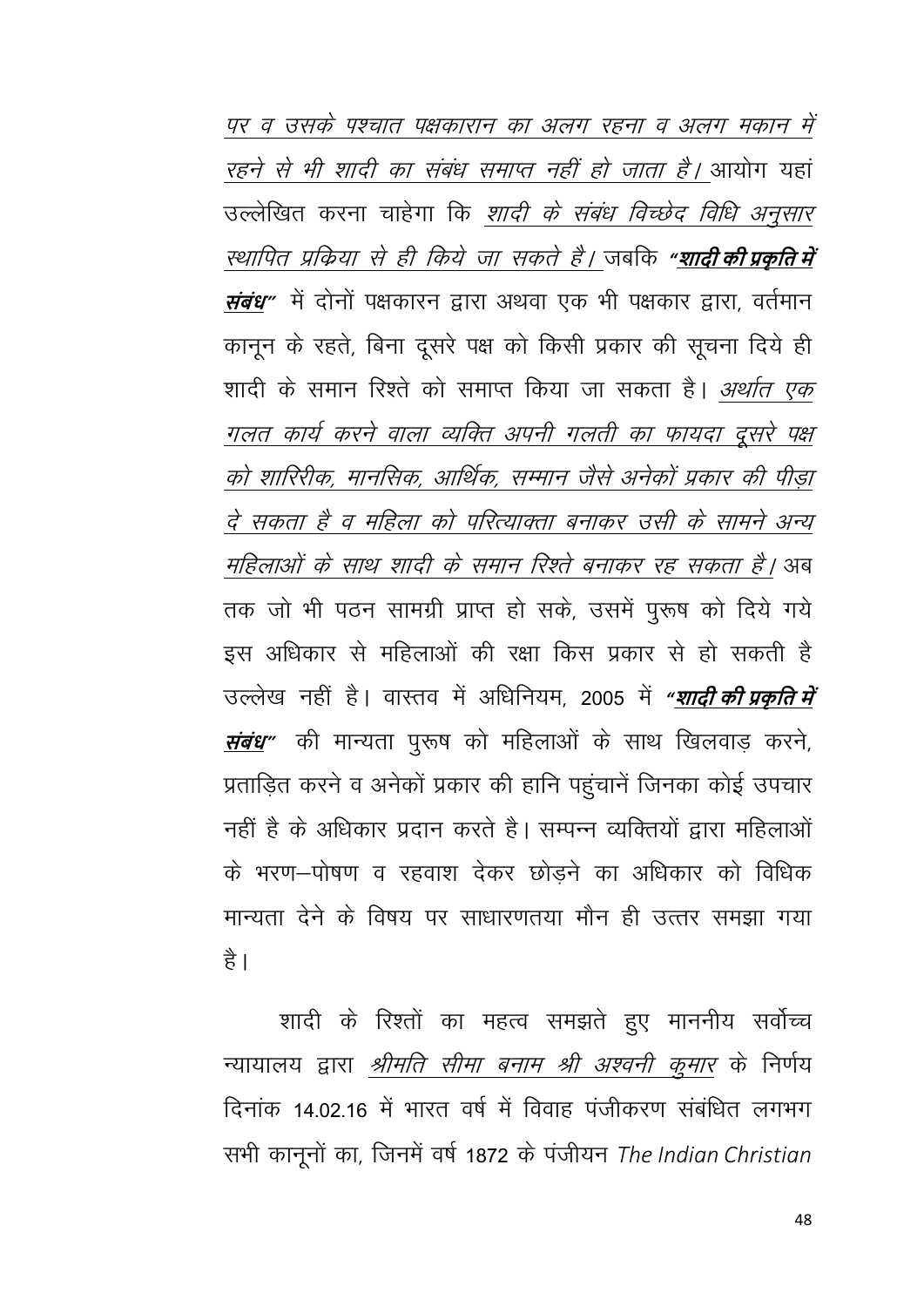Marriage Act of 1872 से लगाकर वर्ष 2001 में हरियाणा सरकार द्वारा बनाये गये, Hariyana Hindu Merriag Regulation Rules, 2001 तक पर विचार कर केन्द्र सरकार व सभी राज्य सरकार को निर्देश जारी किये गये कि केन्द्र सरकार विवाह पंजीकरण नियम भारत के सभी राज्यों में बनाये जाना तीन माह में सुनिश्चित करायें। यही नहीं माननीय सर्वोच्च न्यायालय द्वारा स्पष्ट निर्देश दिये गये है कि इन नियमों को प्रभावी करने के लिये अधिसूचना जारी करवाई जावें।

ऊपर के पदों में शादी का महत्व आवश्यकता व स्वत: परिणाम पर विचार करने पर अधिनियम, 2005 में धारा 2 (f) के तहत विधि द्वारा मान्यता प्राप्त नये संबंध "relationship in the nature of marriage" ("शादी की प्रकृति में संबंध") का तुलनात्मक अध्यन किया है। आयोग की राय में शादी के रिश्ते का महत्व वर्तमान समय में भी किसी उचित कारण से कम नहीं हुआ है व यह रिश्ता अपने आप में एक उच्चतम स्तर का रिश्ता है। अधिनियम, 2005 की धारा 2 (f) के तहत मान्यता प्राप्त रिश्ता "relationship in the nature of marriage"("शादी की प्रकृति में संबंध") तथा इस रिश्ते को पारिवारिक संबंध की परिभाषा धारा 2 (f) में सम्मलित करने से मात्र महिलाओं को एक विवाहित महिला की तुलना में अधिनियम, 2005 से उचित सुरक्षा, सम्मान (डिगनिटी) व सामाजिक मान सम्मान प्राप्त नहीं होता है। अतः इन सभी कमियों की पूर्ति "relationship in the nature of marriage" (*"<u>शादी की प्रकृति में संबंध</u>"* ) को माननीय सर्वोच्च के निर्णयों में की गई टिप्पणी की पालना करते हुए अधिनियम, 2005 में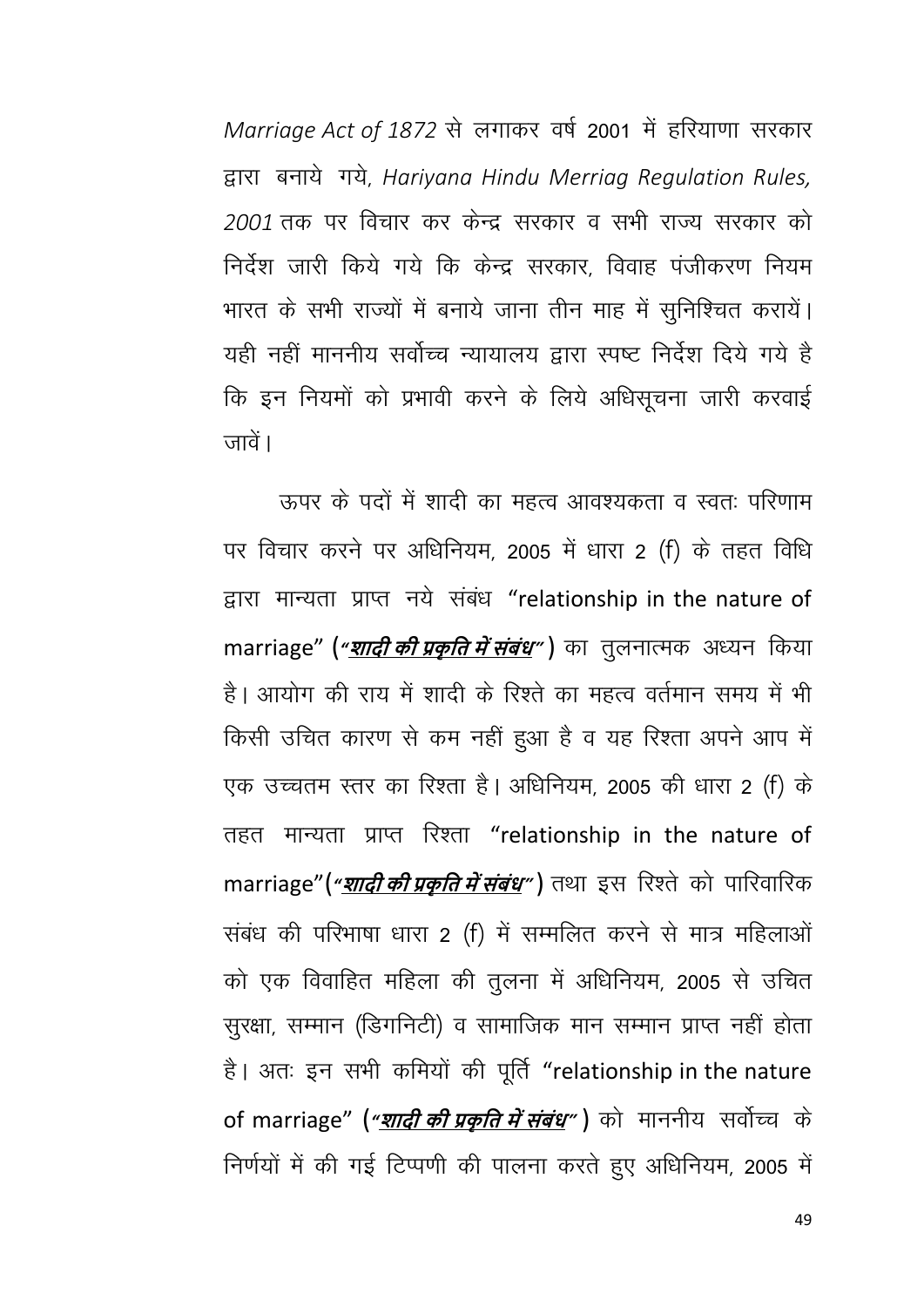संशोधन कर इसे एक प्रकार की शादी घोषित कर महिलाओं का मान सम्मान सुरक्षित किया जा सकता है। इस हेतु व्यक्ति के निजी वैवाहिक कानून में (पसर्नल लॉज) लागू किये जा सकते है। माननीय सर्वोच्च न्यायालय के उपरोक्त सभी निर्णय से एक ही सार प्रकट होता है कि अधिनियम, 2005 में रखी गई गम्भीर कमी की पूर्ति "relationship in the nature of marriage" ("*शादी की प्रकृति में संबंध"*) हेतू अनेकों शादी के नियमों को लागू किये बगैर महिलाओं को एक वस्तु के रूप में पुरूष काम में ले लेगा। माननीय सर्वोच्च न्यायालय द्वारा शादी की प्रकृति के संबंध में व्याख्या करने के कारण से एक पुरूष या महिला शादीशुदा व्यक्ति से शादी की प्रकृति के संबंध नहीं रख सकते हैं, अन्यथा अधिनियम, 2005 में ऐसा कोई प्रतिबंध नहीं है। माननीय सर्वोच्च न्यायालय के निर्णय से ही यह धारणा की जा सकती है कि एक व्यक्ति एक समय में एक ही शादी के प्रकृति का संबंध रख सकता है। परन्तु यह तथ्य अधिनियम, 2005 अंकित नहीं है। माननीय सर्वोच्च न्यायालय के इन निर्णयों के पश्चात भी शादी की प्रकृति के संबंध को भंग करने के कारण व तरिके, न तो अधिनियम, 2005 में व न ही अन्य प्रकार से स्पष्ट है। *यहां पन*: उल्लेख करना आवश्यक है कि वर्तमान विधि, अधिनियम, 2005 की स्थिति के अनुसार पुरूष को पूर्णतया स्वैच्छाचारी व महिलाओं के प्रति अमानवीय रिश्ते भंग का अधिकार प्राप्त है। इतने स्वैच्छाचारी अधिकार व भी इतने संवेदनशील अपरिवर्तनीय रिश्तों के भंग करने के अधिकार किसी भी धर्म, जाति अथवा समूह में जब भी पाये गये, माननीय न्यायालयों द्वारा इस अधिकार को महिलाओं के अधिकारों के विरूद्ध स्वैच्छाचारी (Manifestly Arbitrary), मनमर्जी (Capricious),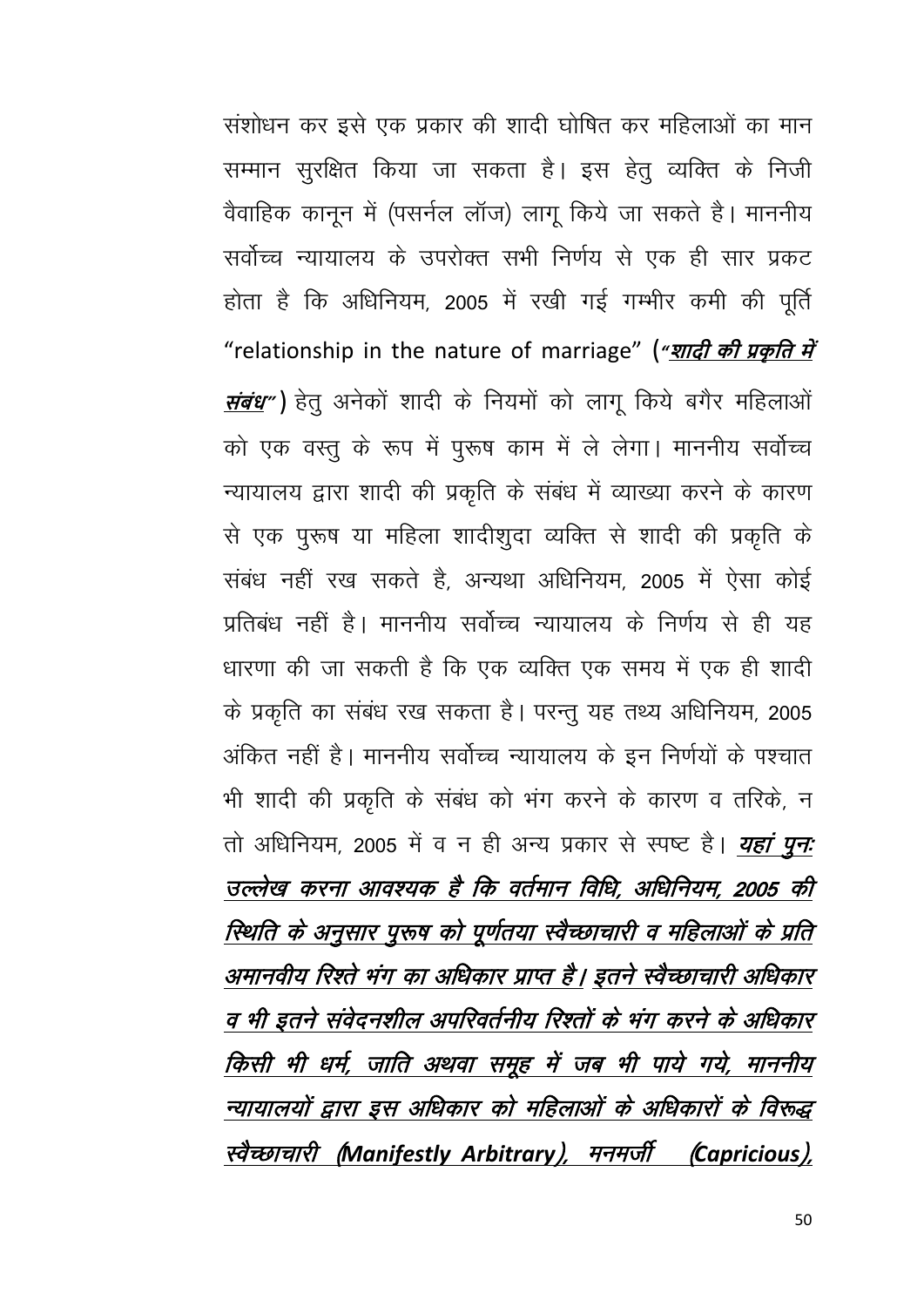सनकी (Whimsical) व विवेकहीन अधिकार घोषित किया गया। अधिनियम, 2005 द्वारा पुनः महिलाओं को त्यागने का स्वैच्छाचारी (Manifestly Arbitrary), मनमर्जी (Capricious), सनकी (Whimsical) व विवेकहीन अधिकार प्रदान कर दिया है। माननीय उच्चतम न्यायालय की संविधान पीठ द्वारा सायरा बानो बनाम भारत संघ के निर्णय (2017) 9 SCC 1 के पद संख्या 104 में प्रीवी कौंसिल के निर्णय रसीद अहमद 1931 SCC OnLine PC 78 में दिये गये निर्णय को सही नहीं मानते हुए माननीय उच्चतम न्यायालय के शमीम आरा के निर्णय को स्वीकार कर तीन तलाक को भारत के संविधान द्वारा सुरक्षित मूल अधिकार (अनुच्छेद–14) के विरूद्ध घोषित किया गया। जिन आधार पर तीन तलाक भारत के नागरिकों के मूल अधिकार के विरूद्ध घोषित किया गया है, ऐसे अधिकार अधिनियम, 2005 से पुनः पुरुषों को प्राप्त, बिना किसी जाति, धर्म के भेदभाव, हर पुरुष को प्राप्त हो गये हैं। यहां यह उल्लेखनीय है कि महिलाओं को बिना किसी कारण, स्वेच्छाचारी तरीके से, मनमर्जी से किसी भी स्थिति में, "शादी की प्रकृति में संबंध" से त्यागने के विषय पर D Velusamy Vs. D. Patchaiammal, (2010) 10 SCC 469 व Indra Sarma vs V.K.V.Sarma, (2013) 15 SCC 755 के प्रकरणों में माननीय उच्चतम न्यायालय का ध्यान आकृष्ट नहीं किया गया जो कि उपरोक्त दोनों निर्णयों से स्पष्ट है और माननीय उच्चतम न्यायालय द्वारा उक्त निर्णयों में *"शादी की* प्रकृति में संबंध्" किन न्यूनतम शर्तों का होना तो घोषित किया गया परन्तू ऐसे रिश्तों की समाप्ति के सम्बन्ध में अधिनियम, 2005 में कोई प्रावधान व शर्तें नहीं होने के सम्बन्ध में विचार कर आदेश पारित नहीं किया गया। परन्तु माननीय उच्चतम न्यायालय की संविधान पीठ का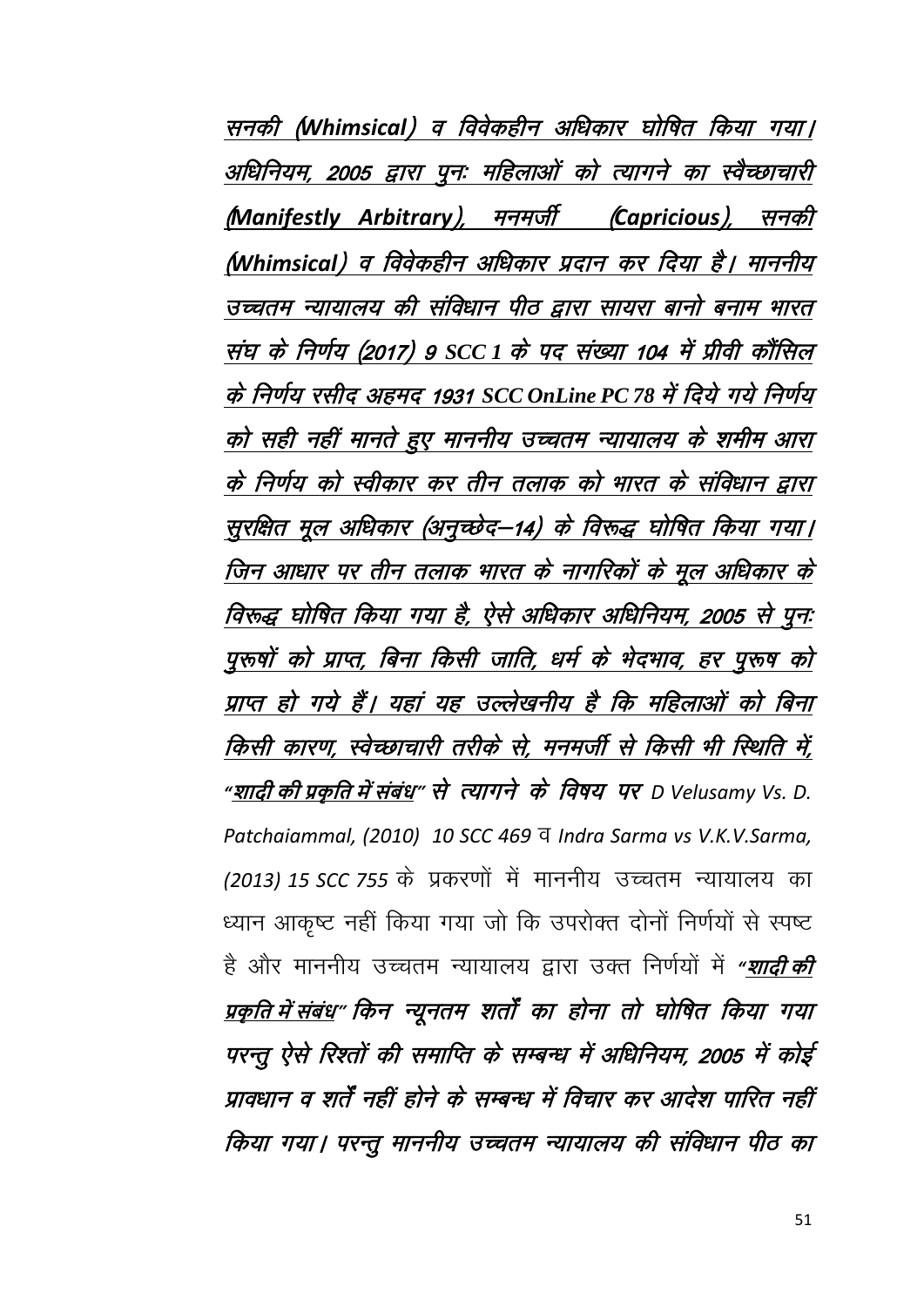सायरा बानो प्रकरण में दिया गया निर्णय अन्तिम व बाध्यकारी होने से पुरुष द्वारा स्वेच्छाचारी तरीके से किसी महिला को शादी की प्रकृति में सम्बन्ध बनाकर ही नहीं, बल्कि भिन्न प्रकार का रिश्ता, लिव इन रिलेशनशिप छोडने का अधिकार नहीं है। परन्तु यह स्थिति निश्चित रूप से लिखित विधि में स्पष्ट रूप से अंकित नहीं होने से महिलाओं के मानव अधिकारों का गम्भीर हनन होगा। अतः आयोग इस विषय पर अधिनियम, 2005 में संशोधन करने अथवा अन्य कानून बनाये जाकर मानव अधिकारों की रक्षा करने व माननीय उच्चतम न्यायालय द्वारा सायरा बानो प्रकरण में पारित निर्णय की भावना के अनुरुप कानून बनाने की अनुशंषा करता है।

सांराश के रूप में, संक्षेप में यह निष्कर्ष दिया जा सकता है कि विवाह पवित्र बन्धन हो या सामाजिक अनुबन्ध हो, स्त्री व पुरूष के रिश्ते व शारिरीक रिश्ते से संबंधित व समाज के स्थापित होने की प्रथम कड़ी होने के कारण से विश्व भर में धर्म,जाति,सभ्यता,क्षेत्रियता से ऊपर उठकर मान्यता प्राप्त इन रिश्तों में विश्व भर में विवाह में शारिरीक संबंध मूल व अत्यन्त आवश्यक स्वैच्छा से स्वीकार की गई शर्त है। इन रिश्तों से स्वछंन्दता वर्जित है, ऐसे रिश्तों में ऐसे रिश्ते के लिये प्रवेश वर्जित है। यह रिश्ते आवश्यक योग्यता रखने वाले स्त्री व पुरुष के बीच ही हो सकते है। ऐसे रिश्ते आमजन के सामने शादी के दोनों पक्षकारान द्वारा स्वीकार कर आमजन की जानकारी में पति–पत्नि के रूप में रहना आवश्यक है। इन रिश्तों में आवश्यक तत्व है :- विश्वास, समर्पण, भरोसा, एक-दूसरे पर निर्भरता, एक-दूसरे की जिम्मेदारी स्वीकारना, ऐसे रिश्ते से उत्पन्न बच्चों की संयुक्त जिम्मेदारी, बिना उचित कारण संबंध भंग नहीं करना, संबंध समाप्त करने से पूर्व आपस में समझने व समझाने का प्रयास करना व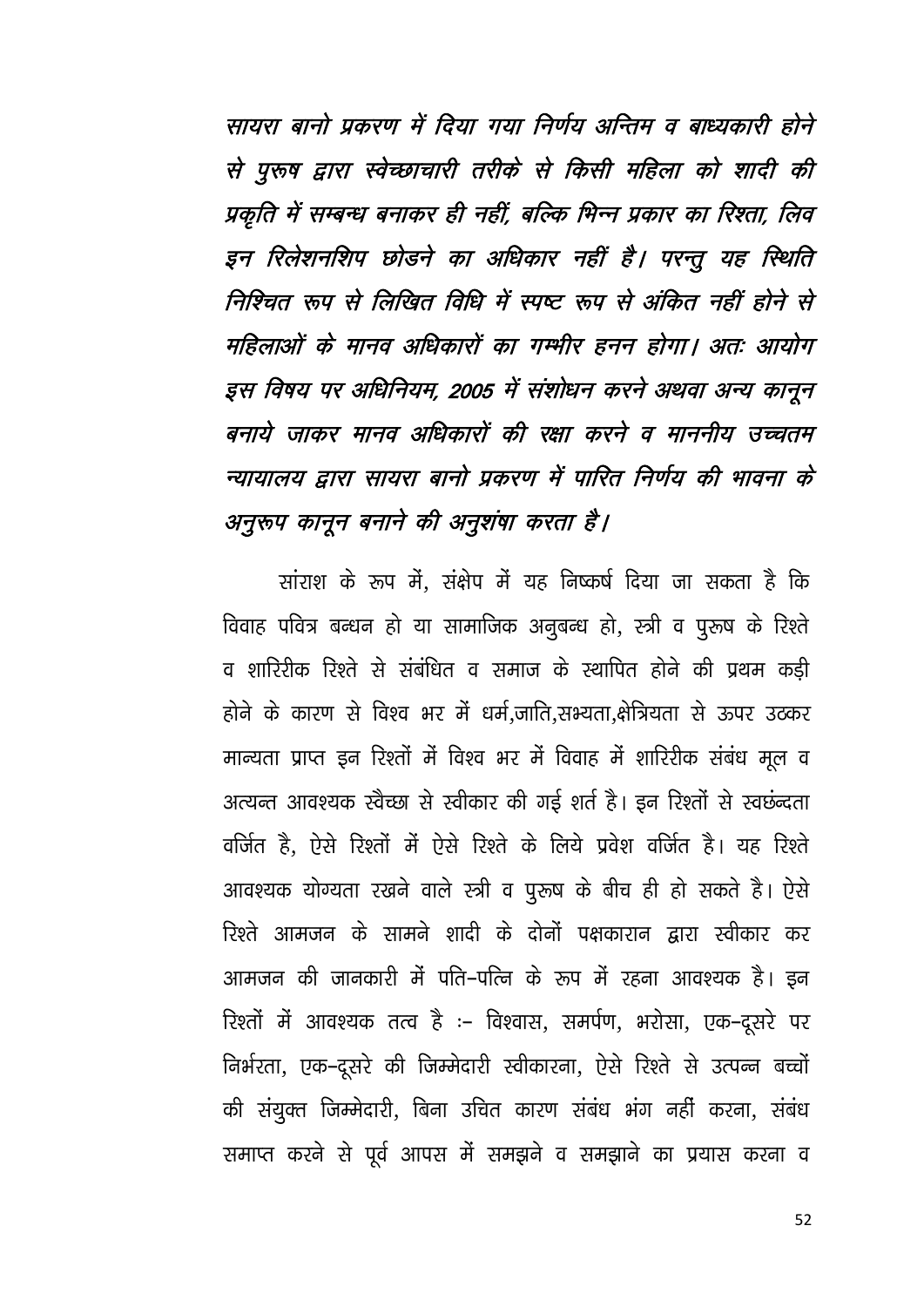आवश्यकता होने पर सहालकारों की सहायता लेना आवश्यक तत्व है। रिश्ते की समाप्ति के पश्चात भी जीवन्त परियन्त कुछ जिम्मेदारियों की पालना करना ।

माननीय सर्वोच्च न्यायालय द्वारा ऊपर वर्णित निर्णयों में घोषित किया जा चुका है कि धारा 2 (f) अधिनियम, 2005 में वर्णित "relationship in the nature of marriage" "शादी की प्रकृति में संबंध" में शादी की शर्तो की पूर्ति आवश्यक है और माननीय सर्वोच्च न्यायालय के निर्णयों से यह भी स्पष्ट है कि *"<u>शादी की प्रकृति में संबंध"* में यदपि किसी रिति-रिवाज</u> व धार्मिक अनुष्ठान की आवश्यकता नहीं है, परन्तू शादी की प्रकृति के संबंध में से मात्र संबंध बनाने के लिये प्रकिया की छूट है या यू कहां जा सकता है कि अधिनियम, 2005 में ऐसे संबंध के लिये कोई प्रक्रिया निर्धारित नहीं करने की गम्भीर कमी है और इन कमियों में से जिन कमियों की और माननीय सर्वोच्च न्यायालय का ध्यान आकृष्ट किया गया था उन कमियों की पूर्ति न्यायिक निर्णय से की गई है। परन्तु स्पष्ट है कि महिलाओं के मानव अधिकारों को सैकण्डों वर्ष पूर्व से स्वयं समाज, जाति, धर्म द्वारा ही नहीं बल्कि इस विषय पर विधि बनने से पूर्व रूढ़ी (Custom) या प्रथा (Usages) को न्यायालयों द्वारा मान्यता प्रदान कर स्त्री के मानव अधिकारों की पुरूषों से रक्षा करने के लिये बिना किसी कारण स्वैच्छाचारी तरिके से व मनमाने अधिकारों का प्रयोग कर स्त्री को हर रिथति में छोड़ने की पूरुष द्वारा मांगे गये या प्रयोग में लिये गये अधिकारों की अत्यन्त गम्भीर शब्दों में निन्दा करने के पश्चात भी अधिनियम, 2005 में पुरुष को स्त्री को उपयोग कर तिस्कृत कर, अपमानित कर, प्रताडित कर बिना किसी कारण छोडने के अधिकार प्रदान कर दिये गये है। आश्चर्यजनक है कि पुरुष के इस प्रकार के अंहकारी व्यवहार व अधिकार

53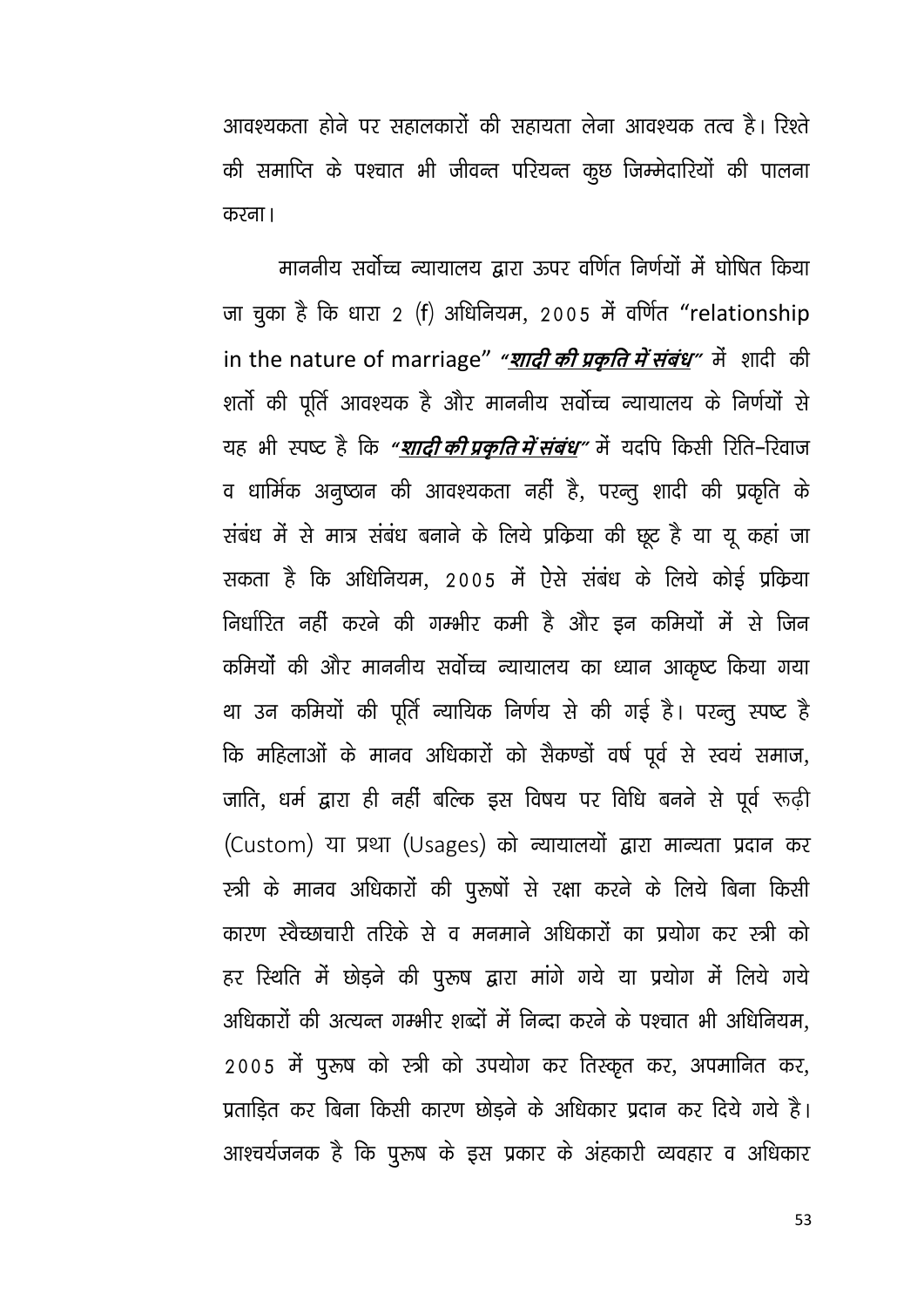के संबंध में महिलाओं द्वारा भी पूरा विरोध नहीं किया गया है ना किसी समाज सुधारकों द्वारा भी विरोध किया गया है। यहां तक कि सैकण्डों वर्षो से पुरूष के ऐसे अंहकारी, स्वैच्छाचारी व्यवहार के संबंध में, अगर सही है तो, पक्ष में एक भी तर्क कही पर प्राप्त नहीं हो रहा है। स्वाभाविक है पुरूष के ऐसे व्यवहार के पक्ष में व नारी अत्याचार के संबंध में कोई तर्क नहीं है।

उपरोक्त अध्यन के पश्चात आयोग राज्य सरकार को निम्नलिखित अनुशंषा करना उचित समझता है :-

अधिनियम, 2005 से "relationship in the nature of marriage" "*शादी की प्रकृति में संबंध*" को प्रथम बार भारत में विधिक मान्यता प्रदान की गई है परन्तु इस संबंध व विषय पर अन्य कोई भी विधि नहीं होने से व शादी के संबंध के लिये जो भी विधि, रूढ़ि, प्रथा है उनमें विषय पर सम्पूर्ण विधि है अर्थात सभी सेल्फ कनटेन्ड कानून है उसकी समान अधिनियम, 2005 को विभिन्न व्यक्तिगत कानून व कॉमन मैरिज कोड/सिविल मैरिज कानून में बनाये गये प्रावधानों तथा माननीय सर्वोच्च न्यायालय के दिये गये निर्णयों को ध्यान में रखते हुए "relationship in the nature of marriage" "*शादी की प्रकृति में संबंध"* के संबंध में सेल्फ कनटेन्ड थ्कानून बनाये जायें जिनमें का उल्लेख स्पष्ट रूप से किया जाये जैसे :- "relationship in the nature of marriage"

- के रिश्ते के लिये पक्षकारान की क्या योग्यता होगी।  $1<sub>1</sub>$
- कौन-कौन व्यक्ति ऐसे रिश्ते स्थापित करने के अयोग्य होगें।  $\overline{2}$ .
- ऐसे रिश्ते को किस प्रकार से सार्वजनिक तौर पर पक्षकारान  $\mathbf{3}$ स्वीकार करेगें ताकि यह रिश्तें आमजन की जानकारी में रहे

54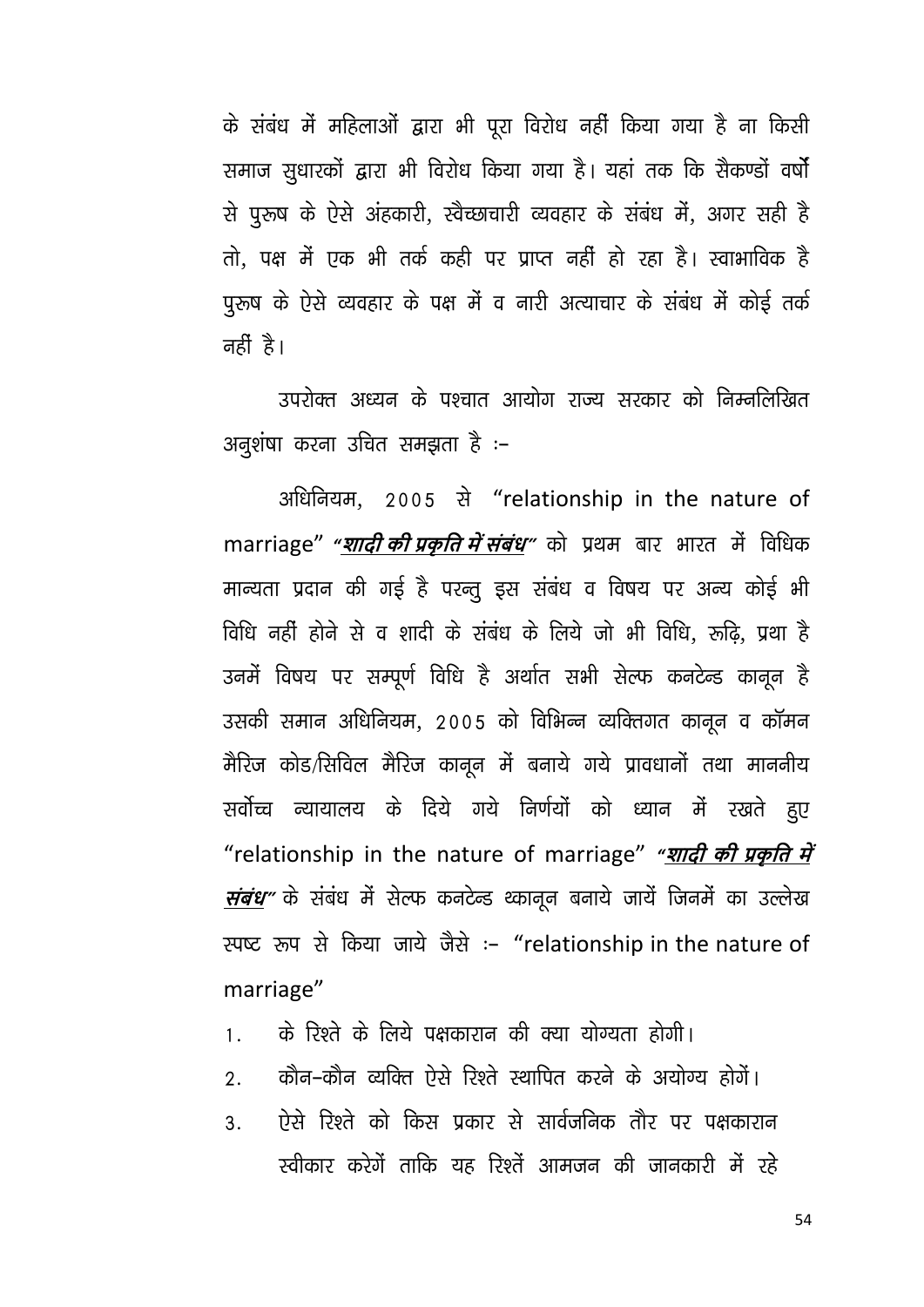और अन्य त्यक्ति रिश्तें की थ्जानकारी के अभाव में धोखा नहीं रवा सकें।

- ऐसे रिश्तों के पंजीकरण की प्रकिया निर्धारित की जाकर ऐसे  $\overline{4}$ रिश्तों का पंजीकरण आवश्यक घोषित किया जावें और माननीय सर्वोच्च न्यायालय श्रीमति सीमा बनाम अश्वरी कुमार निर्णय दिनांक 14.02.2006 में दिये गये निर्देशों की पालना ऐसे रिश्तों के लिये भी बाध्यकारी घोषित की जातें।
- ऐसे रिश्तों के पक्षकार किन-किन परिरिथतियों में व किस विधि  $5<sub>1</sub>$ से रिश्तें समाप्त कर सकते है। ऐसे रिश्तें समाप्त करने से पूर्व आवश्यक रूप से परामर्श (Counselling) का प्रावधान रखा ਗ਼ਿਹੇ ।
- ऐसे रिश्तें समाप्त किये जाने की पकिया के दौरान व उसके 6. पश्चात न्यायालय जिला न्यायाधीश स्तर से कम नहीं द्वारा सभी प्रकार के विवादों के निस्तारण का प्रावधान किया जायें जिसमें तत्काल अन्तरिम सहायता के आदेश व त्वरित पालना के पावधान अधिनियम, 2005 में जोडे जाये।
- चूंकि अधिनियम, 2005 की धारा 2(f) की विधिक धारणा 7. (Legal Fiction) से "शादी की प्रकृति में संबंध" को घरेलू रिश्ते (Domestic Relationship) शामिल किया गया है। अतः यह रिश्ता शादी का एक प्रकार है, अधिनियम, 2005 में घोषित किया जातें।

आयोग का मत है कि भारतीय संविधान के *अनुच्छेद–21* में व्यक्ति के जीवन के अधिकार से तात्पर्य, व्यक्ति के सम्मानपूर्वक जीवन से है, न कि मात्र पशुवत् जीवन से, जैसा कि माननीय उच्चतम न्यायालय के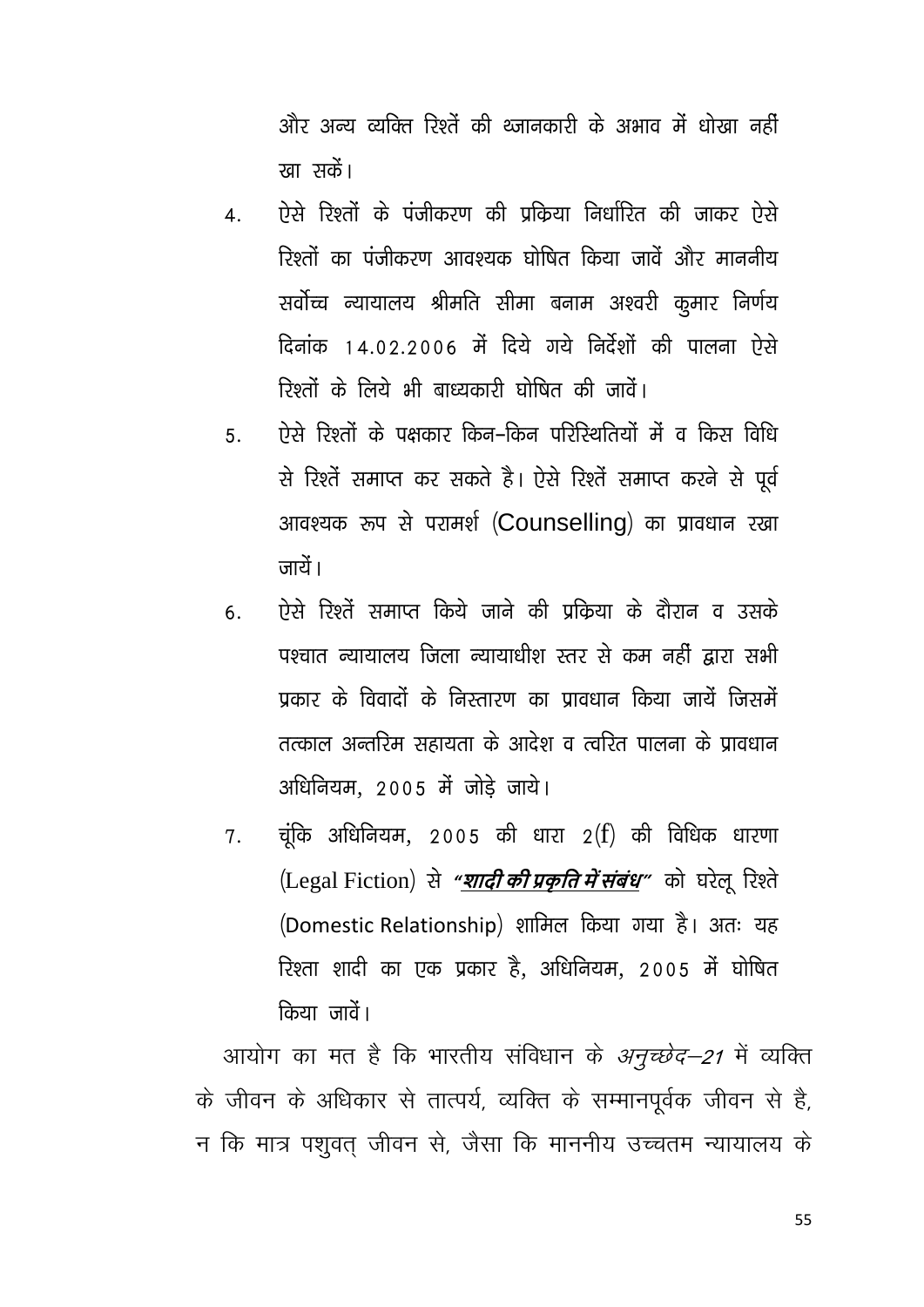अनेकानेक निर्णयों से अंतिम रूप से घोषित किया जा चुका है। भारतीय संविधान में प्रदान जीवन के मूल अधिकार का त्याग नहीं किया जा सकता है और ये भी माननीय उच्चतम न्यायालय के अनेकानेक सिद्धांतों से बाध्यकारी रूप से घोषित किया जा चुका है। किसी महिला का "रखैल" (Concubai) जीवन किसी भी दृष्टि से महिला का सम्मानपूर्वक जीवन *(Dignified Life)* नहीं कहा जा सकती है। "*रखैल*" *(Concubai)* शब्द अपने आप में ही अत्यन्त गम्भीर चरित्रहनन करने वाला एवं घृणित सम्बोधन है। अतः किसी महिला द्वारा अपने सम्मानपूर्वक जीवन का त्याग कर अपमानजनक जीवन, "रखैल" के रूप में जीवन, जीने का अधिकार नहीं है। इस प्रकार के जीवन की मांग कर महिला स्वयं भी अपने जीवन के मूल अधिकारों (Fundamental Rights) की सुरक्षा नहीं कर पाती है। आयोग का उपर्युक्त मत सन् 1927 में माननीय Privy Council द्वारा दिये गये निर्णय व माननीय उच्चतम न्यायालय द्वारा सन् 1952 में गोकलचन्द बनाम प्रवीणकुमार, सन् 1978 में बद्रीप्रसाद बनाम Director of consolidation व सन् 2008 में *तुलसा बनाम दुर्गात्या* तथा अन्त में सन् 2013 में *श्रीमती इन्द्रा शर्मा* (2013) 15 SCC 755 के प्रकरण में घोषित विधिक घोषणा के बराबर है। अतः ऐसे रिश्तों में Live in Relationship को प्रोत्साहन देना तो दूर, ऐसे रिश्तों से महिलाओं को दूर रहने के लिए सघन जागरूकता अभियान चलाकर ऐसे रिश्तों की हानियों से महिलाओं को बचाना सभी मानव अधिकार रक्षकों आयोगों व सरकारी विभागों तथा सरकार का कर्तव्य होना चाहिए। इस हेतु तत्काल आवश्यक कार्य करना राज्य व केन्द्र सरकार का दायित्व है। यह अत्यन्त आवश्यक विषय अधिनियम 2005 में नये रिश्ते "शादी के समान रिश्ता / शादी की प्रकृति में सम्बन्ध" को पारीवारिक रिश्ते की परिभाषा में